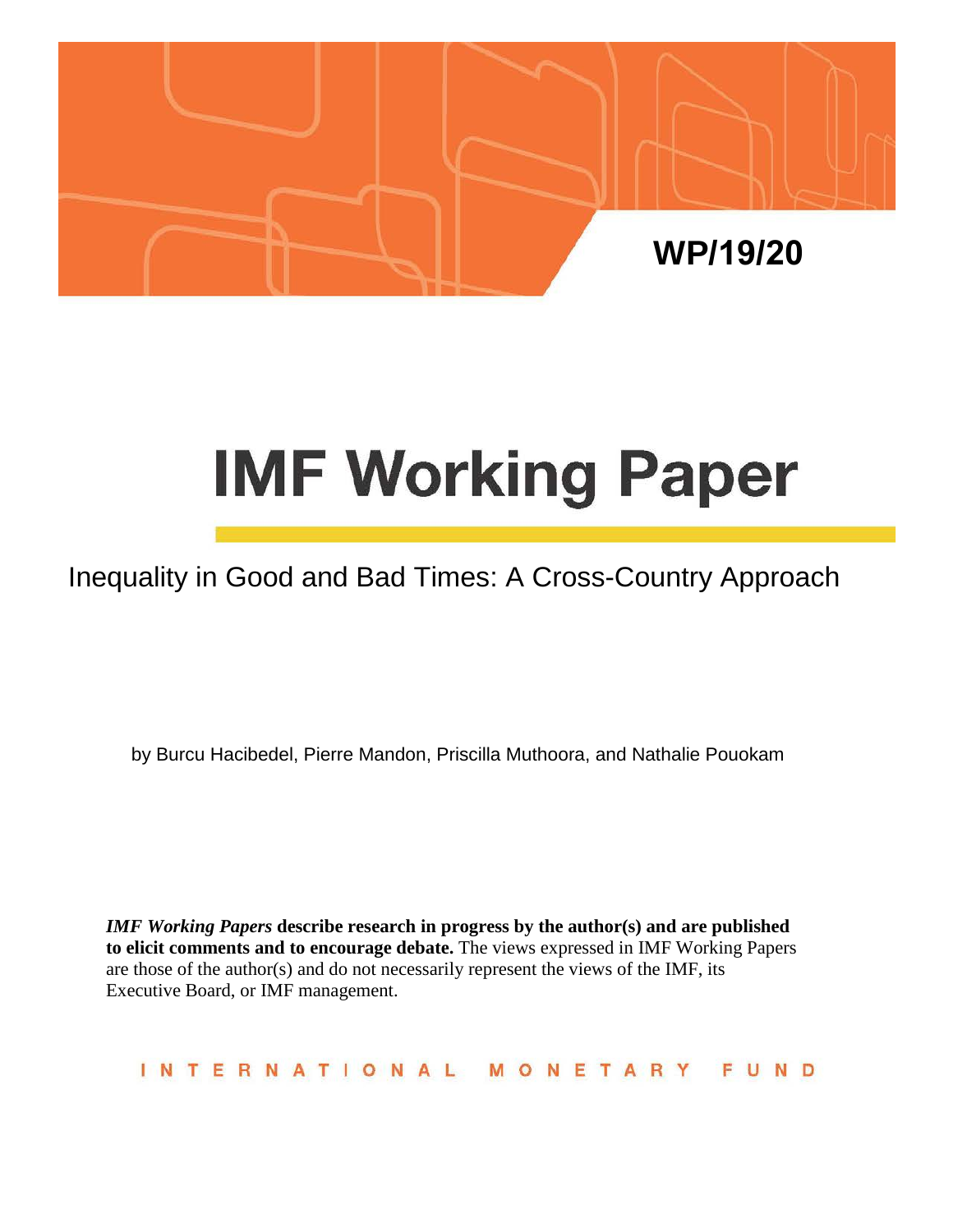© 2019 International Monetary Fund WP/19/20

#### **IMF Working Paper**

#### Institute for Capacity Development

# **Inequality in Good and Bad Times: A Cross-Country Approach**

# **Prepared by Burcu Hacibedel, Pierre Mandon, Priscilla Muthoora and Nathalie Pouokam[1](#page-1-0)**

Authorized for distribution by Norbert Funke

January 2019

*IMF Working Papers* **describe research in progress by the author(s) and are published to elicit comments and to encourage debate.** The views expressed in IMF Working Papers are those of the author(s) and do not necessarily represent the views of the IMF, its Executive Board, or IMF management.

# **Abstract**

This paper provides evidence of a strong relationship between the short-term dynamics of growth and inequality in developing economies. We find that reductions in inequality during growth upswings are largely reversed during growth slowdowns. Using a new methodology (mediation analysis), we identify unemployment, and youth unemployment especially, as the main channel through which fluctuations in growth affect future dynamics in inequality. These findings suggest that both the quality of jobs created and labor market policies are important to ensure that growth outcomes are conducive to inequality reduction.

JEL Classification Numbers: D63, O1

Keywords: Inequality, Growth, Developing countries, Mediation analysis

Author's E-Mail Address: **[bhacibedel@imf.org,](mailto:bhacibedel@imf.org) [pierr.mandon@gmail.com,](mailto:pierr.mandon@gmail.com) [pmuthoora@imf.org,](mailto:pmuthoora@imf.org)** npouokam@imf.org

<span id="page-1-0"></span><sup>&</sup>lt;sup>1</sup> The analysis in this paper was completed when Pierre Mandon was a summer intern at the IMF. We would like to thank Andy Berg, Claudia Berg, Alina Carare, Valerie Cerra, Rodrigo Cubero, Norbert Funke, Davide Furceri, Alessandro Giustiniani, Joao Tovar Jalles, Andras Komaromi, Baoping Shang, Xin Tang, Philippe Wingender and participants at ICD's Lunchtime Seminar and the 2017 Annual Meetings Analytical Corner for useful comments and suggestions. All remaining errors and omissions are ours.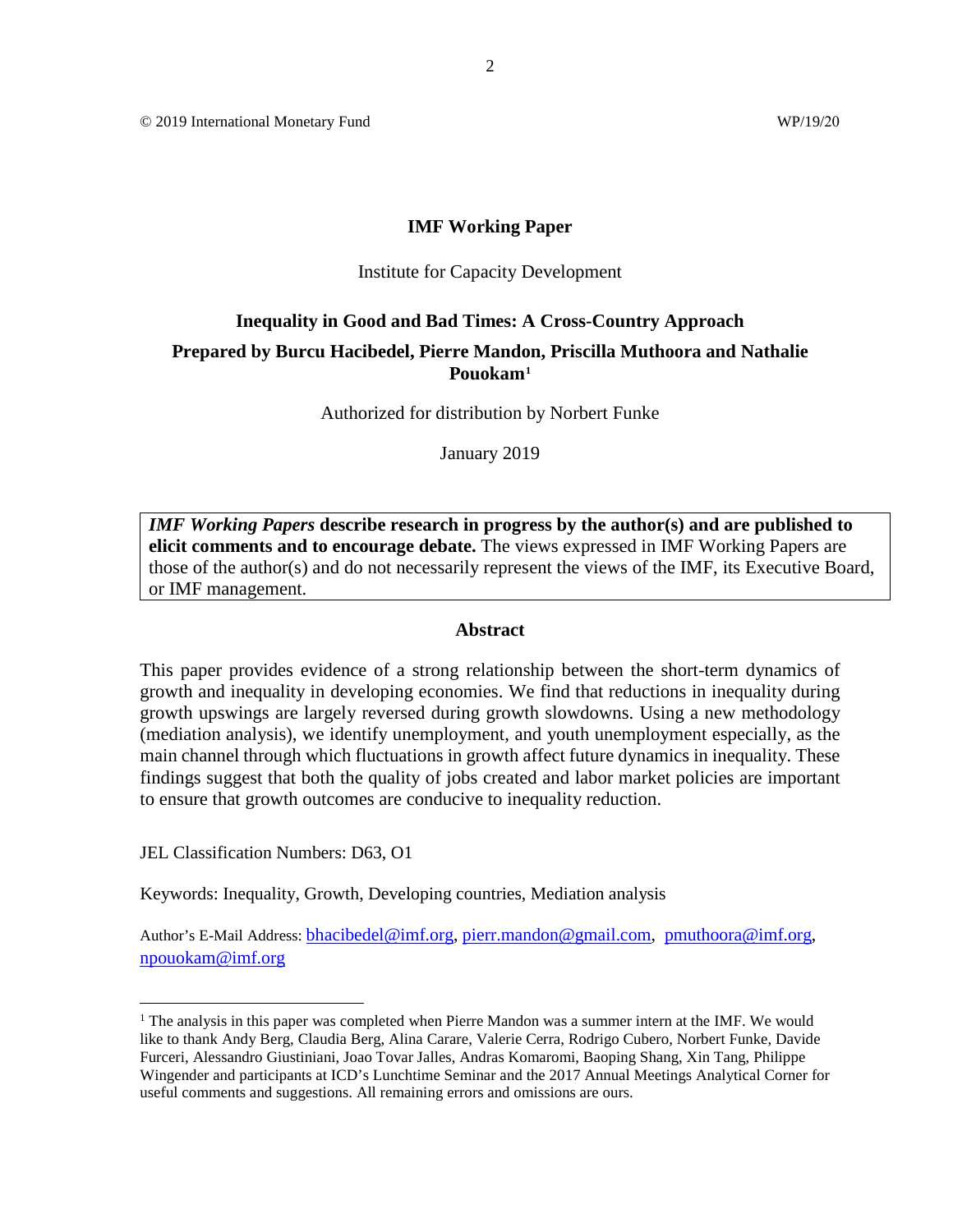# **Table of Contents**

| $\mathbf{I}$ . |  |
|----------------|--|
| II.            |  |
| Ш.             |  |
|                |  |
|                |  |
| IV.            |  |
|                |  |
|                |  |
| $V_{\cdot}$    |  |
| VI.            |  |

# **Tables**

| 1. |                                                                                |  |
|----|--------------------------------------------------------------------------------|--|
| 2. |                                                                                |  |
| 3. | Developing Countries: Relationship between Inequality and Growth Conditions 21 |  |
| 4. | Emerging Market Economies: Relationship between Inequality and Growth          |  |
|    |                                                                                |  |
| 5. |                                                                                |  |
|    |                                                                                |  |

# **Figures**

| 1. |                                                                  |  |
|----|------------------------------------------------------------------|--|
| 2. |                                                                  |  |
| 3. |                                                                  |  |
| 4. |                                                                  |  |
| 5. |                                                                  |  |
| 6. | Percentage Effect of Growth conditions on Inequality Mediated by |  |
|    |                                                                  |  |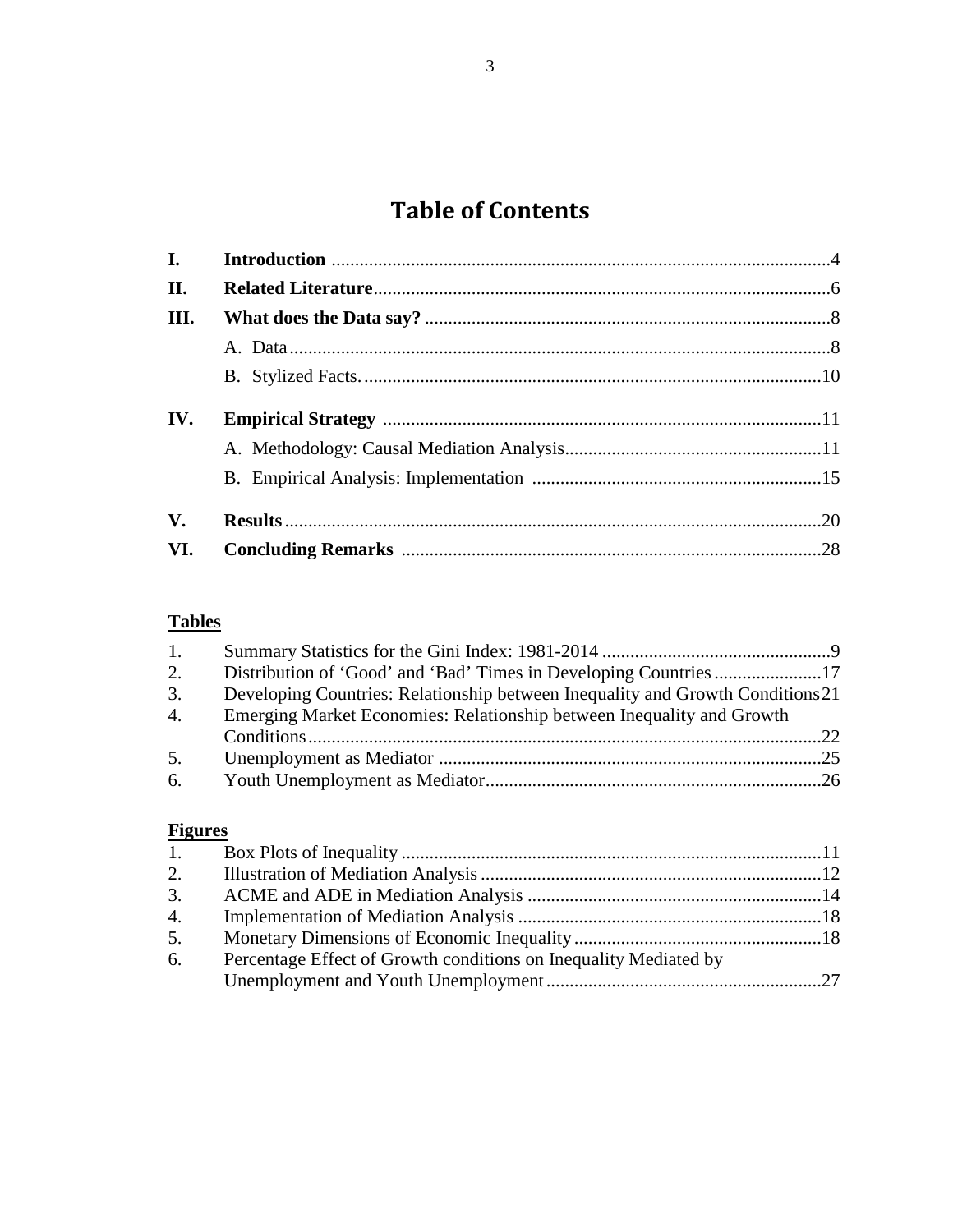# **I. INTRODUCTION**

Over the last three decades, real GDP per capita nearly tripled in developing economies, while inequality as measured by the Gini coefficient fell by about 20 percent. Could we expect future growth upswings to offer an ultimate remedy to inequality in the developing world? If growth downturns largely undo reductions in inequality earned during upswings, then volatility would pose a risk to reduced inequality and, as several studies have shown, to future growth itself.<sup>[2](#page-3-0)</sup> Understanding the link between short-term fluctuations in growth and inequality is important to help identify targeted policies to mitigate any adverse impact of these fluctuations.

The relationship between inequality and economic growth has generally been studied as a long-term relationship (Barro, 2000; Berg and Ostry, 2017), implying that we still know very little as to how policies could affect both inequality and growth in the short-term. Our paper contributes to the literature on growth and inequality by providing evidence of a relationship between short-term fluctuations in growth and inequality for developing countries, using a novel methodology.

We investigate two main issues: (i) does inequality worsen during growth slowdowns and/or improve during growth upswings; (ii) what are the main channels through which short-term growth and inequality dynamics are intertwined? To answer these questions, we use data on inequality over the period 1981-2014 from the World Bank's PovcalNet database. Our main measure for inequality is the Gini index, but we also analyze the income (consumption) share of the bottom 50 percent and of the top 10 percent of households, respectively. Variations in growth are captured using a polytomous variable that takes on different values, depending on the size of the deviation between a country's growth rate in any given year and its mean growth rate.

<span id="page-3-0"></span> $^2$  Berg, Ostry and Zettelmeyer (2012), for example, show that countries with lower inequality experience longer periods of sustained growth, while Dabla-Norris and others (2015) find that lower inequality is associated with higher growth rates.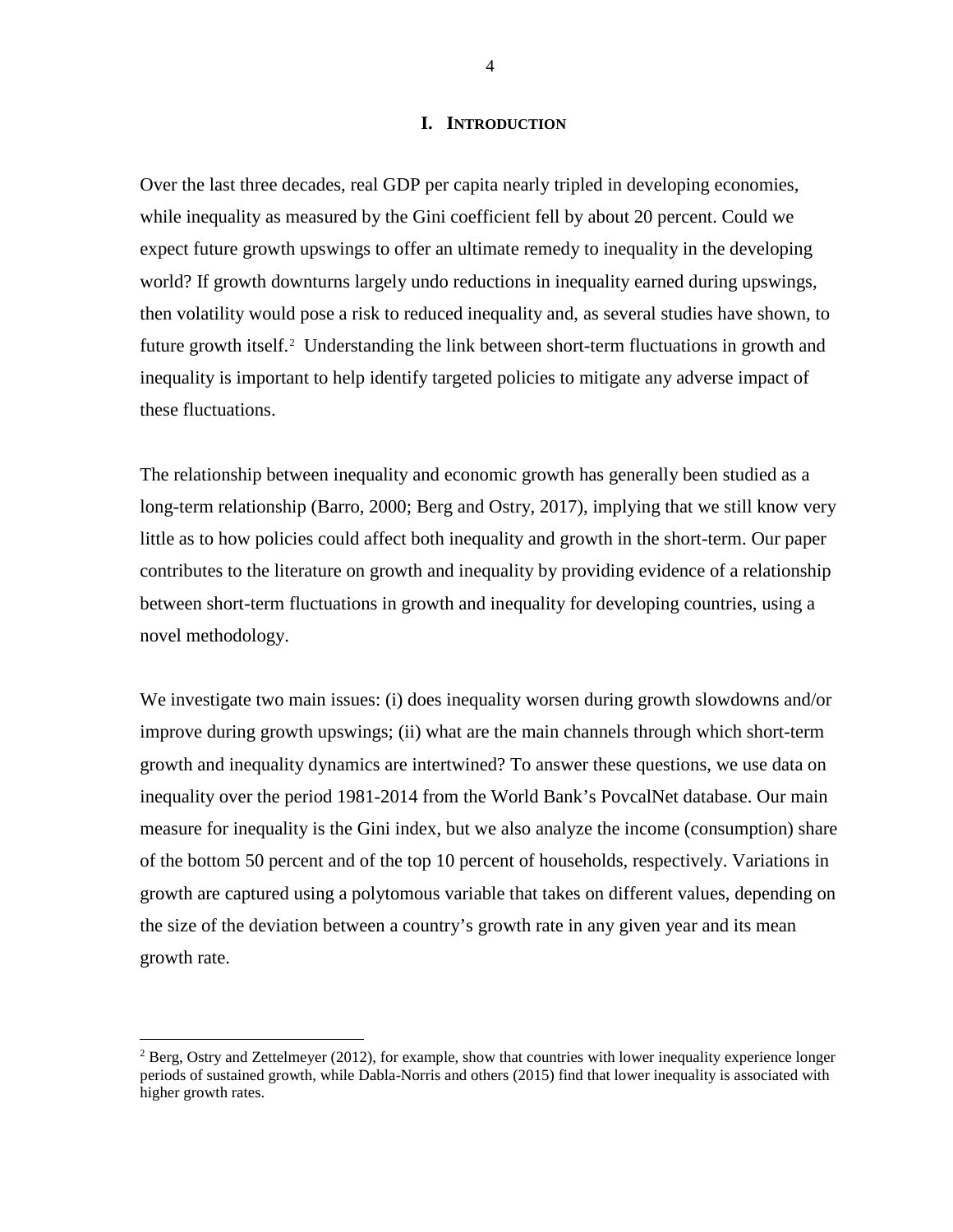To examine these issues empirically, we apply mediation analysis techniques, commonly used in other disciplines such as epidemiology, sociology and psychology (McKinnon, 2008). Mediation analysis is fairly novel in macroeconomics studies but is relevant as it enables us to assess in a rigorous manner through what mechanisms good and bad times affect inequality. Importantly, relative to traditional instrumental variables estimation, it allows us to quantify the relative importance of potential transmission channels and to highlight areas where policy interventions may be needed.

First, we investigate whether there exists a systematic relationship between growth upswings and downturns and inequality in the subsequent year. Results from panel regression suggest that for developing economies, growth upswings tend to be associated with lower inequality, while growth downturns tend to be associated with higher inequality. Reductions in inequality during upswings are largely undone by slowdowns. This relationship between growth fluctuations and inequality is robust to measures of inequality (Gini coefficients, or shares of income/consumption of the bottom 50 percent and top 10 percent of households, respectively).

Further analysis into potential causal mechanisms show that unemployment, especially among young people, is a key transmission channel from growth to inequality. Specifically, in our sample of developing countries, during periods of positive growth (good times), 41.3 percent of the effect of growth fluctuations on inequality occurs through the unemployment channel. However, during periods of negative growth (bad times), only 28.4 percent of the effects of growth fluctuations on inequality is transmitted through the unemployment channel. The bulk of these effects comes from youth unemployment. These findings suggest that the quality of jobs created and labor market policies, including those targeted to younger workers, are important to ensure that growth outcomes translate into reductions in inequality.

The rest of this paper is organized as follows. Section II reviews the literature linking inequality to economic growth. Section III discusses the data used for the analysis and documents some stylized facts. The empirical strategy is presented in section IV and results are discussed in section V. Concluding remarks are provided in section VI.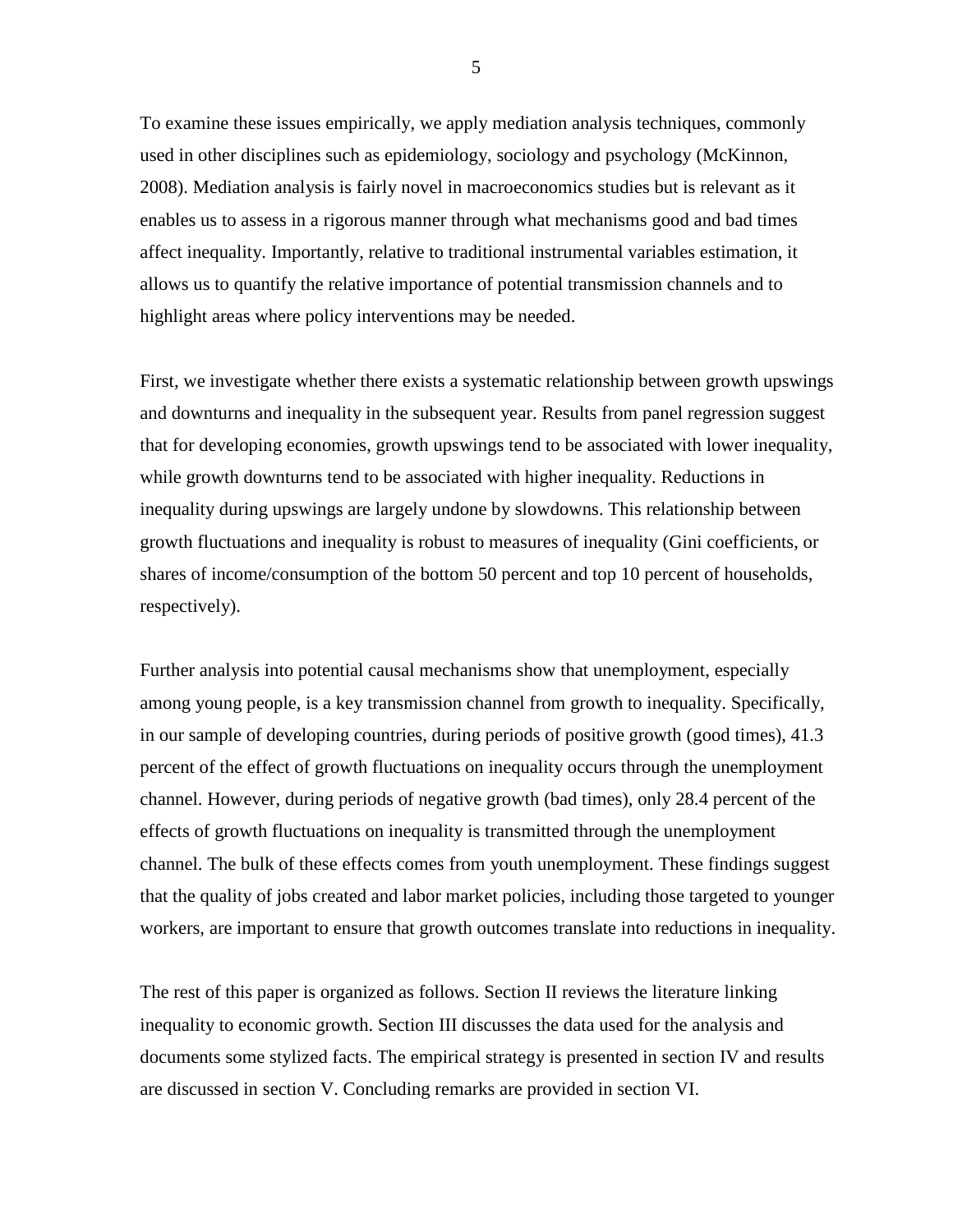# **II. RELATED LITERATURE**

Early studies of the relationship between inequality and growth have focused on the longterm interaction between inequality and economic growth. Broadly, these studies can be categorized into two groups (i) how growth affects inequality and (ii) how inequality affects growth. Given that these have been studied for various country groups, over different time periods and employing varying measures of inequality, the inequality-growth literature remains inconclusive with mixed evidence.

The building block of the first strand is the Kuznets curve, which states that as an economy grows, inequality first increases and then decreases. Some early studies support this inverse-U-shaped pattern, though they disagree on the timing (Williamson and Lindert, 1980; Goldin and Katz, 1999). However, the Kuznets curve hypothesis is more often disproved than not with more recent data (Barro, 2000; Piketty, 2015). Acemoglu and Robinson (2002) illustrate this for the "East Asian Miracle" while studying the relationship between development and inequality.

The second strand of literature focuses on the impact of inequality on growth, first in the long-run and then in the medium term. Papers that study the long-term trends argue that countries with more equal income distributions grow faster (e.g. Alesina and Rodrik, 1994; Berg and Ostry, 2017). To document the dynamics between inequality and growth, a number of studies use panel data to examine how changes in equality affect growth in the following years, i.e. in the medium-run (Forbes, 2000; Banerjee and Duflo, 2003). Results point to a negative impact of inequality on growth. Dabla-Norris et al. (2015) document evidence on the importance of inequality for growth in emerging and developing countries by focusing on changes in the share of the poor and the middle classes of the income distribution.

More recently there has been increasing interest on the impact of crises and growth fluctuations over shorter horizons (e.g. at business cycle frequencies) on inequality and vice versa. One driver of this growing interest in shorter term interactions between inequality and growth has been the increasing impact of economic crises on inequality (and vice versa), especially heightened during the recent Great Recession. As the transmission channels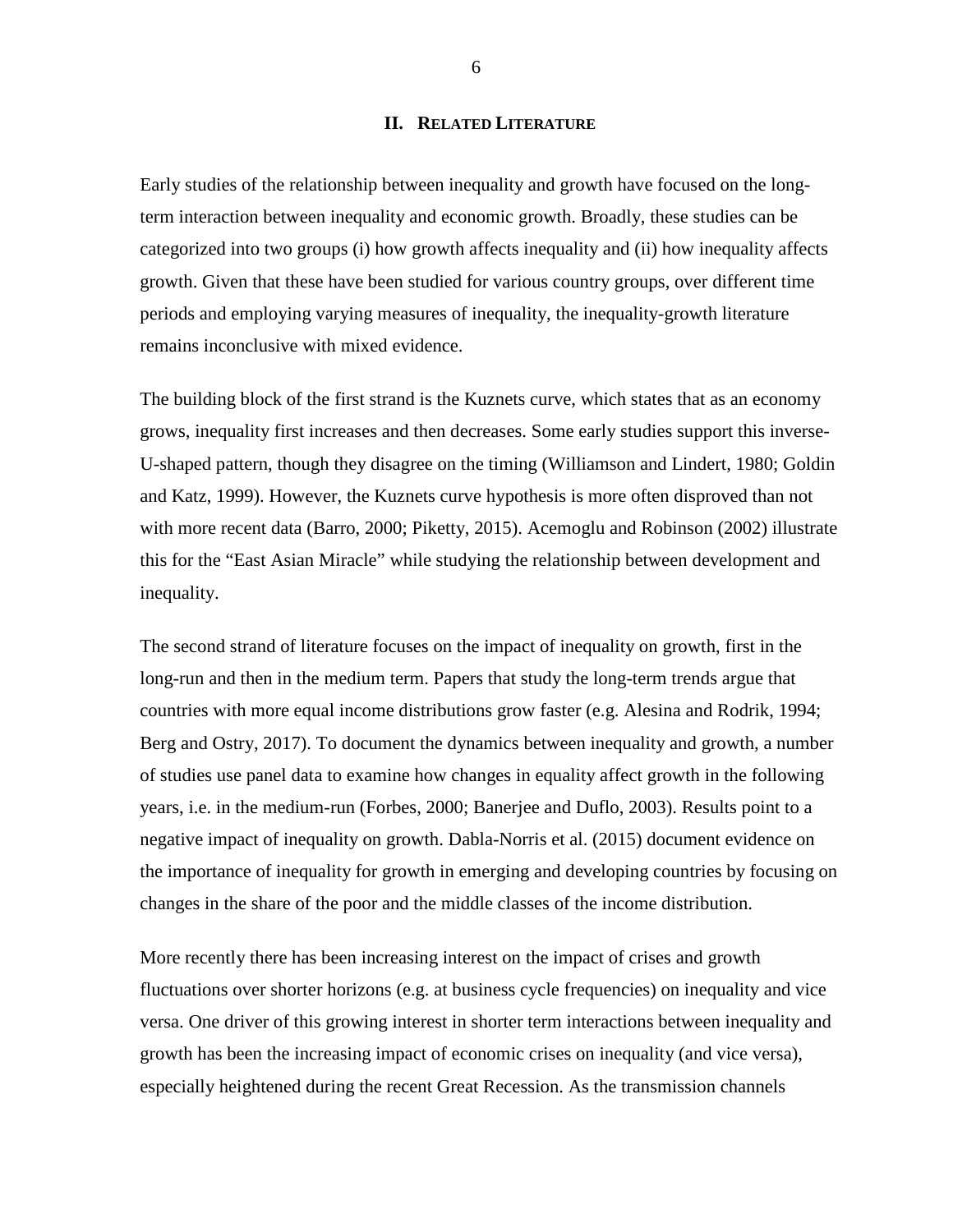strengthened over time, we have started to observe a more visible effect on inequality and the probability of crises. This two-way relationship implies that higher inequality leads to a higher probability of economic crisis, and that economic fluctuations (i.e. crises) have adverse effects on inequality. Heathcote, Perri and Violante (2010a and 2010b) and Stiglitz (2012) have identified three main transmission channels spearheading this shorter-term phenomenon, namely labor markets, financial markets, and fiscal policy. The labor market channel works through changes in unemployment directly affecting income, while the financial channel has a stronger impact through wealth. The fiscal channel is shown to be effective especially through automatic stabilizers and countercyclical fiscal policy.

Reflecting data constraints, the focus of this more recent literature is almost exclusively on advanced economies, the US in particular (e.g. Krueger, Pistaferri and Violante (2010), Parker and Vissing-Jorgensen (2009), Heathcote, Perri and Violante (2010b)). The first paper finds, for 9 countries, that consumption inequality tends to increase much less than earnings and income inequality during recessions. The latter two papers find that the Great Recession has initially reduced inequality due to the pronounced reduction of the top 10 percent with higher sensitivity to aggregate fluctuations. Similarly, Atkinson and Morelli (2011) look at the behavior of inequality around consumption disasters (large drops in consumption) for 25 countries, including 6 developing countries. They find that financial crises are followed by an increase in inequality, but consumption/GDP collapses have no such effects.

The study by Calderón and Levy-Yeyati (2009), which analyzes a broad sample of developing countries, is an important exception and is also most closely related to our work. The authors investigate the effects of aggregate volatility on income distribution at five-year intervals over the period 1970-2005 for 75 developing countries. They focus on the effects of cyclical variability of output and of extreme output events on unemployment, poverty and inequality. Their findings suggest the existence of a robust regressive, asymmetric and nonlinear relationship which is mitigated, to some extent, by personal wealth, public expenditure and labor protection.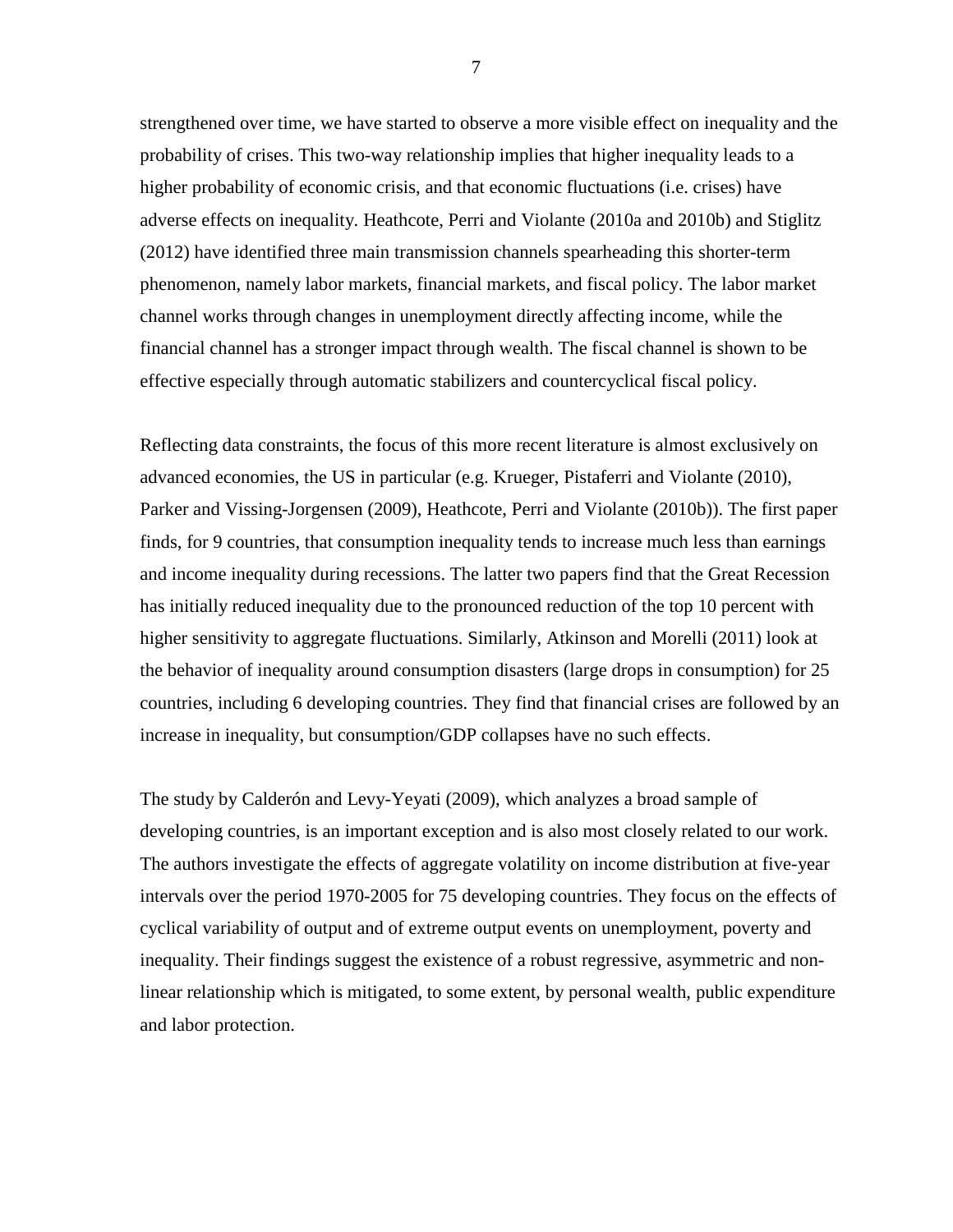# **III. WHAT DOES THE DATA SAY?**

#### **A. DATA**

In our analysis, we use several data series. The main series include a measure of inequality and a measure of fluctuations in real GDP growth. As additional explanatory variables, we employ proxies for the fiscal stance, unemployment, financial wealth/assets and inflation. Finally, we use a number of control variables based on earlier literature, including GDP per capita (to capture the level of development) and demographic variables such as the population size and age structure.[3](#page-7-0) Appendix I provides details on the variables used.

To measure inequality, we use the World Bank's PovcalNet database.[4](#page-7-1) This database is primarily used to generate global estimates of "dollar-a-day" poverty (Chen and Ravallion, 2010), but it also reports inequality data for 111 advanced and developing countries based on microdata from household surveys.<sup>[5](#page-7-2)</sup>

The broad country coverage of the PovcalNet database comes at the cost of slightly lower comparability. The estimates of inequality for developing countries in PovcalNet are based on household consumption data, with the notable exception of countries in Latin America and the Caribbean and in Europe for which inequality measures are based on household income. In a few of these latter cases, due to methodological changes, the measure switches from consumption to income or vice-versa (Appendices II and III). Moreover, the database does not specify whether, in the case of income-based inequality, income is before or after taxes and transfers (Ferreira, Lustig and Teles, 2015).<sup>[6](#page-7-3)</sup>

<span id="page-7-0"></span> $\frac{1}{3}$ <sup>3</sup> See, for example, Calderón and Levy-Yeyati (2009); Ostry, Berg and Tsangarides (2014) for a detailed discussion of control variables.

<span id="page-7-1"></span><sup>&</sup>lt;sup>4</sup> We choose to use PovcalNet over SWIID database, since SWIID contains imputed data points for missing observations, which might distort our results.

<span id="page-7-2"></span> $<sup>5</sup>$  This figure is based on the July 2017 vintage of the database. Data from rural household surveys were also</sup> reported for China, India, Indonesia and Uruguay.

<span id="page-7-3"></span><sup>&</sup>lt;sup>6</sup> Consequently, we are not able to run our analysis separately for market Ginis to study the role played by taxes and transfers. The redistributive role of taxes and transfers is discussed in the October 2017 Fiscal Monitor.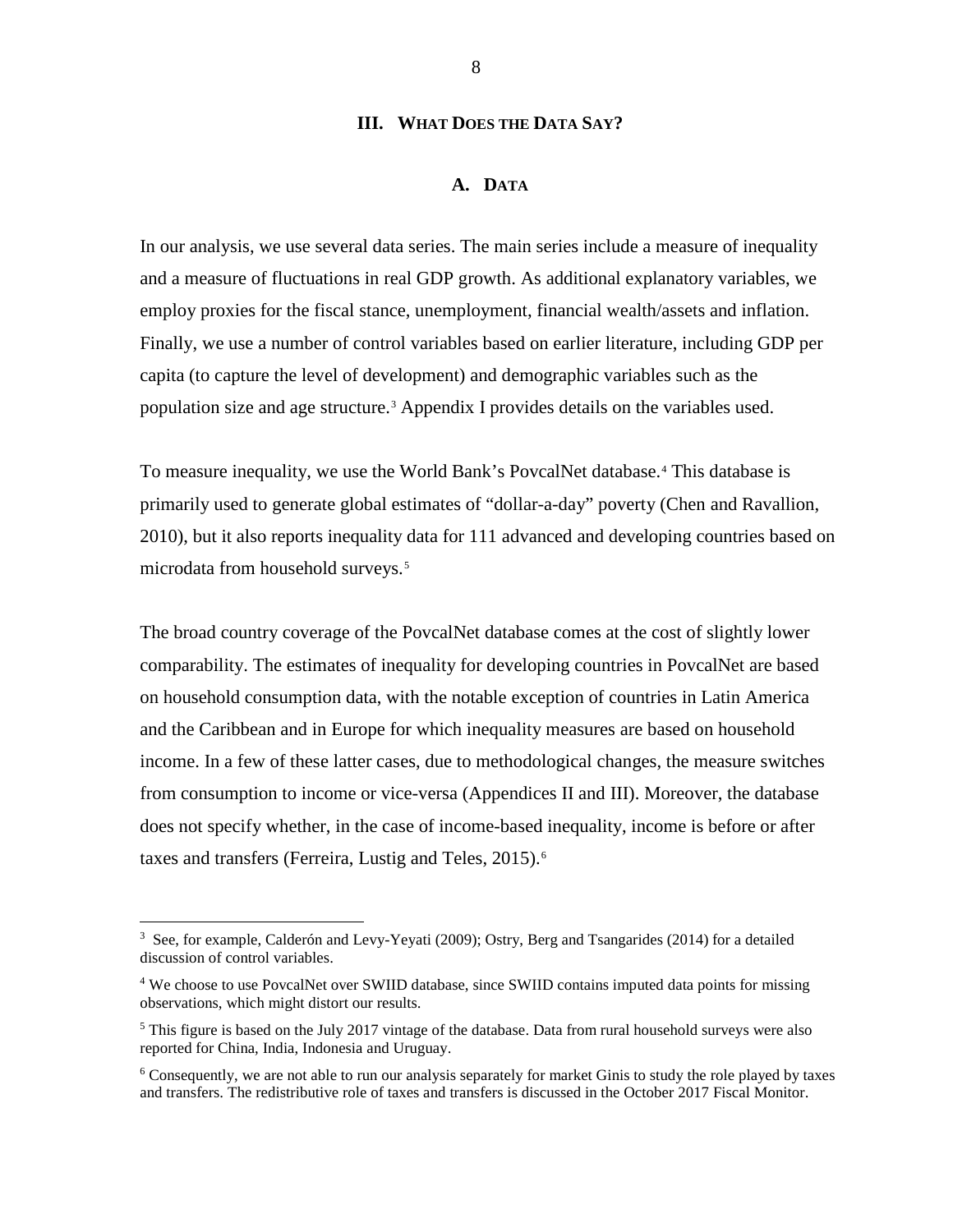To the extent that markets are for the most part incomplete in these economies, we expect a positive and strong link between consumption and income inequality, as shown by Alvaredo and Gasparini (2015). Nevertheless, to deal with breaks and heterogeneity, we control for these difference across and within countries in our empirical analysis through the inclusion of dummy variables and/or country fixed effects as appropriate.

Restricting our sample to include only developing countries with at least 5 rounds of household surveys during the period 1980-2014, we end up with an unbalanced panel of 71 countries. Within this category, we identify a sub-sample of 28 Emerging Market Economies (EMEs), broadly using the definitions in the IMF's Fiscal Monitor and Global Financial Stability Report(Appendix IV).

Table 1 provides a summary of the inequality data, including a breakdown by sub-region and by type of source data (household consumption or income).

|                                 |             | <b>Observations</b> | Mean | S.D  | Min  | <b>Max</b> |
|---------------------------------|-------------|---------------------|------|------|------|------------|
|                                 |             |                     |      |      |      |            |
| <b>Advanced Economies</b>       |             | 288                 | 31.6 | 4.3  | 19.4 | 42.8       |
| <b>Developing Countries</b>     |             |                     |      |      |      |            |
| All                             |             | 879                 | 41.6 | 10.2 | 16.2 | 64.8       |
| By Region                       |             |                     |      |      |      |            |
| East Asia & Pacific             | EAP         | 104                 | 37.8 | 6.1  | 17.8 | 49.2       |
| Europe and Central Asia         | <b>ECA</b>  | 292                 | 32.0 | 5.5  | 16.2 | 53.7       |
| Latin America and Caribbean     | LAC         | 333                 | 51.6 | 5.1  | 34.4 | 63.3       |
| Middle East and Northern Africa | <b>MENA</b> | 37                  | 39.9 | 3.0  | 34.0 | 47.4       |
| South Asia                      | <b>SOA</b>  | 32                  | 33.3 | 3.8  | 25.9 | 41.0       |
| Sub-Saharan Africa              | <b>SSA</b>  | 81                  | 44.1 | 7.7  | 28.9 | 64.8       |
| By measure of Inequality        |             |                     |      |      |      |            |
| Income                          | I           | 378                 | 48.8 | 9.2  | 17.8 | 63.3       |
| Consumption                     | C           | 501                 | 36.2 | 7.1  | 16.2 | 64.8       |

**Table 1. Summary Statistics for the Gini Index: 1981-2014**

Source: Authors' calculations using the World Bank's PovcalNet database.

The summary statistics are reported for all countries in the PovcalNet database as of July, 2017. Sub-national

(rural) observations for China, India, Indonesia and Uruguay are excluded as are countries with less than 5 rounds of survey results.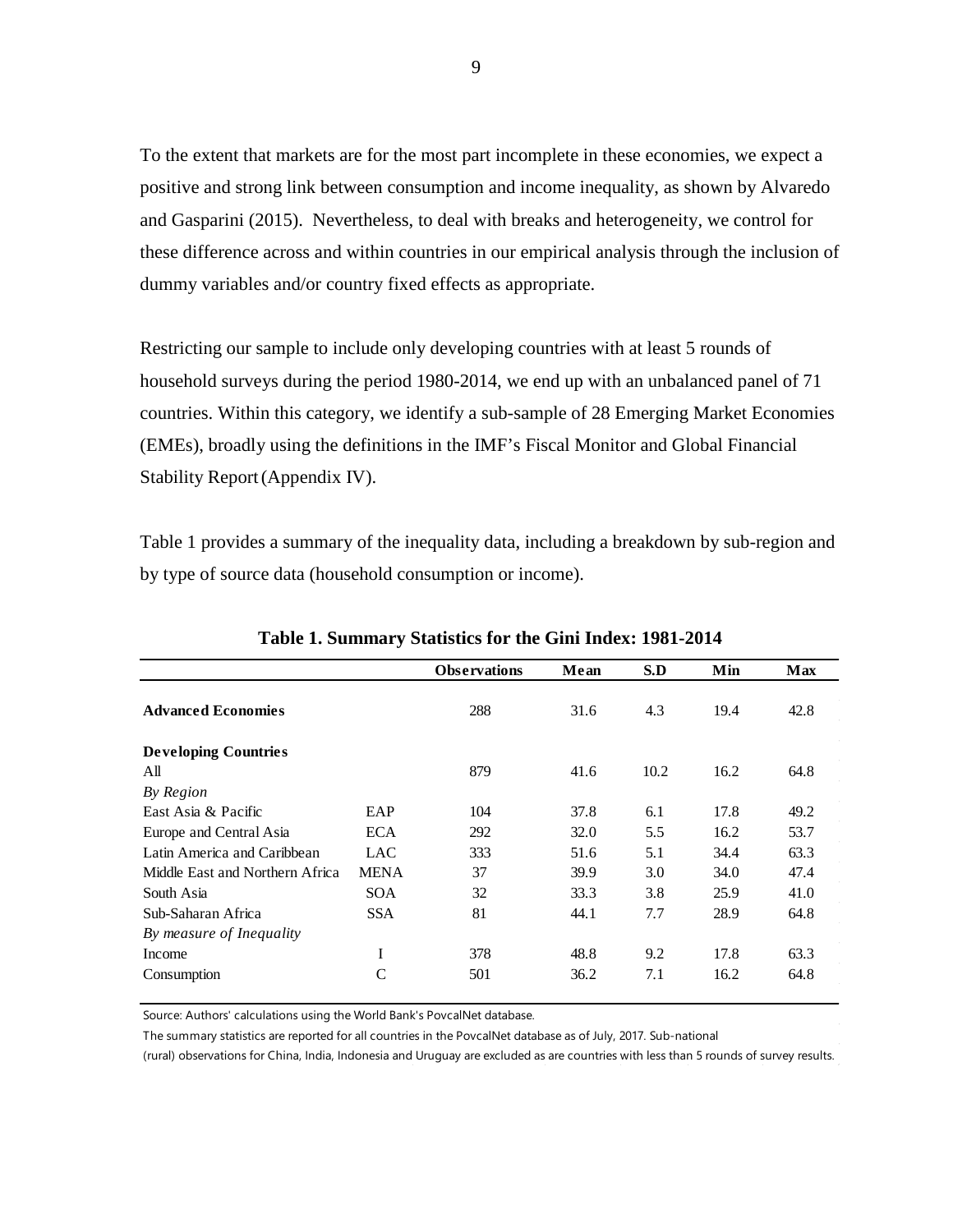The explanatory and control variables are obtained from standard macroeconomic databases such as the IMF's *World Economic Outlook* (WEO) and the World Bank's *World Development Indicators* (WDI).

# **B. STYLIZED FACTS**

In this section, we document a few stylized facts on inequality in good and bad times for the developing countries in our sample.

- The average Gini coefficient declined by about 20 percent in our sample of developing countries over the period 1981-2014.
- In about 30 percent of these country cases, the change in the Gini index from one comparable survey to another exceeded  $\pm 2$  points.<sup>[7](#page-9-0)</sup> Large declines were more prevalent than large increases and, on average, there is much more dispersion or volatility in the within-country Gini index in developing countries than in advanced economies. The standard deviation of the Gini coefficient in the developing countries' sample is about twice that of advanced economies.
- A preliminary comparison of average Gini coefficients across growth conditions (positive or negative growth) using box and whisker plots suggests that inequality may be more sensitive to growth conditions in developing countries than in advanced economies in our sample (Figure 1).

<span id="page-9-0"></span><sup>&</sup>lt;sup>7</sup> The threshold of 2 points is similar to that used in the October 2017 Fiscal Monitor and is based on the idea of salience or economically significant changes as discussed in Atkinson (2015).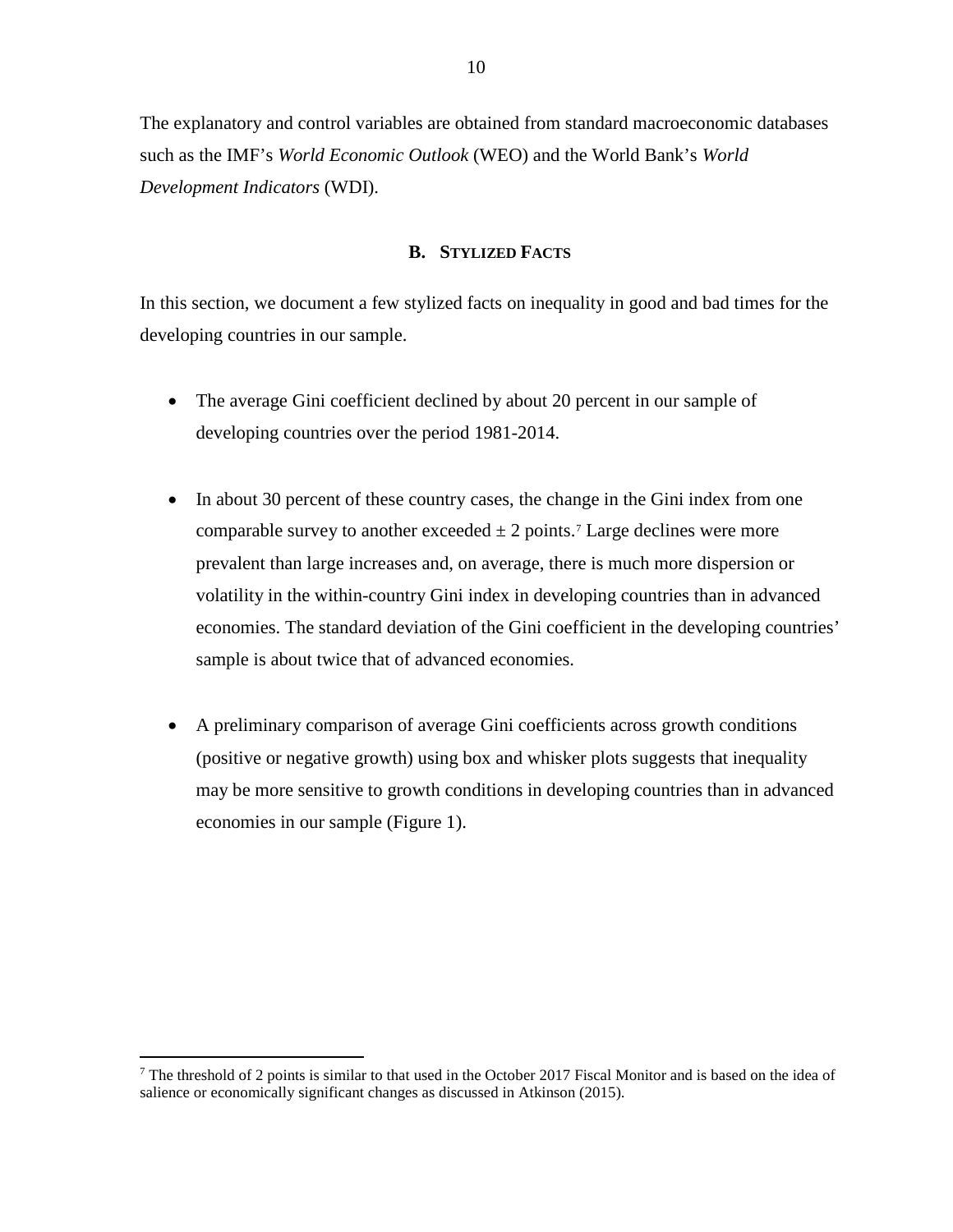

**Figure 1. Box Plots of Inequality** 

Source: Authors' calculations based on the World Bank's PovcalNet and World Economic Outlook databases.

#### **IV. EMPIRICAL STRATEGY**

# **A. METHODOLOGY: CAUSAL MEDIATION ANALYSIS**

We design our empirical analysis around two main questions: (i) is there a statistically meaningful relationship between growth fluctuations and inequality? (ii) through which economic and policy channels do growth fluctuations affect inequality? To this end, we utilize causal mediation analysis, which is a relatively novel approach in economics.

Traditionally, the instrumental variables (IV) approach has been used in economics and other fields to identify causal effects when an explanatory or treatment variable is suspected to be endogenous. The instrument is assumed to be correlated with the explanatory variable but not the outcome variable (the exclusion restriction). The existence of any causal mechanisms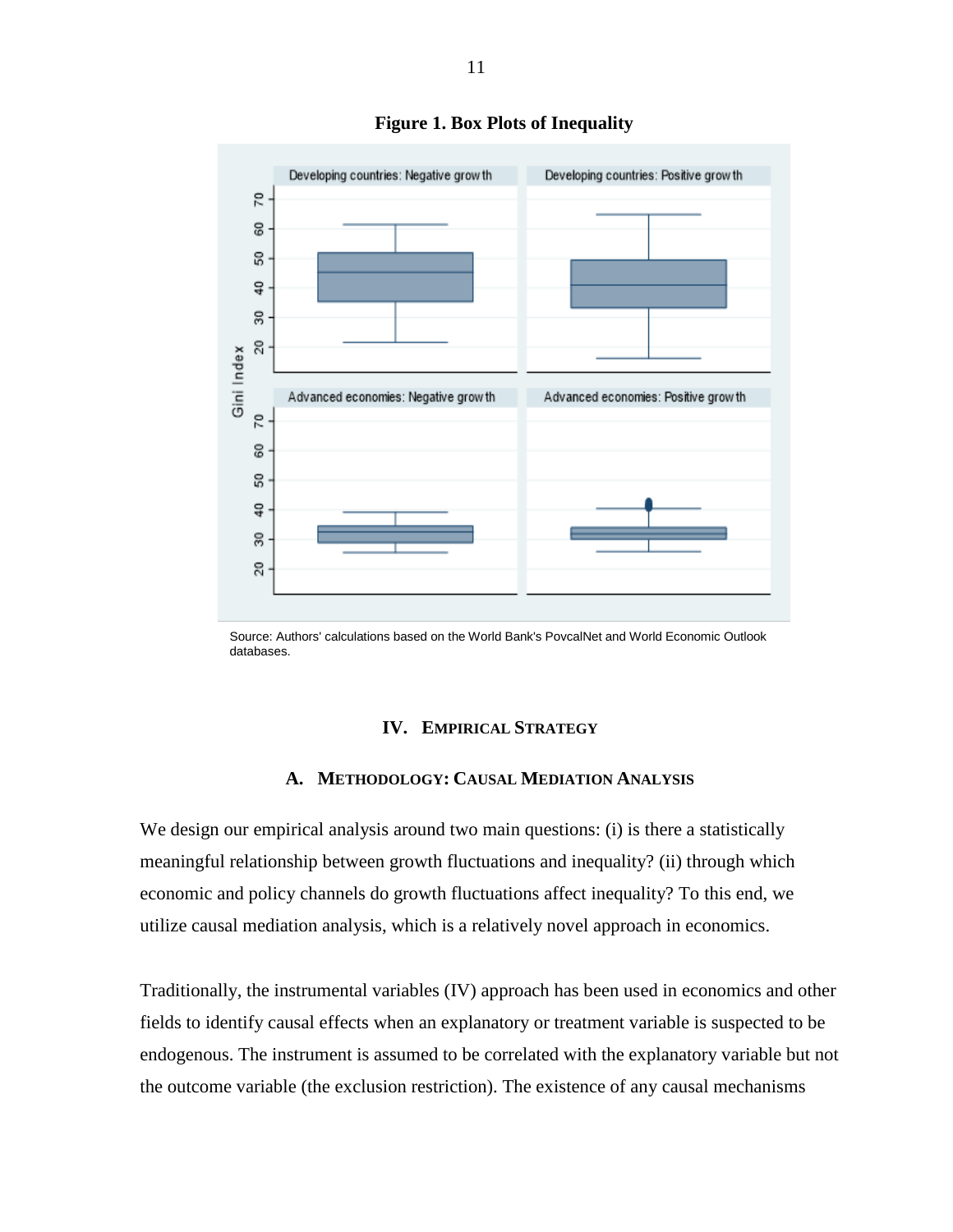other than the hypothesized one is ruled out by assuming the direct effect of the treatment to be zero (Imai, Keele, Tingley and Yamamoto, 2011). Causal mediation analysis overcomes this limitation.

By using mediation analysis, we are able to relax the exclusion restriction as it allows for both an indirect (mediated) and a direct effect, as well as for the possibility of multiple mediated effects for the same treatment variable. As a result, we can identify and quantify the main causal mechanisms through which growth conditions affect inequality. This methodology is borrowed from the field of psychology where it is widely used by researchers to decompose observed associations into components that uncover causal mechanisms. For example, Conger et al. (1990) use mediation analysis to investigate whether parental unemployment has negative effects on children's behavior through its effect on the quality of parenting. However, the use of this methodology in economics is relatively more recent (see Dippel, Gold and Heblich, 2015; Huber, 2016). Figure 2 illustrates the basic framework.





<span id="page-11-0"></span> <sup>8</sup> MacKinnon, D. P., Fairchild, A. J., & Fritz, M. S.,2007.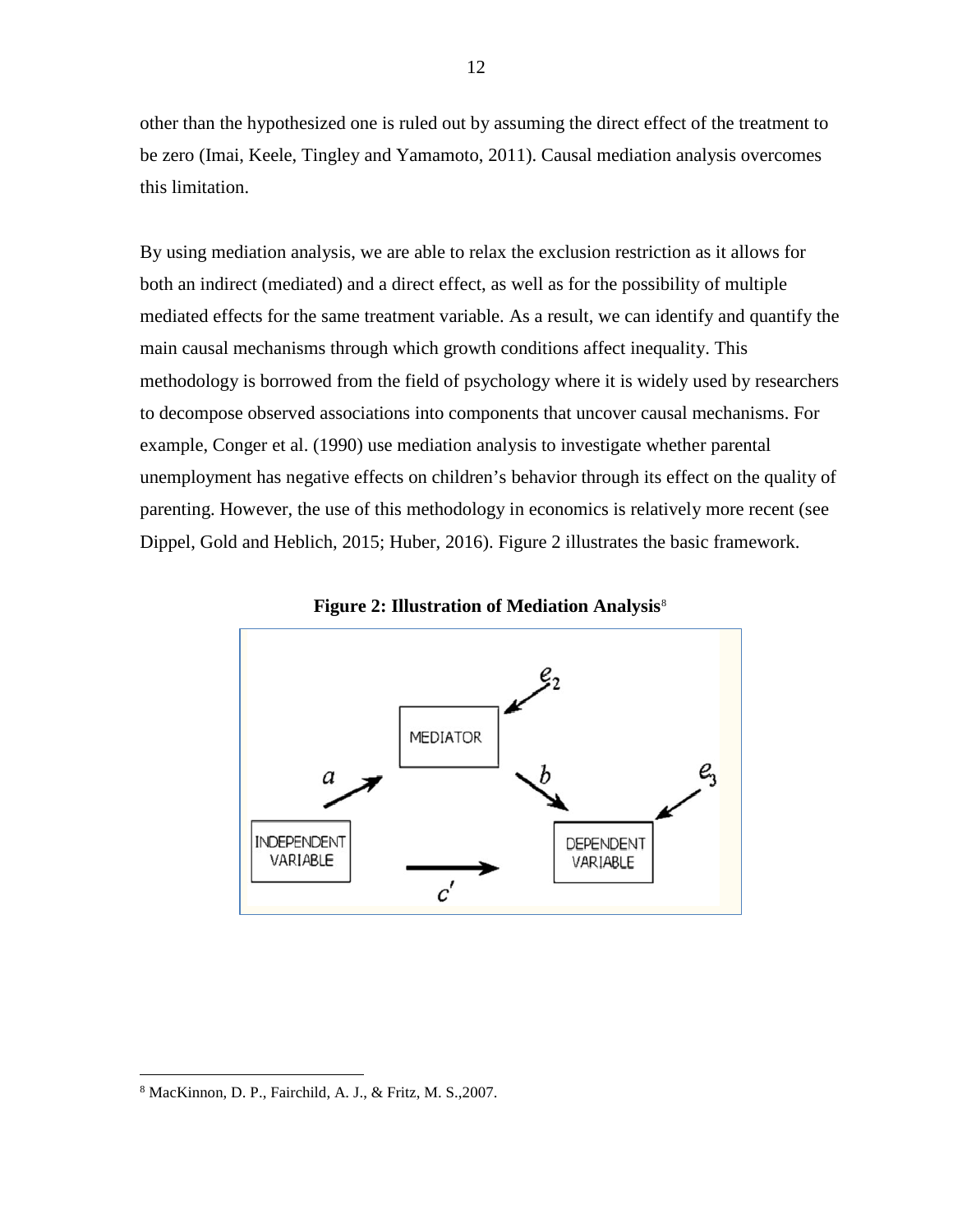The widely used causal steps approach (Baron and Kenny, 1986; Kenny et al., 1998) is based on a linear structural equations model as follows:

| $Y = i_1 + cX + e_1$ |  |  |   |  | (1) |
|----------------------|--|--|---|--|-----|
| $\mathbf{v}$         |  |  | . |  |     |

 $Y = i_2 + c'X + bM + e_2$  (2)

 $M = i_3 + aX + e_3$  (3)

where Y is the dependent variable. M is the mediator and X is the independent variable with residuals denoted as  $e_1$ ,  $e_2$ ,  $e_3$ .

The four steps under this approach are as follows:

1. Establishing a significant relation of the independent variable (X) to the dependent variable (Y) (Eq.1).

2. Documenting a significant relation of the independent variable (X) to the hypothesized mediating variable (M) (Eq.3).

3. Showing that the mediator is significantly related to the dependent variable when both the independent variable and mediator are predictors of the dependent variable (Eq.2).

4. Verifying that the absolute value of the coefficient  $\bm{c}$  in Eq 1 is larger than  $\bm{c}'$ in Eq.2. This step allows to assess whether the relationship between the independent variable and dependent variable has been significantly reduced after inclusion of the mediator.

Mediation models report a breakdown of the total effect of a treatment (or intervention) into its direct and indirect components. These are namely the *average causal mediation effects* (ACME), which transits through a mediator variable, M, and the *average direct effects*  (ADE), which combine the remaining effects (i.e. the unmediated effects). In other words, the ADE includes effects transmitted through all other channels. These results help assess the strength of the mediator (Figure 3).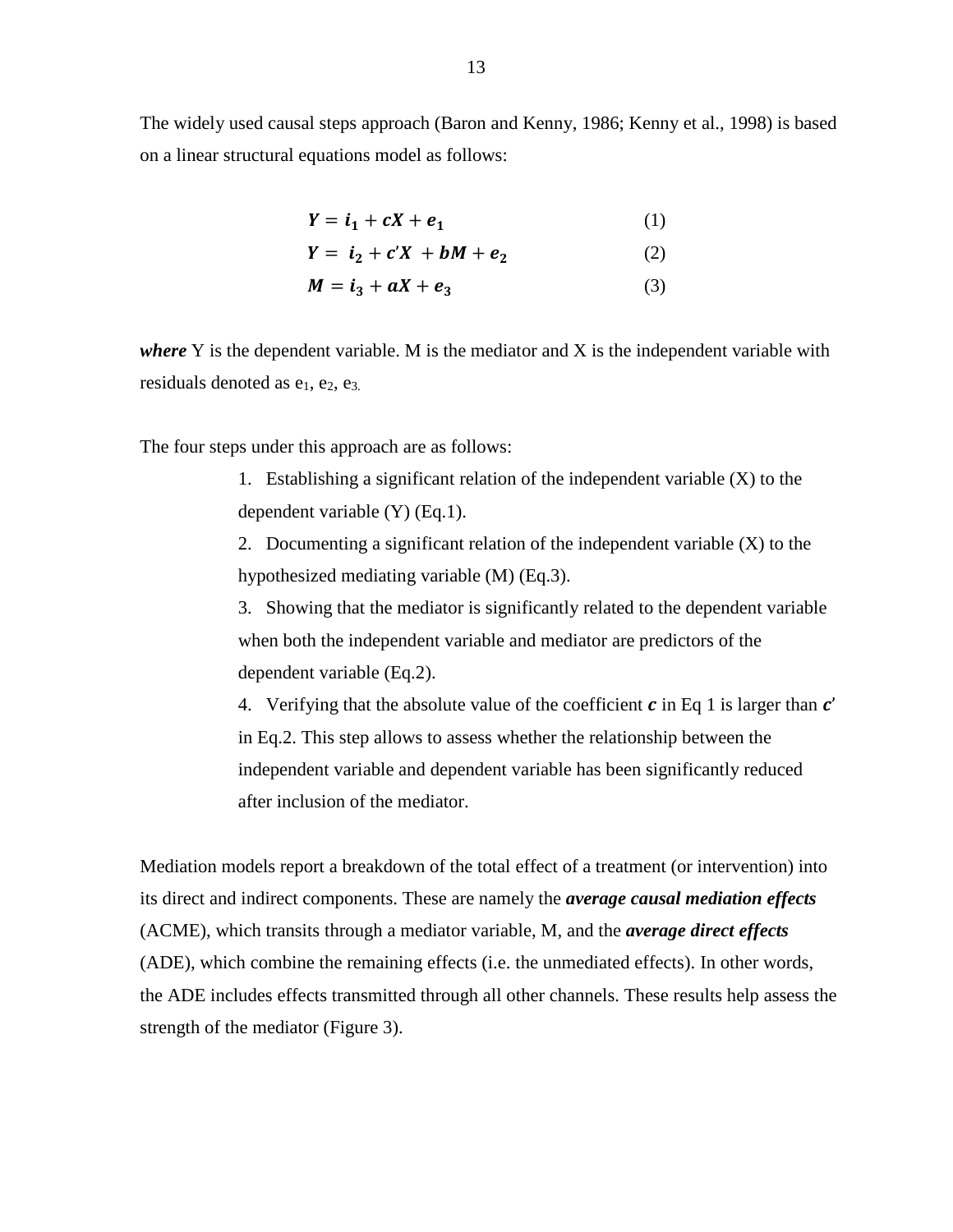

#### **Figure 3: ACME and ADE in Mediation Analysis**

In our analysis, we follow the mediation approach suggested by Imai, Keele and Yamamoto (2010) (*IKY*, *henceforth*), which assumes 'sequential ignorability'. Sequential ignorability implies non-existence of an omitted covariate which can affect: (i) the variable of interest and the dependent variable; and/or (ii) the dependent variable and the mediator. If sequential ignorability is a valid assumption and the system is linear, the IKY methodology is numerically equivalent to the traditional linear structural equations model approach described previously.[9](#page-13-0)

One important advantage of the IKY framework, however, is its transparency regarding the underlying identifying assumption of sequential ignorability. Given that this condition cannot be tested with observed data, IKY proposes a correlation parameter  $(\rho)$  reflecting the existence of omitted variables that are related to the mediator and outcome even after conditioning on treatment, and the parameter is incorporated into the calculations of ACME.<sup>[10](#page-13-1)</sup> Specifically,  $\rho$  is the correlation between the error term for the mediation equation

$$
\{Y_{it}(t',m), M_{it}(t)\} \pm T_{it}|X_{it} = x
$$

$$
Y_{it}(t',m) \pm M_{it}(t)|T_{it} = t, X_{it} = x
$$

<span id="page-13-0"></span> <sup>9</sup> Notably, it produces unbiased estimates of the ACME.

<span id="page-13-1"></span> $10$  Formally, the sequential ignorability conditions are expressed as:

The first equation implies that treatment status is ignorable, conditional on covariates, i.e., there are no unobserved confounding variables that change with growth conditions which affect the mediator  $(M_{it})$  and inequality outcomes  $(Y_{it})$ . The second equation shows that the mediator  $(M_{it})$  is ignorable, conditional on treatment status and covariates. Specifically, this condition requires that no unobserved variables affect both the considered inequality outcomes  $(Y_{it})$  and the mediator  $(M_{it})$ , after conditioning on observable variables that affect both  $Y_{it}$  and  $M_{it}$ .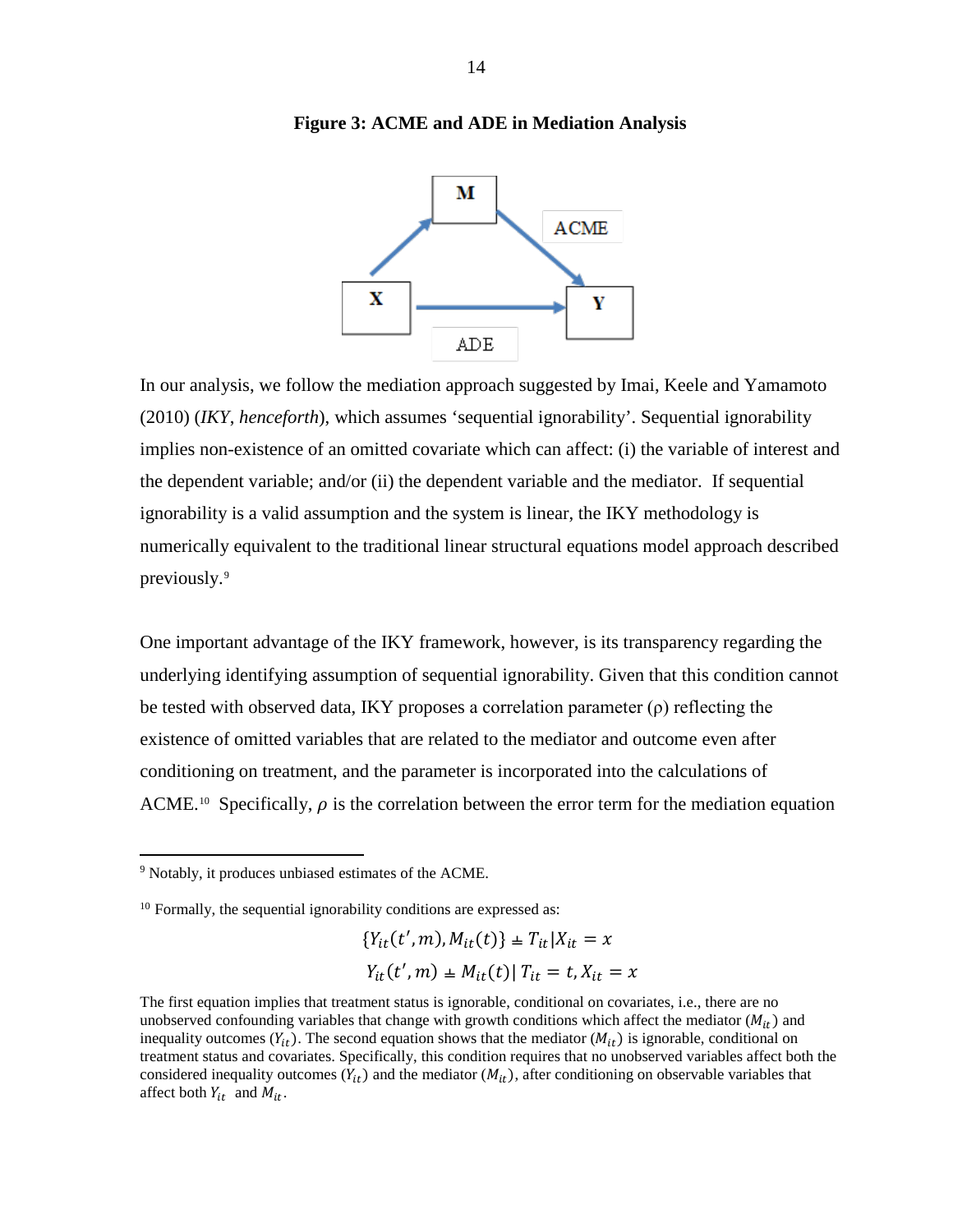in Eq.3,  $e_3$ , and the error term for the outcome equation in Eq.2, $e_2$ . If sequential ignorability holds,  $\rho$  equals zero. Hence, non-null values of  $\rho$  suggest that unobserved factors confound the ACME estimate. Although the true value of  $\rho$  is unknown, it is possible to calculate values of  $\rho$  for which the confidence interval of the ACME contains 0. Thus, the IKY procedure allows for a sensitivity analysis to infer how strongly the sequential ignorability assumption would have to be violated to reverse the analytical conclusion about the estimated ACME.

#### **B. EMPIRICAL ANALYSIS: IMPLEMENTATION**

We start by testing for the first question and estimate panel regressions to identify correlations between growth conditions/fluctuations (good or bad times) and inequality, conditioning on several control variables. For this purpose, we construct a polytomous variable to measure good and bad times, as our main explanatory variable:  $GC_{it}$ . Specifically, we run the following regression with the lagged growth conditions ( $GC_{it-1}$ ) and control variables identified in the literature.<sup>[11](#page-14-0)</sup>

$$
Y_{it} = \alpha + \beta G C_{it-1} + \gamma_2 X_{it} + \theta_i + \vartheta_t + \varepsilon_{it},\tag{4}
$$

*where*  $Y_{it}$  is the dependent variable, namely inequality as measured by the Gini index.[12](#page-14-1)

 $GC_{it-1}$  refers to the lagged value of a polytomous variable which captures growth conditions and allows us to define good and bad times, for which we run separate regressions. The computations are explained below.

<span id="page-14-0"></span> $11$  We use the lagged values of growth conditions to ensure that the mediator variables lie in between the independent (treatment) and the dependent (outcome) variables. To borrow terminology from the treatmentcontrol literature, mediator variables are post-treatment variables which occur before the outcome (Imai, Keele and Yamamoto, 2010).

<span id="page-14-1"></span> $12$  We also use alternatively the share of income (or consumption) of the bottom 50 percent and the share of income (or consumption) of the top 10 percent of households to test the robustness of our results.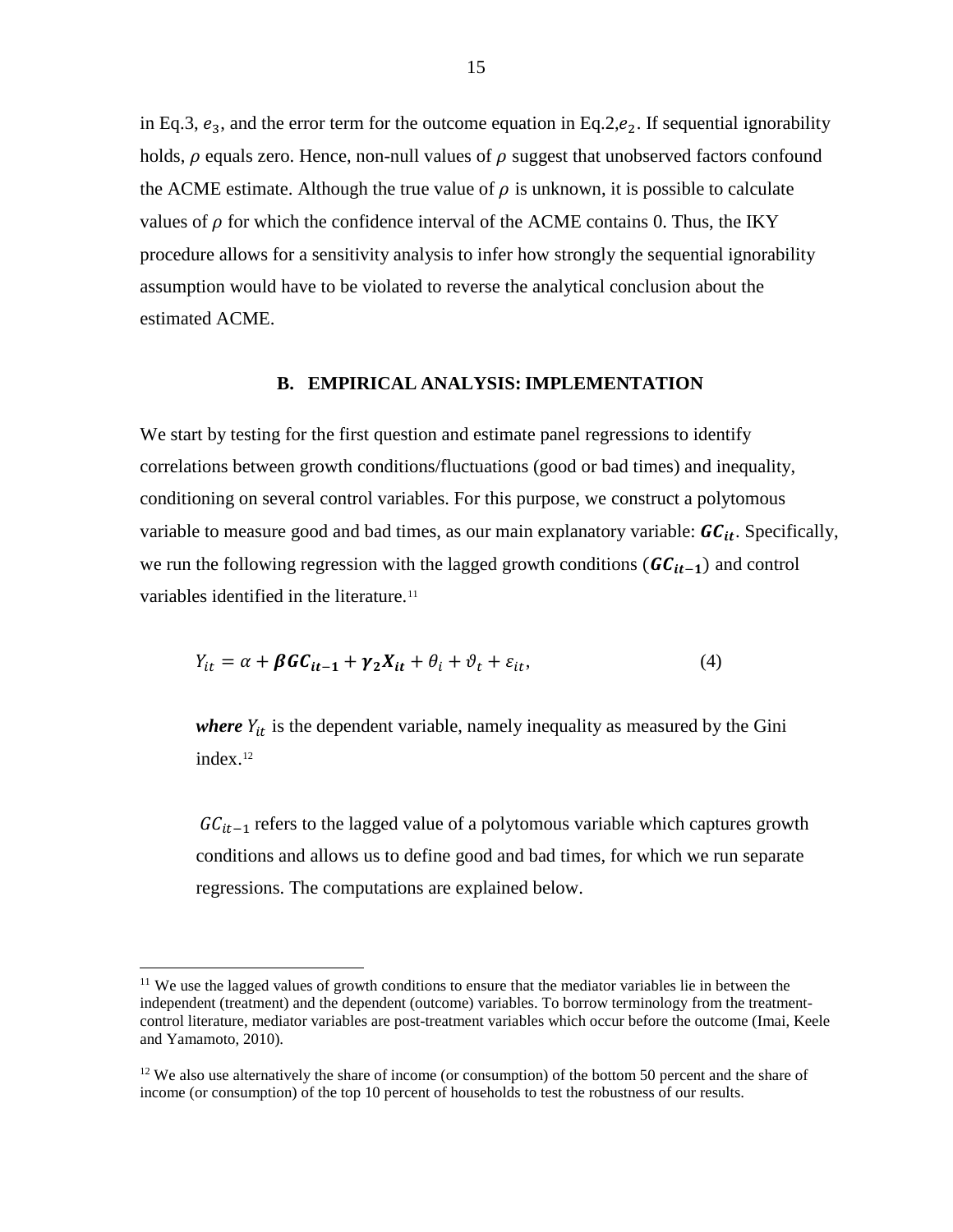$X_{it}$  is a vector which comprises standard control variables which have been shown in the literature to be correlated with inequality. These include the size of the population and the level of GDP per capita which we use to test for the existence of a Kuznets curve, that is the existence of an inverse-u shape in the relationship between inequality and the level of per capita income.

In addition, in some specifications, the vector  $X_{it}$  also includes potential mediator variables such as access to finance, unemployment and the share of government spending in GDP, which we include to check if they capture the statistical significance of growth conditions.

 $\theta_i$  and  $\vartheta_t$  are country and time fixed effects, respectively.

### *Defining 'good times' and 'bad times'*

For each country, we define 'good times' as any year in which the growth rate of GDP per capita is strictly positive; and 'bad times' as any year in which the growth rate of GDP per capita is zero or negative. We further classify good times and bad times, for each country, into three different regimes depending on the distance, measured in standard deviations, between its per capita GDP growth rate in any given year and its period average per capita GDP growth rate. The polytomous growth conditions variable is thus determined by countryspecific thresholds, and is defined as follows:

 $GC_{it-1}=1$  if the real growth rate of GDP per capita is >0 ( $\leq$ *0 for bad times*) and the deviation from the mean growth rate  $\leq 1.5$ ;

 $GC_{it-1}$  =2 if the real growth rate of GDP per capita is >0 ( $\leq$ 0 *for bad times*) and the deviation from the mean growth rate  $> 1.5$  and  $\leq 2.0$ ;

 $GC_{it-1}$  =3 if the real growth rate of GDP per capita is >0 ( $\leq$ 0 for bad times) and the deviation from the mean growth rate  $> 2.0$ .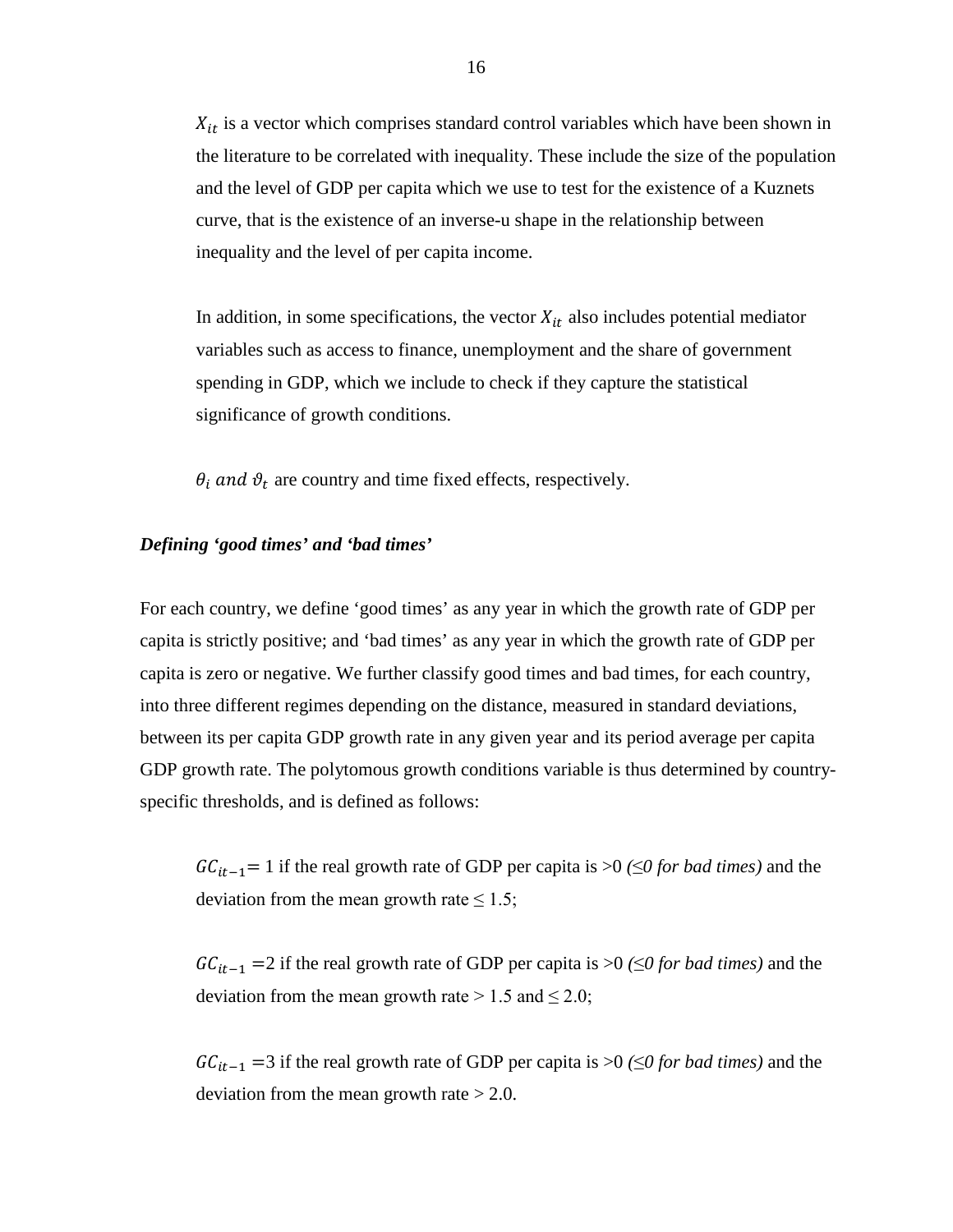The use of standard-deviation based thresholds to distinguish between 'normal' and 'extreme' events is common in the climate economics literature (e.g. Desbureaux and Rodella, 2017). In our analysis, this enables us to capture potential non-linearities between the growth rate of real GDP per capita and inequality. [13](#page-16-0) Table 2 illustrates the distribution of good and bad times in our sample.

|                            |       | $GC_{it} = 1$ $GC_{it} = 2$ $GC_{it} = 3$ |       |
|----------------------------|-------|-------------------------------------------|-------|
| <b>Good times</b>          |       |                                           |       |
| Number of years            | 548   | 83                                        | 277   |
| Percentage of observations | 60.4% | $9.1\%$                                   | 30.5% |
| <b>Bad times</b>           |       |                                           |       |
| Number of years            | 35    | 29                                        | 165   |
| Percentage of observations | 15.3% | 12.7%                                     | 72.1% |

#### **Table 2. Distribution of 'Good' and 'Bad' Times in Developing Countries**

Note: The table shows distribution of years into each regime of good (bad) times for all years when inequality is also observed. Source: Authors' calculations.

Once we document a statistically significant relationship between growth conditions and inequality, we use mediation analysis to identify and quantify the main channels through which the effects of growth conditions affect inequality. In this paper, we are interested in the

<span id="page-16-0"></span><sup>&</sup>lt;sup>13</sup> Hamilton (2017) warns against spurious dynamics from the HP filter when used to estimate business cycle dynamics, and instead suggests regressing the variable at date t+h on its four more recent values at date t. This approach is unfortunately not possible in this paper, given the sparsity of our dataset and especially given the limited number of time series observations that we have on a specific country. However, taking standard deviations of growth rates from country period averages as we do in this paper allows us to distinguish between normal and extreme events, and more so without resorting to any assumption on the specific nature of the trend in GDP growth. In doing so, we remain consistent with the finding of Aguiar and Gopinath (2007) that emerging markets are subject to extreme volatile shocks to the stochastic trend. The finding of Aguiar and Gopinath (2007) warrants against specifying the business cycles for emerging markets as fluctuations around a given trend, as it is typically done for more advanced economies.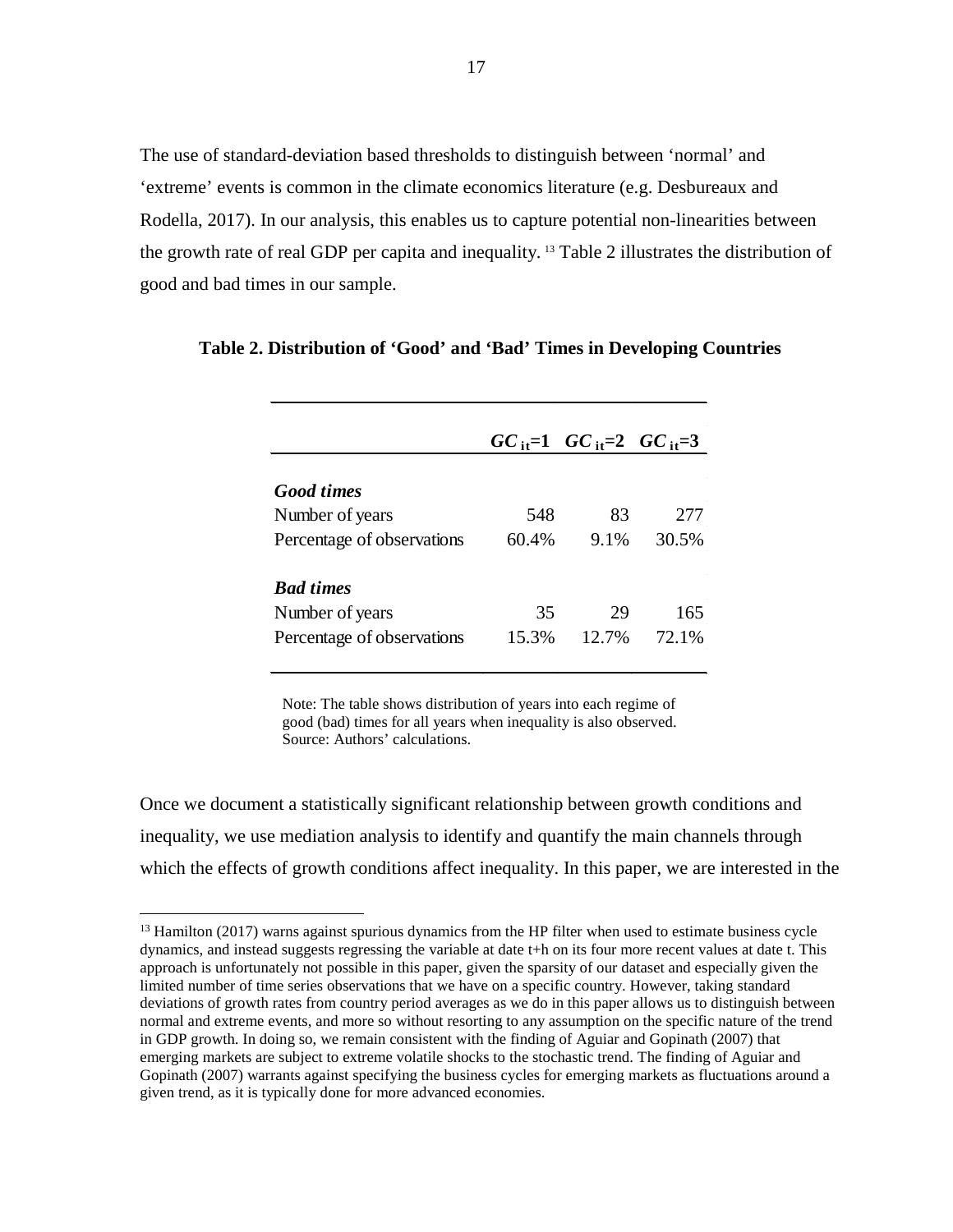causal relationship from growth conditions to inequality. Growth conditions (GC), however, can indirectly influence other factors or mediators (M) which in turn affect economic inequality (Y). Figure 4 illustrates this framework.

# **Figure 4: Implementation of Mediation Analysis**



The choice of mediator variables for our study is informed by the existing literature. In particular, we use the conceptual framework of Heathcote, Perri and Violante (2010a) who decompose the monetary dimensions of economic inequality from the household budget constraint (Figure 5). $14$ 





This conceptual framework is useful to identify potential drivers of inequality. They are as follows: employment and labor force participation (for wages and earnings inequality); taxes

<span id="page-17-0"></span><sup>&</sup>lt;sup>14</sup> We abstract here from wealth inequality on which we have limited data for the countries in our sample.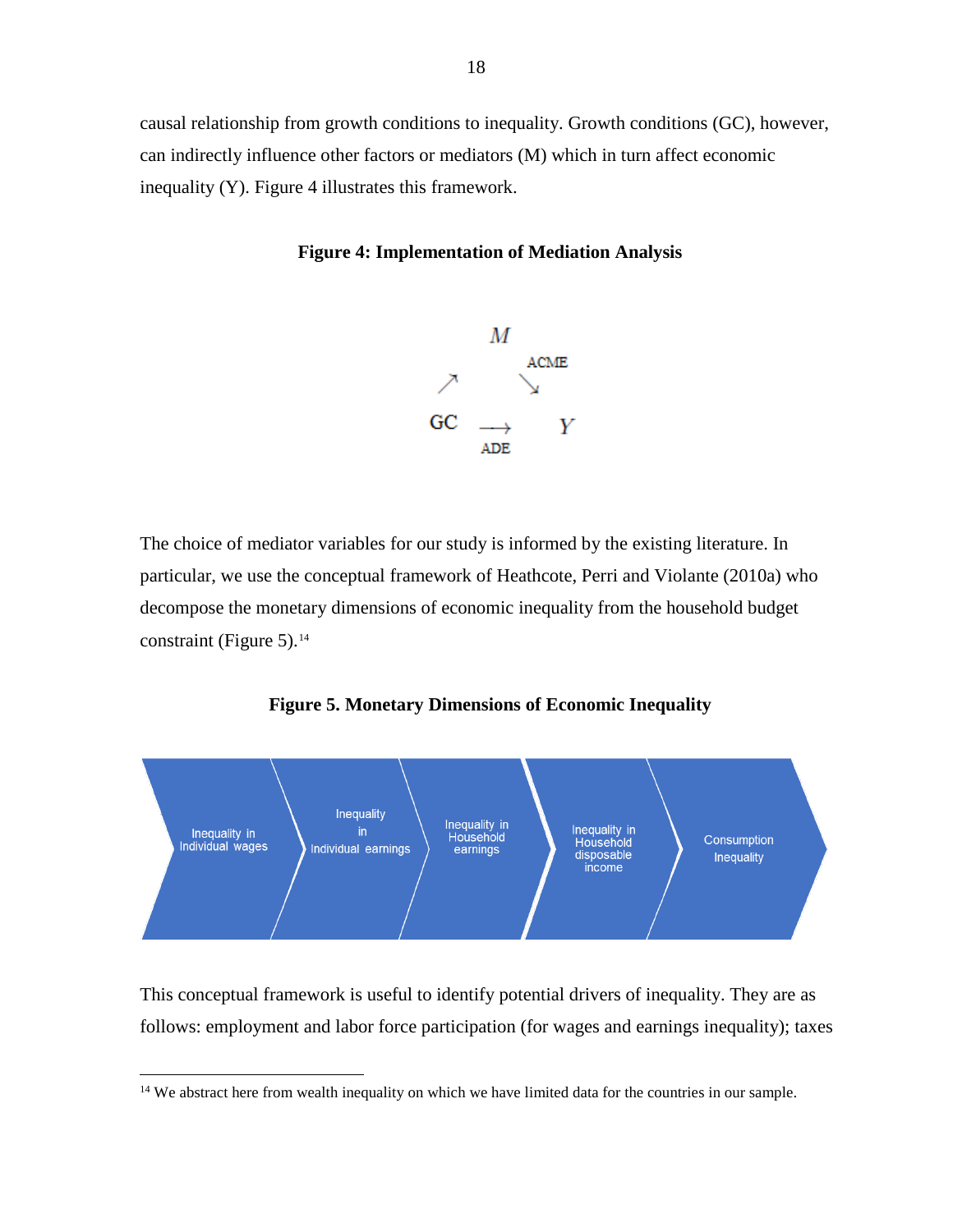and transfers (for inequality in household disposable income); and, lending, borrowing, assets (for consumption inequality).

Based on available data for developing countries, we test the following mediator variables and priors:

- *Employment, or equivalently, unemployment.* When growth is strong, typically more jobs are created. Conversely, when it slows, some jobs are lost.
- *Access to finance.* The hypothesis is that in periods of strong growth, banks may be more willing to provide credit. On the other hand, during downturns, they may be more risk-averse and lend less.
- *Government spending*. In many countries, though not so much in the developing world, certain categories of spending (unemployment benefits and cash transfers, for example) tend to increase during economic downturns.

To implement mediation analysis, we follow the *IKY* approach which is based on a four-step algorithm:

• First, one structural equation model is specified for both the observed outcome and mediator variables using the following set of equations.

$$
M_{it} = \alpha_1 + \beta_1 G C_{it-1} + \tau_1 \breve{X}_{it} + \mu_i + \sigma_t + \epsilon_{it}, \tag{5}
$$

$$
Y_{it} = \alpha_2 + \varphi M_{it} + \beta_2 \mathbf{G} \mathbf{C}_{it-1} + \gamma_2 \breve{X}_{it} + \theta_i + \vartheta_t + \varepsilon_{it}, \qquad (6)
$$

In equations (5) and (6),  $M_{it}$  are successive mediators;  $Y_{it}$  is inequality; growth conditions are captured by  $GC_{it-1}$ .  $\breve{X}_{it}$  is a vector of standard control variables from the literature on inequality, excluding mediator variables.  $\mu_i$  and  $\theta_i$  are country fixed effects, while  $\sigma_t$  and  $\vartheta_t$  capture time effects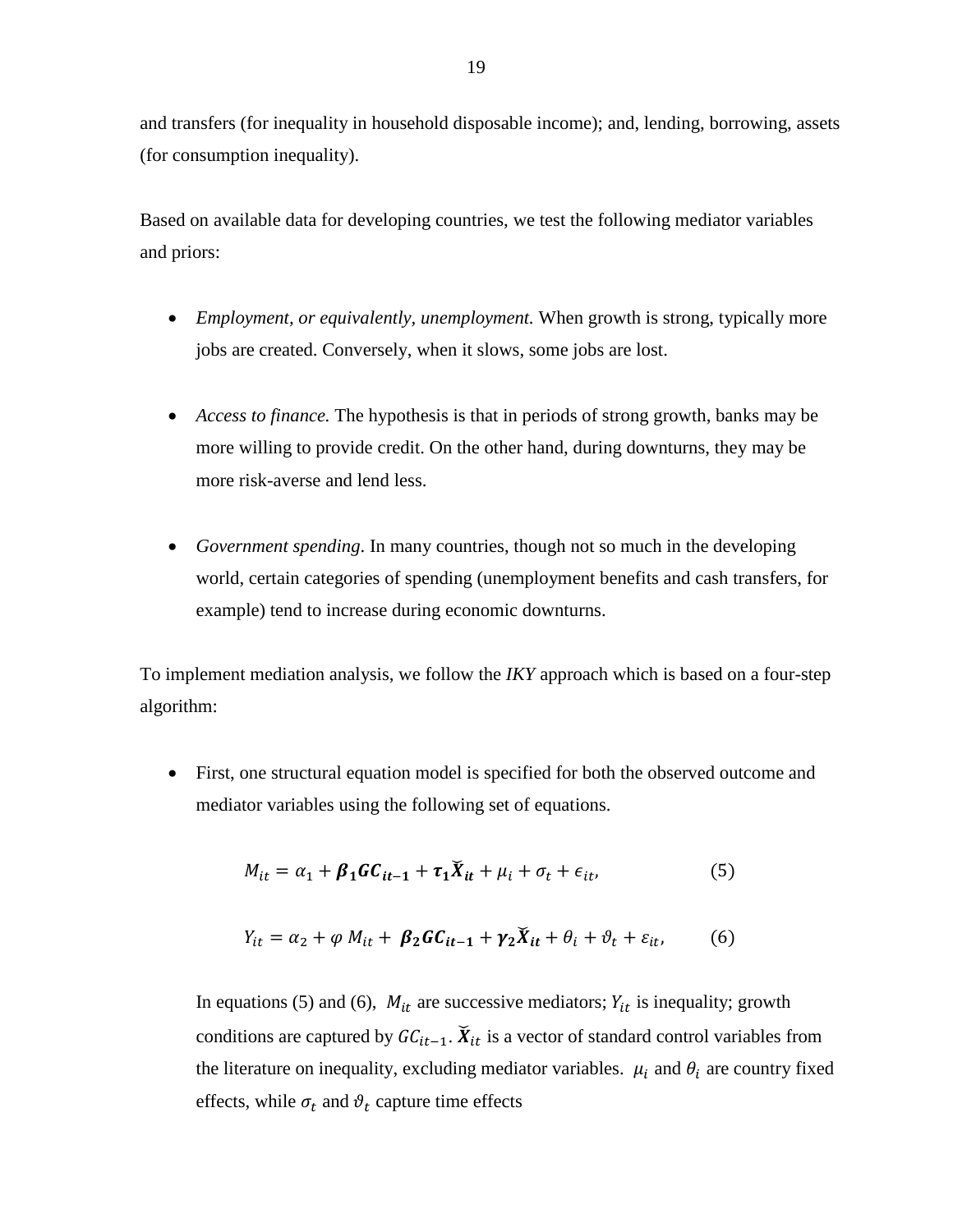- Second, the model parameters in equations (5) and (6) are simulated from their sampling distribution by iteratively estimating the regressions using random sub-samples.<sup>[15](#page-19-0)</sup>
- Third, all potential values of the mediator, conditional on treatment and covariates are modeled. The values are based on the distribution of the model parameters obtained in the previous step.
- In the fourth and final step, we use the distribution of parameters and the potential values of the mediators obtained above to compute summary statistics, point estimates, and confidence intervals for the ACME. This allows us to test whether the sequential ignorability assumption is reasonable.

# **V. RESULTS**

# *i. Linking Inequality and Growth Conditions*

In this section, we report the results of panel regressions to estimate Eq.4. Table 3 shows the results for developing countries, while Table 4 shows the results for a subset of emerging market economies.

In columns (1) and (2) of Table 3, we report the result for when the Gini coefficient is used as dependent variable and when demographic factors (size and age structure of population) are controlled for. The coefficient on good times is negative and statistically significant. The interpretation of this result is that, on average, good times are associated with lower Gini coefficients or less inequality in the subsequent year for the full sample of developing countries. Conversely, the coefficient on bad times is positive and statistically significant. This suggests that bad times are associated with an increase in the Gini coefficient, and thus inequality, in the subsequent period.

Next, we want to examine how the relationship between inequality and good and bad times changes when a mediator variable is included. Of the three candidates identified earlier

<span id="page-19-0"></span><sup>&</sup>lt;sup>15</sup>For our analysis, we used 1000 iterations.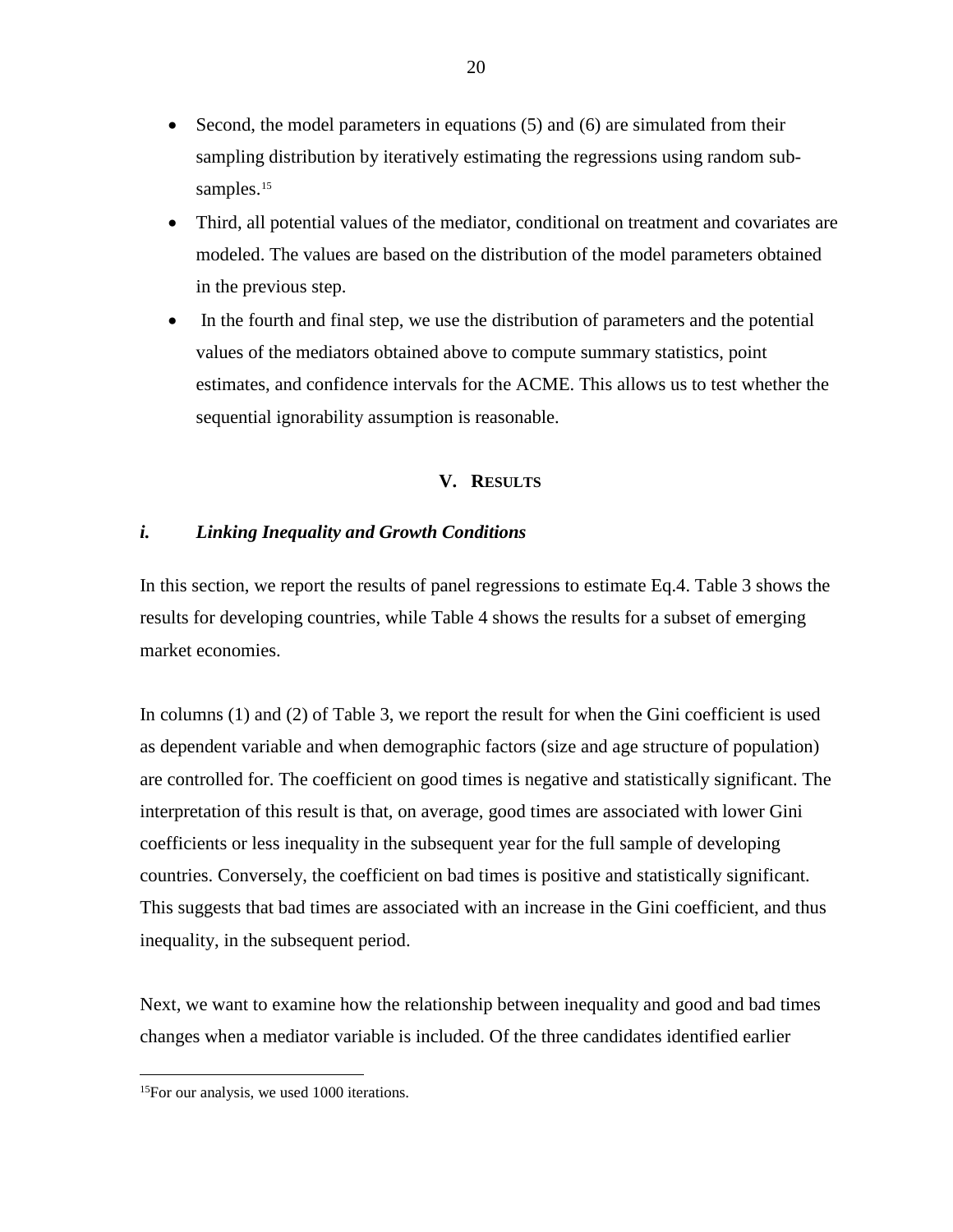(unemployment, access to finance and government spending), we only find a systematic and robust relationship with the unemployment variable. The lack of results on access to finance and government spending may seem at first glance counterintuitive. [16](#page-20-0) However, in the majority of the developing countries in our sample, banking or financial systems and government spending play limited roles in stabilizing economic cycles. Thus, even though access to finance and government spending have been shown to matter for long-term inequality, we are not able to establish their significance as channels of transmissions of good and bad times to inequality over shorter horizons in our sample of countries.

**Table 3. Developing Countries: Relationship between Inequality and Growth Conditions**

| <b>Dependent Variable: GINI Index</b> | (1)         | (2)               | (3)        | (4)        | (5)        | (6)       |
|---------------------------------------|-------------|-------------------|------------|------------|------------|-----------|
| Good times (lag 1 year)               | $-0.690**$  |                   | $-0.576*$  |            | $-0.627*$  |           |
|                                       | (0.313)     |                   | (0.317)    |            | (0.322)    |           |
| Bad times (lag 1 year)                |             | $0.676***$        |            | 0.388      |            | 0.419     |
|                                       |             | (0.246)           |            | (0.265)    |            | (0.265)   |
| Log of GDP per capita                 | 3.288       | 2.892             | $-10.128*$ | $-10.219*$ | $-8.794$   | $-8.876$  |
|                                       | (5.612)     | (5.660)           | (5.517)    | (5.574)    | (5.514)    | (5.578)   |
| Log of GDP per capita squared         | $-0.145$    | $-0.123$          | $0.704**$  | $0.704**$  | $0.622*$   | $0.622*$  |
|                                       | (0.332)     | (0.333)           | (0.339)    | (0.340)    | (0.339)    | (0.341)   |
| Log of population                     | $-6.208***$ | $-6.480***$       | $-0.423$   | $-0.786$   | $-0.485$   | $-0.886$  |
|                                       | (2.233)     | (2.194)           | (2.677)    | (2.644)    | (2.685)    | (2.661)   |
| Population structure                  | $-0.211**$  | $-0.220**$        | $-0.085$   | $-0.086$   | $-0.070$   | $-0.071$  |
|                                       | (0.097)     | (0.097)           | (0.102)    | (0.102)    | (0.101)    | (0.102)   |
| Unemployment                          |             |                   | $0.219***$ | $0.220***$ |            |           |
|                                       |             |                   | (0.059)    | (0.060)    |            |           |
| Youth Unemployment                    |             |                   |            |            | $0.084***$ | $0.084**$ |
|                                       |             |                   |            |            | (0.032)    | (0.033)   |
| Constant                              | 91.314***   | 96.028*** 59.252* |            | 63.872*    | 55.054*    | $60.089*$ |
|                                       | (29.285)    | (29.450)          | (32.714)   | (32.986)   | (32.843)   | (33.204)  |
| Observations                          | 854         | 854               | 771        | 771        | 771        | 771       |
| Adjusted R-squared                    | 0.897       | 0.897             | 0.913      | 0.913      | 0.912      | 0.912     |
| rmse                                  | 3.244       | 3.234             | 2.915      | 2.917      | 2.928      | 2.930     |

Robust standard errors in parentheses. Standard errors are robust to autocorrelation and heteroskedasticity. \*\*\* p<0.01, \*\* p<0.05, \* p<0.1

The results of panel regressions of inequality on good and bad times, controlling for unemployment are shown in Table 3, columns (3) and (4). A couple of points are worth

<span id="page-20-0"></span><sup>&</sup>lt;sup>16</sup>These results are not reported for the sake of brevity, but they are available from the authors upon request.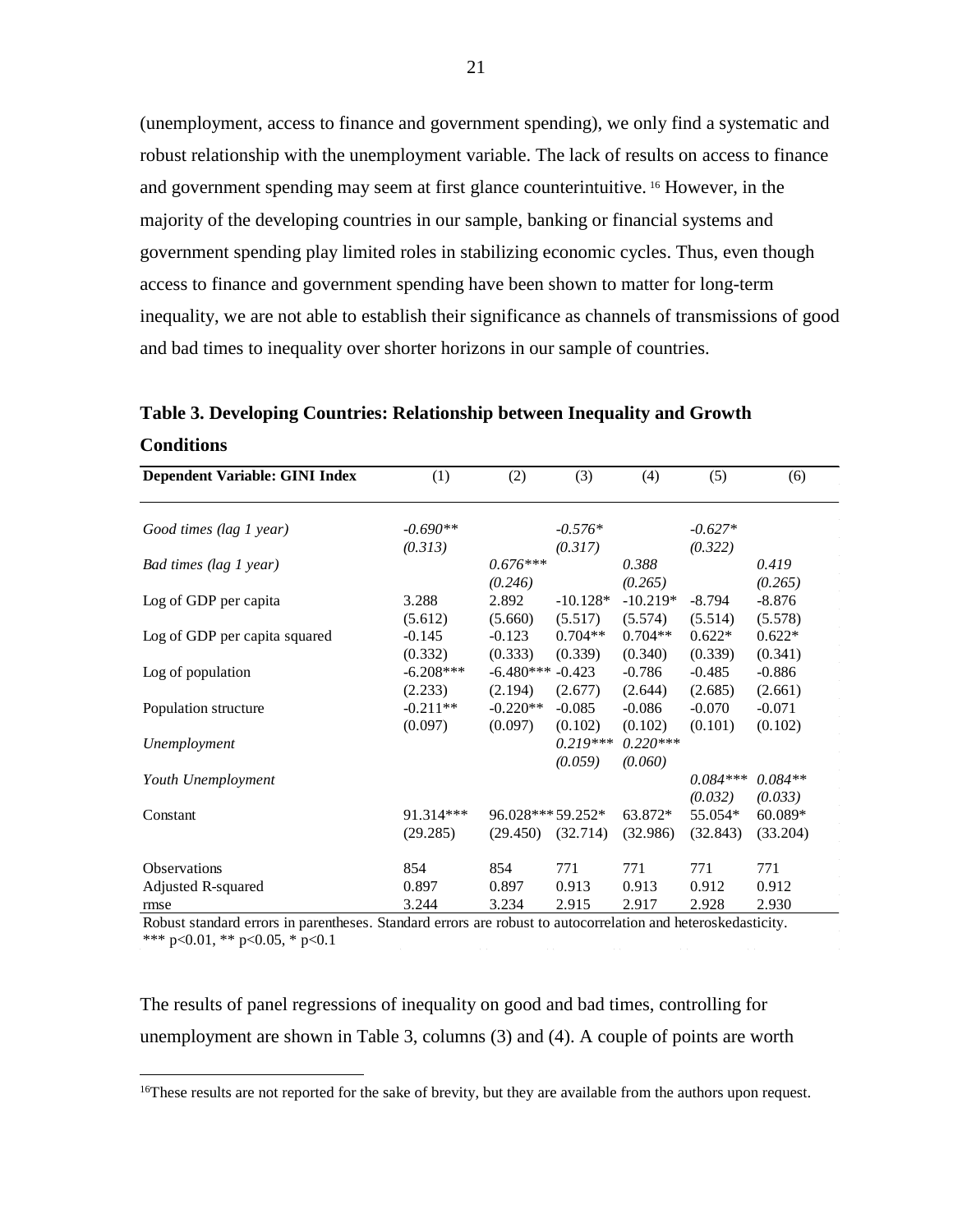highlighting. The first is that the inclusion of unemployment reduces the statistical significance of good and bad times. This suggests that unemployment is a promising candidate for the mediation analysis. Second, the estimated sign on unemployment is intuitive. An increase in unemployment tends to increase inequality as measured by the Gini coefficient regardless of growth conditions. We also run regressions of inequality on good and bad times, controlling for youth unemployment.[17](#page-21-0) Details are presented in columns (5) and (6) and confirm that youth unemployment is indeed a potential candidate for mediation analysis. The results obtained for the sub-sample of emerging market economies (Table 4) are consistent with those for the full sample.

**Table 4. Emerging Market Economies: Relationship between Inequality and Growth Conditions**

| <b>Dependent Variable: GINI Index</b> | (1)         | (2)         | (3)        | (4)       | (5)        | (6)       |
|---------------------------------------|-------------|-------------|------------|-----------|------------|-----------|
| Good times (lag 1 year)               | $-0.766*$   |             | $-0.658$   |           | $-0.679$   |           |
|                                       | (0.390)     |             | (0.420)    |           | (0.423)    |           |
| Bad times (lag 1 year)                |             | $0.652**$   |            | $0.538**$ |            | $0.539**$ |
|                                       |             | (0.267)     |            | (0.273)   |            | (0.271)   |
| Log of GDP per capita                 | 49.313***   | 48.636***   | 26.242*    | 27.033*   | 27.981**   | 28.782**  |
|                                       | (10.463)    | (10.466)    | (13.913)   | (13.745)  | (13.996)   | (13.831)  |
| Log of GDP per capita squared         | $-2.463***$ | $-2.424***$ | $-1.097$   | $-1.145$  | $-1.189$   | $-1.239$  |
|                                       | (0.589)     | (0.588)     | (0.785)    | (0.770)   | (0.790)    | (0.775)   |
| Log of population                     | $-9.406**$  | $-9.378**$  | 2.111      | 1.675     | 1.606      | 1.138     |
|                                       | (4.149)     | (4.063)     | (5.523)    | (5.319)   | (5.531)    | (5.323)   |
| Population structure                  | $-0.291$    | $-0.296$    | $-0.287$   | $-0.284$  | $-0.244$   | $-0.242$  |
|                                       | (0.186)     | (0.188)     | (0.248)    | (0.245)   | (0.248)    | (0.246)   |
| Unemployment                          |             |             | $0.192**$  | $0.190**$ |            |           |
|                                       |             |             | (0.075)    | (0.075)   |            |           |
| Youth Unemployment                    |             |             |            |           | $0.086**$  | $0.083**$ |
|                                       |             |             |            |           | (0.039)    | (0.040)   |
| Constant                              | 9.025       | 10.694      | $-103.133$ | $-99.474$ | $-103.943$ | $-99.610$ |
|                                       | (63.842)    | (63.567)    | (81.098)   | (80.101)  | (81.753)   | (80.779)  |
| Observations                          | 425         | 425         | 370        | 370       | 370        | 370       |
| Adjusted R-squared                    | 0.936       | 0.937       | 0.942      | 0.943     | 0.942      | 0.942     |
| rmse                                  | 2.639       | 2.624       | 2.425      | 2.413     | 2.433      | 2.423     |

Robust standard errors in parentheses. Standard errors are robust to autocorrelation and heteroskedasticity. \*\*\* p<0.01, \*\* p<0.05, \* p<0.1

<span id="page-21-0"></span> $17$  Youth unemployment is based on the ILO's definition of youth employment which is the share of the labor force aged between 15 and 24.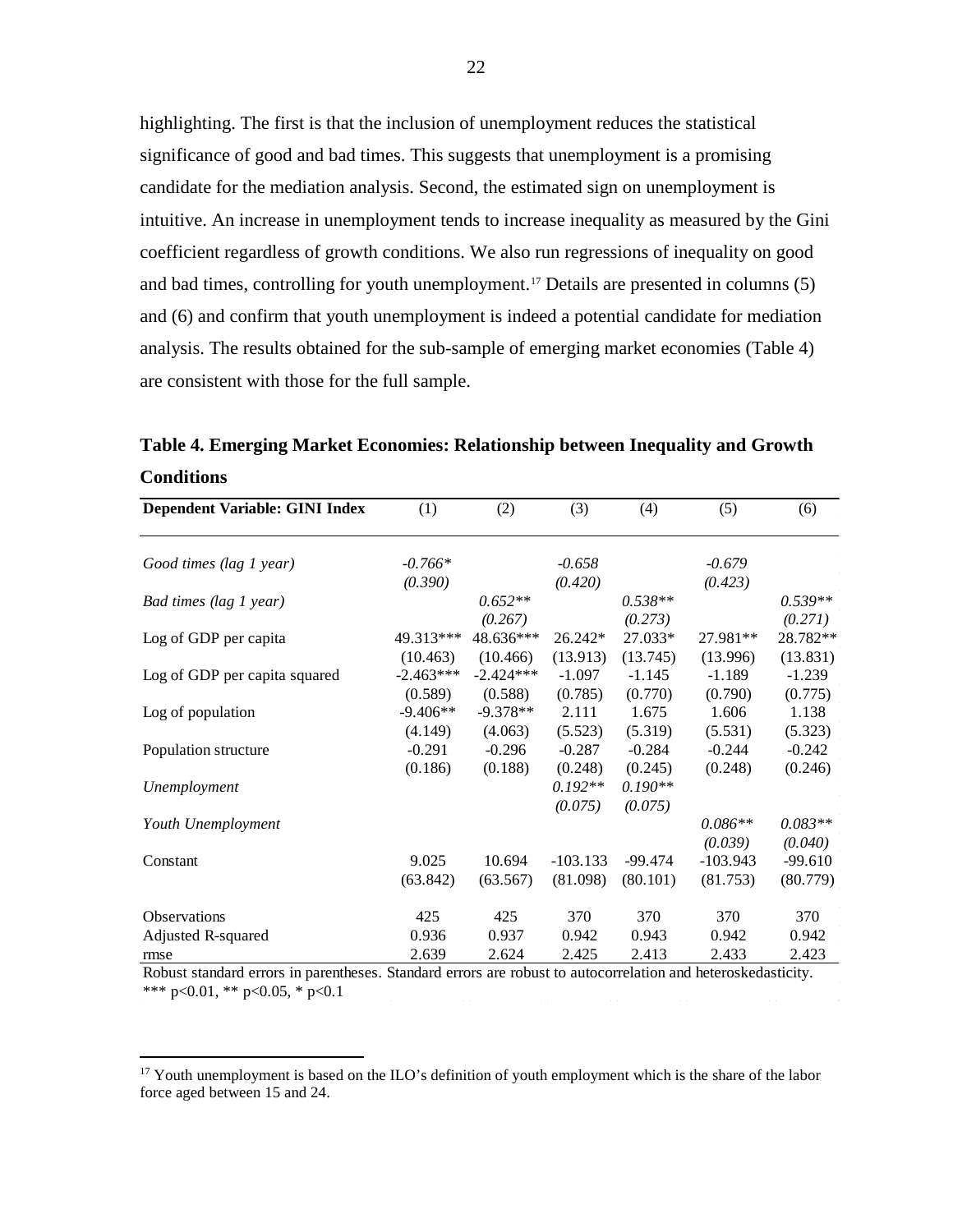# *Robustness to alternative measures of inequality*

These results discussed above hold if the share of income (or consumption) of the bottom 50 percent of households is used as dependent variable to measure inequality in in the regressions (Appendix V, Tables 1 and 2). In this case, the coefficient on good times is positive and statistically significant, suggesting that good times are associated with an increase in the share of income (or consumption) of the poorest 50 percent of the households in the following year. By contrast, the negative and statistically significant coefficient on bad times suggests the share in income or consumption of the poorest 50 percent of households tends to decline in the following year.

For the share of income (or consumption) of the top 10 percent of households (Appendix V, Tables 3 and 4), a negative and statistically significant coefficient on good times suggests that years of high growth tend to be followed by redistributions away from the top 10 percent of households, which lower inequality. The coefficient of bad times for this measure of inequality is positive and statistically significant. As income typically declines in recessions, the increase in the share of income (or consumption) of the top 10 percent means that these households are able to maintain income (or consumption) or reduce it at a lower rate than the rest of the population.[18](#page-22-0)

# *ii. Mediator Variables: Identifying the Transmission Channels*

Based on estimation results of the relationship between growth conditions and inequality, we use mediation analysis to investigate the plausibility and significance of unemployment as a mediator or channel of transmission of growth conditions to inequality.

<span id="page-22-0"></span><sup>&</sup>lt;sup>18</sup> A question of interest is whether the share of income follows a different path from the share of consumption during recessions for the top 10 percent. While capital and/or labor incomes can be expected to decline, consumption shares could still *increase*. Since we do not have both income and consumption shares for all countries, we are not able to make the distinction in our analysis.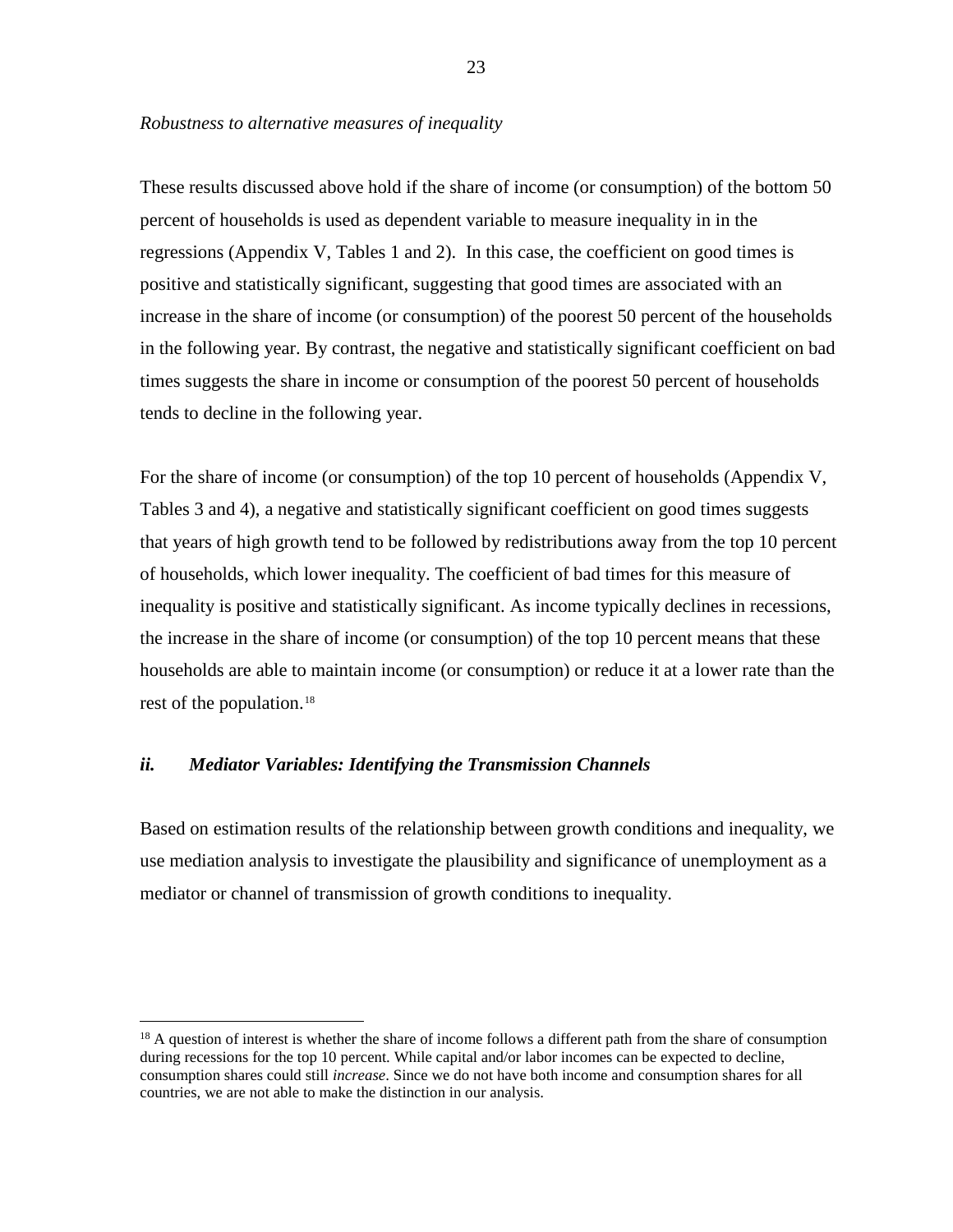Results confirm that unemployment is a key transmission channel of growth conditions to inequality as measured by the Gini coefficient. Notably, good times tend to reduce inequality in the subsequent period through changes in unemployment, while bad times increase it. For the full sample of developing countries, 41.3 percent of the effect of good times on inequality is mediated through the unemployment channel. By contrast, only 28.4 percent of the effects of bad times on inequality is transmitted through unemployment (Table 5, top panel).

The effect of good times on inequality through the employment channel is even larger if we restrict our sample to include only emerging market economies (Table 5, bottom panel). In this case, the effect of growth conditions on inequality explained by changes in unemployment are 51.1 percent for good times. We are not able to find however, a statistically significant link between bad times and unemployment for this sub-group of countries.

The asymmetry in the results may be due to the lower importance of self-employment and to the size of the informal sector in the sub-sample of emerging economies relative to the full sample which includes low-income countries. Lower self-employment and informal sector employment could mean that more jobs are created in good times and fewer jobs shed in bad times.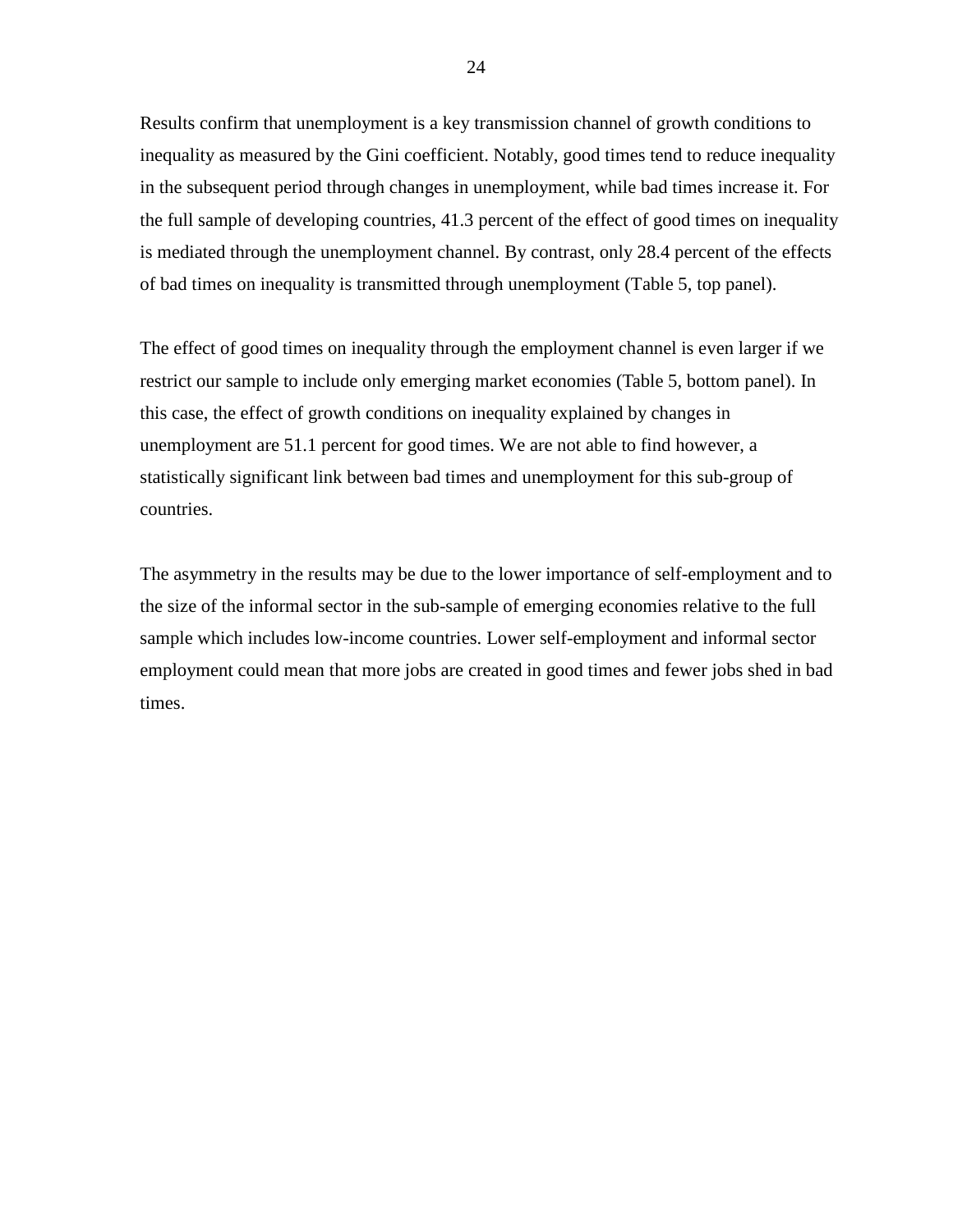|                      | Mediator                                       | <b>GINI</b> coefficient | <b>ACME</b>        | $\rho$ at wich ACME = 0 Absolute Percentage mediated |         |  |  |
|----------------------|------------------------------------------------|-------------------------|--------------------|------------------------------------------------------|---------|--|--|
| Variables            | (1)                                            | (2)                     | (3)                | (4)                                                  | (5)     |  |  |
|                      | Labor market effects (71 developing countries) |                         |                    |                                                      |         |  |  |
| Good time (lag 1yr.) | $-1.066***$                                    | 0.175                   | $-0.285$           |                                                      |         |  |  |
|                      | (0.326)                                        | (0.515)                 |                    | 0.206                                                | 41.299% |  |  |
|                      |                                                | $0.267**$               | $[-0.631, -0.034]$ |                                                      |         |  |  |
| Unemployment         |                                                | (0.118)                 |                    |                                                      |         |  |  |
|                      | $0.578**$                                      | $-0.330$                | 0.153              |                                                      |         |  |  |
| Bad time (lag 1yr.)  | (0.280)                                        | (0.426)                 |                    | 0.208                                                | 28.359% |  |  |
|                      |                                                | $0.268**$               | $[-0.006, 0.412]$  |                                                      |         |  |  |
| Unemployment         |                                                | (0.118)                 |                    |                                                      |         |  |  |
|                      |                                                |                         |                    | Labor market effects (28 emerging countries)         |         |  |  |
| Good time (lag 1yr.) | $-0.992***$                                    | 0.959                   | $-0.400$           |                                                      |         |  |  |
|                      | (0.479)                                        | (0.650)                 |                    | 0.264                                                | 51.101% |  |  |
| Unemployment         |                                                | $0.401*$                | $[-1.109, 0.035]$  |                                                      |         |  |  |
|                      |                                                | (0.208)                 |                    |                                                      |         |  |  |
|                      | 0.367                                          | $-0.335$                | 0.141              |                                                      |         |  |  |
| Bad time (lag 1yr.)  | (0.375)                                        | (0.484)                 |                    | 0.261                                                | 22.290% |  |  |
|                      |                                                | $0.395*$                |                    |                                                      |         |  |  |
| Unemployment         |                                                | (0.207)                 | $[-0.184, 0.601]$  |                                                      |         |  |  |

# **Table 5: Unemployment as Mediator**

Notes: Unweighted GINI coefficient from PovcalNet data. Standard errors in parenthesis are clustered at the country level. The full vector of covariates, inequality characteristics, country and year fixed effects are introduced. \*\*\* p<0.01, \*\* p<0.05, \* p<0.1.

The ACME is calculated as the product of the estimated effect of the exogenous regressor (good/bad times) on the mediator (unemployment) in column (1) and the estimated effect of the mediator on the outcome (in column 2). For example, the ACME of -0.285 is obtained by multiplying -1.066 by 0.267. The absolute percentage mediated by unemployment is the ACME divided by the total effect of good/bad times on inequality. Confidence intervals for the ACME are reported in brackets below the point estimates.

Using instead youth unemployment as the mediator variable, the effect of good times on inequality which is explained by the youth unemployment channel is 38.3 percent for developing countries (Table 6). Youth unemployment explains a lower percentage of the effect of bad times on inequality (27 percent). For emerging market economies, 47.1 percent of the effect of good times on inequality is transmitted through the youth employment channel.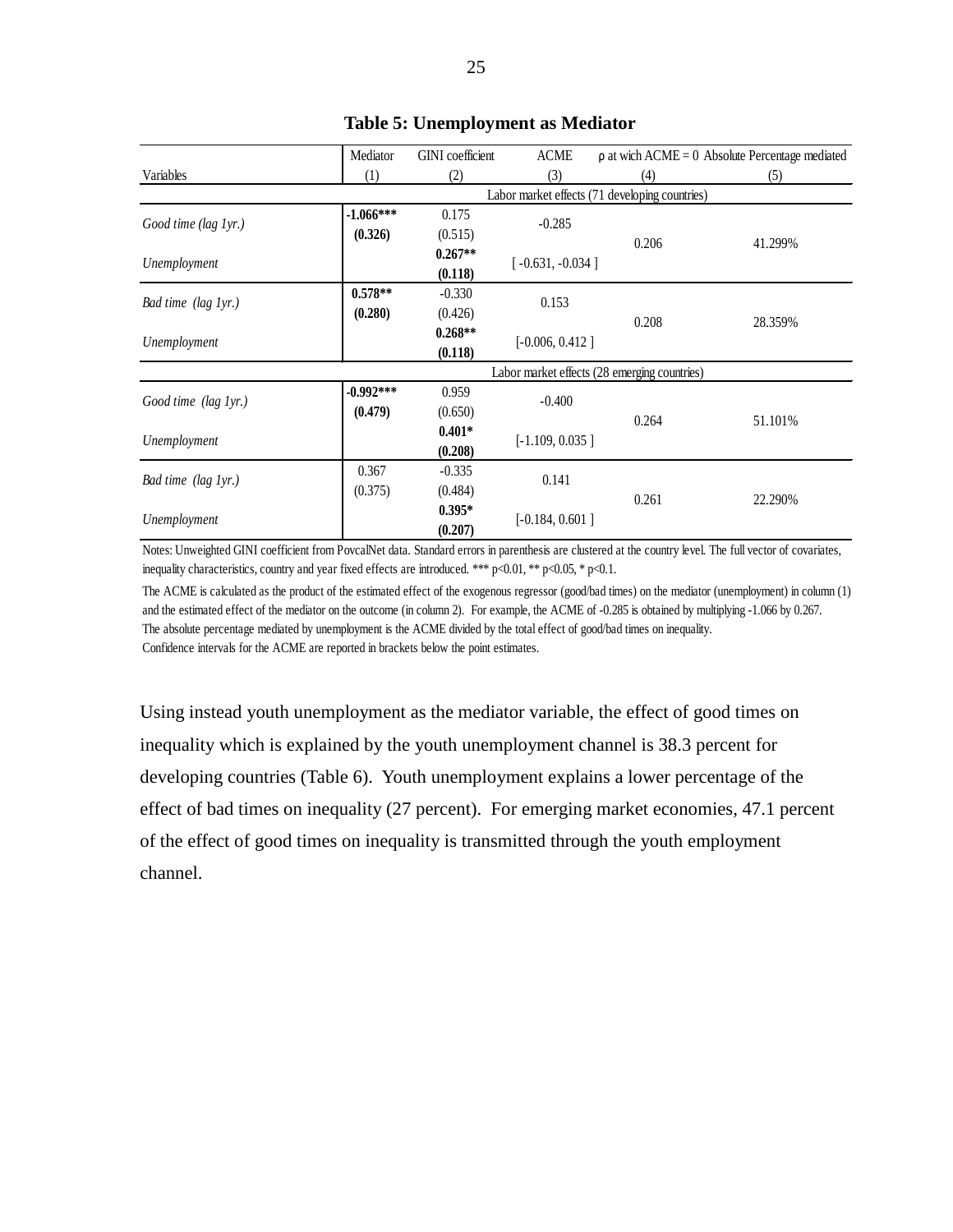|                      | Mediator    | <b>GINI</b> coefficient                        | <b>ACME</b>        |                                              | $\rho$ at wich ACME = 0 Absolute Percentage mediated |  |  |  |
|----------------------|-------------|------------------------------------------------|--------------------|----------------------------------------------|------------------------------------------------------|--|--|--|
| Variables            | (1)         | (2)                                            | (3)                | (4)                                          | (5)                                                  |  |  |  |
|                      |             | Labor market effects (71 developing countries) |                    |                                              |                                                      |  |  |  |
| Good time (lag 1yr.) | $-2.027***$ | 0.154                                          | $-0.264$           |                                              |                                                      |  |  |  |
|                      | (0.654)     | (0.516)                                        |                    | 0.191                                        | 38.264%                                              |  |  |  |
|                      |             | $0.130**$                                      |                    |                                              |                                                      |  |  |  |
| Unemployment youth   |             | (0.063)                                        | $[-0.613, -0.013]$ |                                              |                                                      |  |  |  |
|                      | $1.130**$   | $-0.323$                                       |                    |                                              |                                                      |  |  |  |
| Bad time (lag 1yr.)  | (0.541)     | (0.426)                                        | 0.146              |                                              |                                                      |  |  |  |
|                      |             | $0.131**$                                      |                    | 0.193                                        | 26.957%                                              |  |  |  |
| Unemployment youth   |             | (0.063)                                        | $[-0.011, 0.403]$  |                                              |                                                      |  |  |  |
|                      |             |                                                |                    | Labor market effects (28 emerging countries) |                                                      |  |  |  |
|                      | $-1.910**$  | 0.925                                          | $-0.365$           |                                              |                                                      |  |  |  |
| Good time (lag 1yr.) | (0.892)     | (0.644)                                        |                    | 0.252                                        |                                                      |  |  |  |
|                      |             | $0.190*$                                       |                    |                                              | 47.068%                                              |  |  |  |
| Unemployment youth   |             | (0.104)                                        | $[-1.026, 0.037]$  |                                              |                                                      |  |  |  |
|                      | 0.778       | $-0.336$                                       | 0.142              |                                              |                                                      |  |  |  |
| Bad time (lag 1yr.)  | (0.722)     | (0.479)                                        |                    | 0.249                                        | 22.783%                                              |  |  |  |
|                      |             | $0.188*$                                       | $[-0.151, 0.577]$  |                                              |                                                      |  |  |  |
| Unemployment youth   |             | (0.104)                                        |                    |                                              |                                                      |  |  |  |

# **Table 6. Youth Unemployment as Mediator**

Notes: Unweighted GINI coefficient from PovcalNet data. Standard errors in parenthesis are clustered at the country level. The full vector of covariates, inequality characteristics, country and year fixed effects are introduced. \*\*\*  $p<0.01$ , \*\*  $p<0.05$ , \*  $p<0.1$ .

The ACME is calculated as the product of the estimated effect of the exogenous regressor (good/bad times) on the mediator (unemployment) in column (1) and the estimated effect of the mediator on the outcome (in column 2). For example, the ACME of -0.264 is obtained by multiplying -2.027 by 0.130. The absolute percentage mediated by unemployment is the ACME divided by the total effect of good/bad times on inequality. Confidence intervals for the ACME are reported in brackets below the point estimates.

Our results are robust to alternative definitions of 'good' and 'bad' times.[19](#page-25-0) Further, a quick analysis of the results of the mediation analysis (Figure 6) shows that the bulk of the effect of growth conditions on inequality through the unemployment channel actually comes from youth unemployment. This confirms the greater sensitivity of younger workers to economic conditions. It also brings into focus the issue of changes in intergenerational equity due to short-term growth fluctuations. Data limitations preclude a more in-depth analysis for developing countries, but recent work on European Union countries (Chen et al., 2018)

<span id="page-25-0"></span><sup>&</sup>lt;sup>19</sup>In a test of robustness of results, we define 'good' and 'bad' times using absolute deviation of the growth rate of GDP per capita from the mean rather than in terms of the number of standard deviations from the mean. We find our results to be robust. The results of these regressions are available upon request.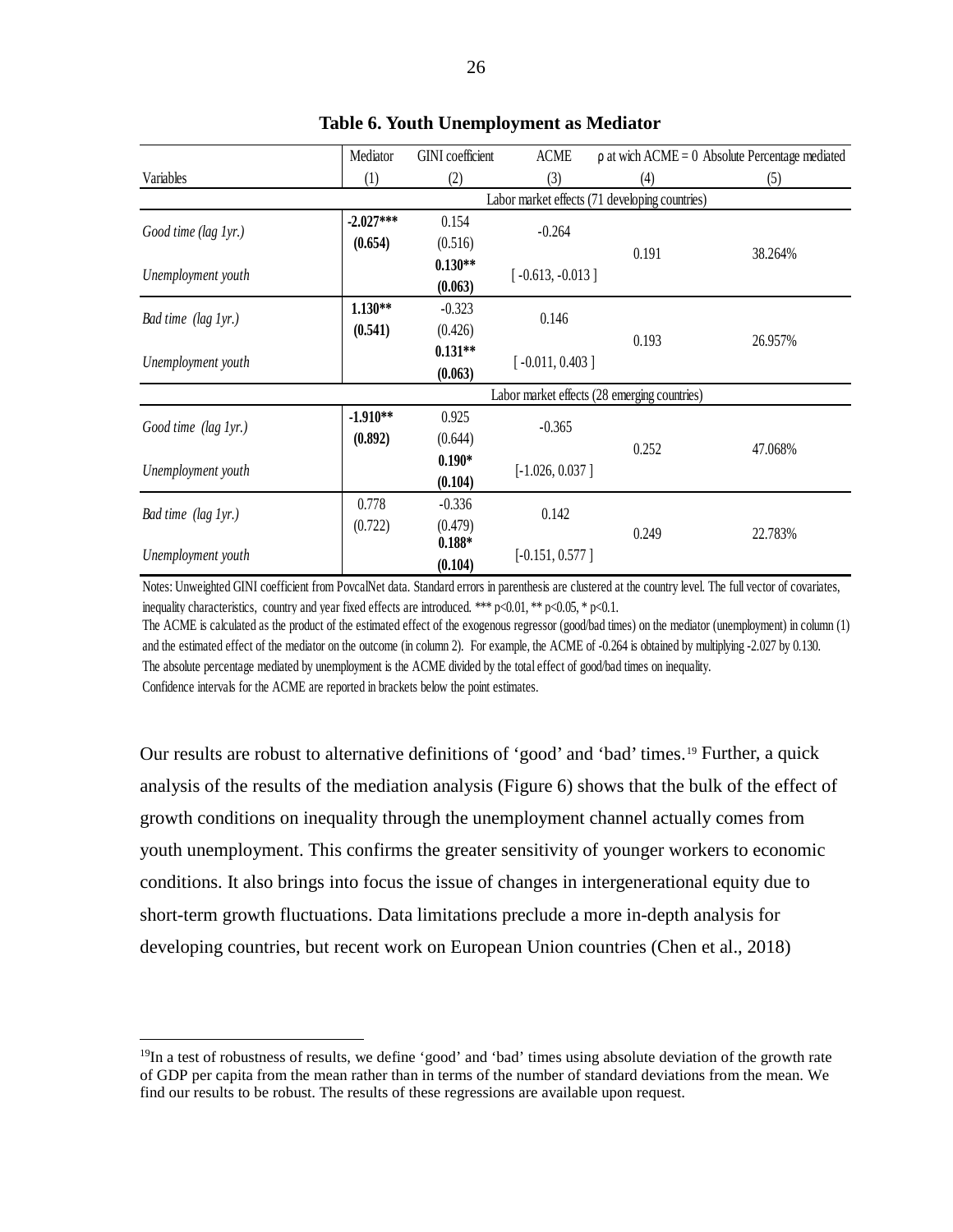shows that significant increases in poverty and income inequality across generations have occurred, especially after the recent crisis, despite broadly unchanged overall inequality.



**Figure 6. Percentage Effect of Growth conditions on Inequality Mediated by Unemployment and Youth Unemployment**

Source: Authors' calculations.

Note: the coefficient on the unemployment variables during bad times for EMEs is not statistically significant.

# *Robustness: Sensitivity of the mediation effect*

As discussed in Section III.A on the methodology, the average causal mediation effect (ACME) is identified under the assumption of 'sequential ignorability'. Notably, sequential ignorability rules out the existence of an omitted covariate which can affect: (i) the variable of interest and the dependent variable; and/or (ii) the dependent variable and the mediator.

A violation of the sequential ignorability assumption implies non-zero correlation, denoted  $\rho$ , between the error term for the mediation equation and the error term for the outcome equation. The true value of  $\rho$  is unknown, but it is possible to calculate values of  $\rho$  for which the confidence interval of the ACME contains 0.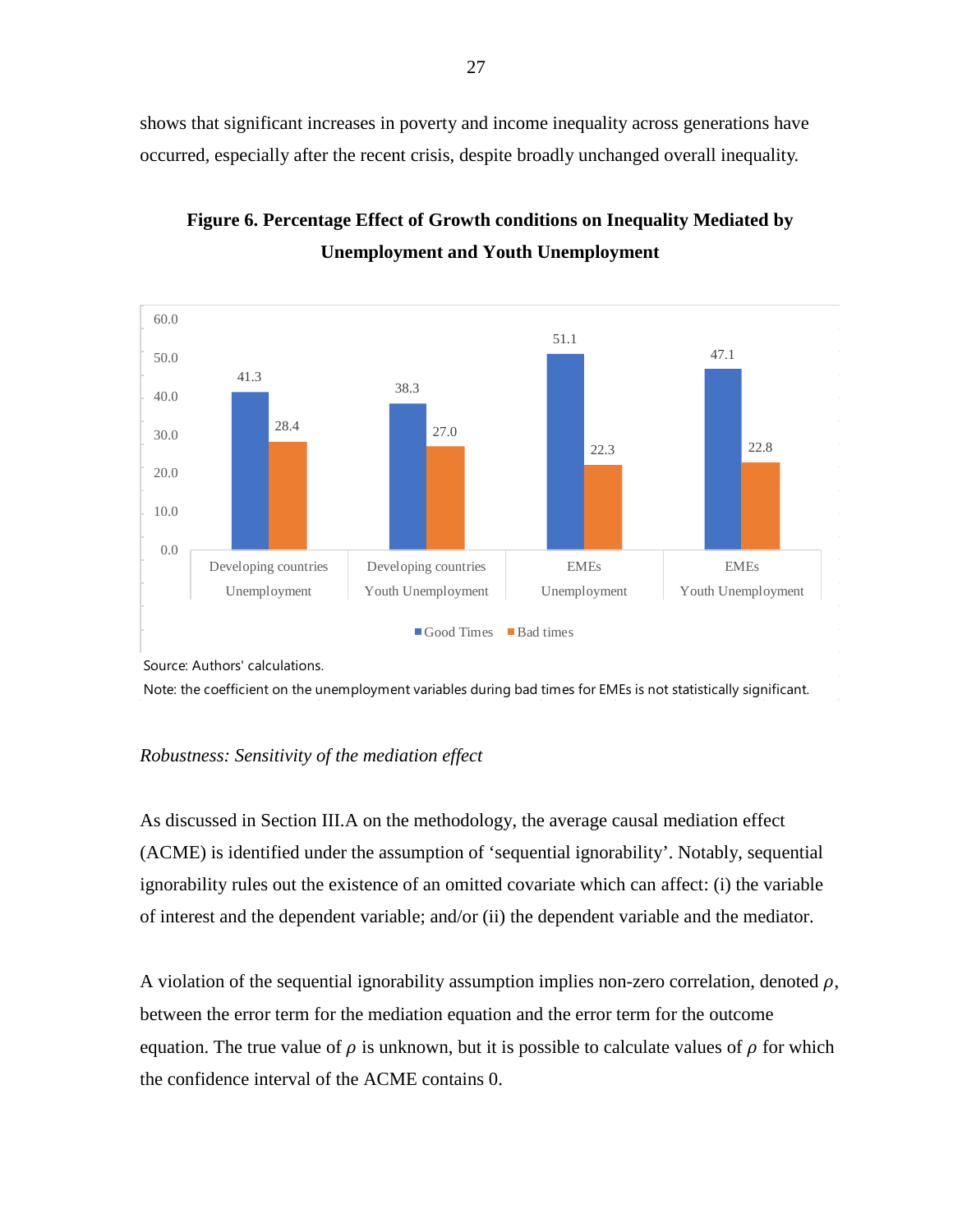These values are shown in column (4) in Tables 5 and 6. They suggest that violations of the sequential ignorability assumption would have to be strong to reverse the analytical conclusions about the average causal mediation effects of unemployment and youth unemployment. $20$ 

# **VI. CONCLUDING REMARKS**

In this paper, we investigate the effects of growth conditions to inequality in a broad sample of 71 developing countries. To do so, we define a polytomous variable and identify for each country whether any given year corresponded to 'good' ('bad') times depending on whether the growth rate of real GDP per capita was exceptionally high (low) or average. The results of our empirical analysis, based on data on inequality from the World Bank's PovcalNet database for the period 1981-2014, suggest that 'good' times result in lower inequality, as measured by the Gini index, while bad times tend to result in higher inequality. The decline in inequality is also apparent in a higher income (consumption) share of the bottom 50 percent of households with a simultaneous decline in the income (consumption) share of the top 10 percent. By contrast during 'bad' times, the income (consumption) share of the bottom 50 percent falls while that of the top 10 percent increases. Overall, reductions in inequality during 'good times' are largely undone in 'bad times'.

Using a novel estimation technique called mediation analysis, we are able to identify a causal effect from 'good' and 'bad' times on inequality through the channel of unemployment, and youth unemployment in particular. This channel is quantitatively important, especially for good times. It explains 41.3 percent of the effect of 'good' times in the full sample of developing countries and 51.1 percent of the effect of 'good' times in a sub-sample of 28 emerging market economies. In comparison, the percentage effect of bad times on inequality which is transmitted through the unemployment channel is slightly lower, at around 28.4

<span id="page-27-0"></span><sup>&</sup>lt;sup>20</sup> For example, in Table 5, the estimates for the sample of developing countries suggest that if  $\rho$ =0.206, the average causal effect of unemployment in good times would be zero. A sensitivity analysis of the ACME to variations in the parameter  $\rho$ , reported in Appendix V, also confirms that the estimated mediated effects are robust.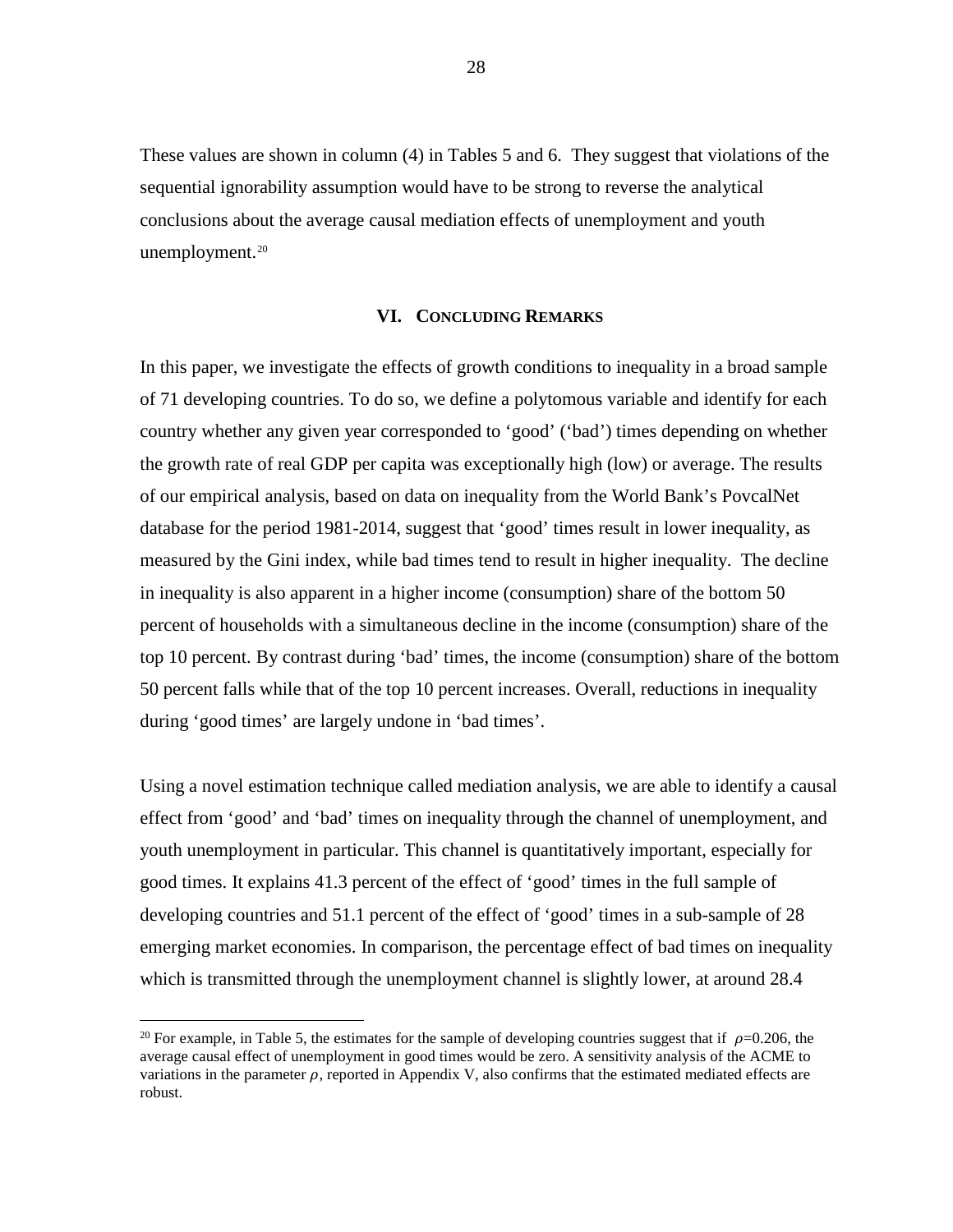percent in developing countries. A robust statistical causal relationship from 'bad' times to inequality, through the unemployment channel, cannot similarly be established for the subsample of emerging market economies.

In addition to contributing to the literature on short-term growth and inequality, our work adds two elements to the policy debate. First, it suggests that the quality of jobs created, and labor market policies would be important levers to reduce inequality in developing countries. As such, structural reforms may be needed to address the features of labor markets which tend to exacerbate disparities in the distribution of income. These features include the relatively high importance of informal or self-employment; the lack of established social safety nets relating to employment protection or unemployment benefits; and limited labor mobility. Second, it shows that the bulk of the effect of growth conditions on inequality through the unemployment channel comes from youth unemployment. Thus, policies targeted to increase the employability of younger workers and reduce their vulnerability to economic downturns would be important.

Further work with more granular data is needed to inform policy design, but our results can provide a useful starting point.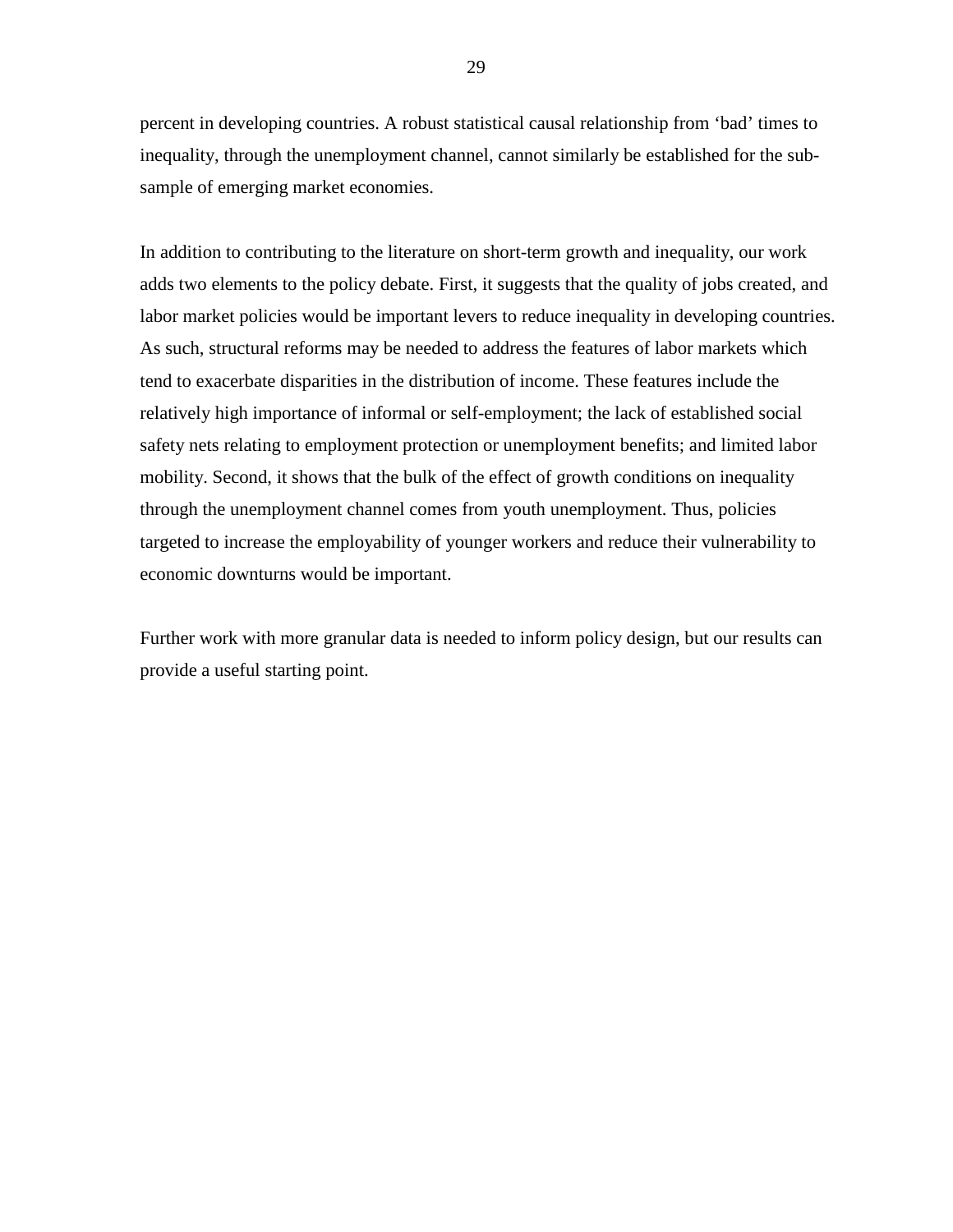#### **REFERENCES**

Acemoglu, D. and Robinson, J.A., 2002. The political economy of the Kuznets curve. *Review of development economics*, *6*(2), pp.183-203.

Aguiar, M. and Gopinath, G., 2007. Emerging market business cycles: The cycle is the trend. *Journal of political Economy*, *115*(1), pp.69-102.

Alesina, A. and Rodrik, D., 1994. Distributive politics and economic growth. *The quarterly journal of economics*, *109*(2), pp.465-490.

Alvaredo, F. and Gasparini, L., 2015. Recent trends in inequality and poverty in developing countries. In *Handbook of income distribution* (Vol. 2, pp. 697-805). Elsevier.

Atkinson, A.B. and Morelli, S., 2011. Economic crises and inequality. *UNDP-HDRO Occasional Papers* No. 2011/6.

Atkinson, A.B., 2015. *Inequality*. Harvard University Press.

Atkinson, A.B. and Bourguignon, F., 2015. Introduction: Income distribution today.

Banerjee, A.V. and Duflo, E., 2003. Inequality and growth: What can the data say? *Journal of economic growth*, *8*(3), pp.267-299.

Baron, R.M. and Kenny, D.A., 1986. The moderator–mediator variable distinction in social psychological research: Conceptual, strategic, and statistical considerations. *Journal of personality and social psychology*, *51*(6), p.1173.

Barro, R.J., 2000. Inequality and Growth in a Panel of Countries. *Journal of economic growth*, *5*(1), pp.5-32.

Berg, A.G. and Ostry, J.D., 2017. Inequality and Unsustainable Growth: Two Sides of the Same Coin? *IMF Economic Review*, *65*(4), pp.792-815.

Berg, A., Ostry, J.D. and Zettelmeyer, J., 2012. What makes growth sustained? *Journal of Development Economics*, *98*(2), pp.149-166.

Calderón, C. and Yeyati, E.L., 2009. Zooming in: From aggregate volatility to income distribution. The World Bank.

Chen, S. and Ravallion, M., 2010. The developing world is poorer than we thought, but no less successful in the fight against poverty. *The Quarterly Journal of Economics*, *125*(4), pp.1577-1625.

Chen, T., Hallaert, M.J.J., Pitt, M.A., Qu, M.H., Queyranne, M.M., Rhee, A., Shabunina, M.A., Vandenbussche, J. and Yackovlev, I., 2018. *Inequality and Poverty across Generations in the European Union*. International Monetary Fund.

Conger, R.D., Elder Jr, G.H., Lorenz, F.O., Conger, K.J., Simons, R.L., Whitbeck, L.B., Huck, S. and Melby, J.N., 1990. Linking economic hardship to marital quality and instability. *Journal of Marriage and the Family*, pp.643-656.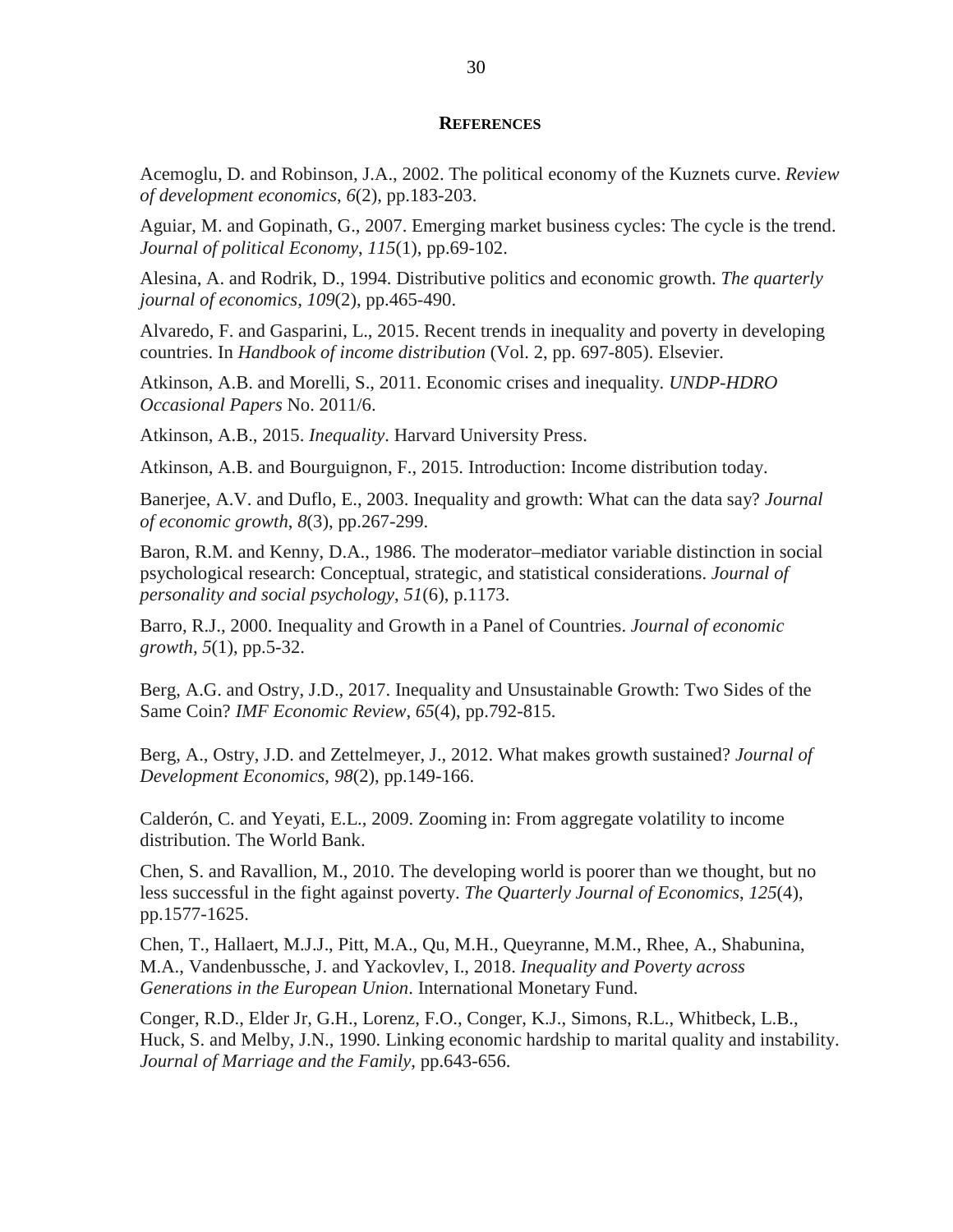Dabla-Norris, M.E., Kochhar, M.K., Suphaphiphat, M.N., Ricka, M.F. and Tsounta, E., 2015. *Causes and consequences of income inequality: A global perspective*. International Monetary Fund, SDN/15/13.

Desbureaux, S., and A. Rodella, 2017, Shocks in the cities: the economic impact of water shocks in Latin American metropolitan areas, The World Bank.

Dippel, C., Gold, R. and Heblich, S., 2015. *Globalization and its (dis-) content: Trade shocks and voting behavior* (No. w21812). National Bureau of Economic Research.

Ferreira, F.H., Lustig, N. and Teles, D., 2015. Appraising cross-national income inequality databases: An introduction. *World Bank Policy Research Working Paper*

Forbes, K.J., 2000. A Reassessment of the Relationship between Inequality and Growth. *American economic review*, *90*(4), pp.869-887.

Förster, M. F. and Tóth, I. G., 2015, Cross-Country Evidence of the Multiple Causes of Inequality Change in the OECD Area, *Handbook of Income Distribution*, Volume 2B, Elsevier, B.V.

Furceri, D., Jaumotte, F. and Loungani, P., 2013. The distributional consequences of capital account liberalization. *IMF Washington, DC*.

Furceri, D. and Loungani, P., 2014. Who let the Gini out? Searching for sources of inequality.

Goldin, C. and Katz, L.F., 1999. *The returns to skill in the United States across the twentieth century* (No. w7126). National bureau of economic research.

Hamilton, J.D., 2017. Why you should never use the Hodrick-Prescott filter. *Review of Economics and Statistics*, (0).

Heathcote, J., Perri, F. and Violante, G.L., 2010a. Unequal we stand: An empirical analysis of economic inequality in the United States, 1967–2006. *Review of Economic dynamics*, *13*(1), pp.15-51.

Heathcote, J., Perri, F. and Violante, G.L., 2010b. Inequality in times of crisis: Lessons from the past and a first look at the current recession. *manuscript, University of Minnesota*.

Huber, M., 2016. Disentangling policy effects into causal channels. *IZA World of Labor*.

Imai, K., Keele, L. and Yamamoto, T., 2010. Identification, inference and sensitivity analysis for causal mediation effects. *Statistical science*, pp.51-71.

Imai, K., Keele, L., Tingley, D. and Yamamoto, T., 2011. Unpacking the black box of causality: Learning about causal mechanisms from experimental and observational studies. *American Political Science Review*, *105*(4), pp.765-789.

International Monetary Fund, 2017, *Tackling Inequality*, October 2017 Fiscal Monitor (Washington, D.C). Available at:

<http://www.imf.org/en/publications/fm/issues/2017/10/05/fiscal-monitor-october-2017>

Kenny, D.A., Kashy, D.A. and Bolger, N., 1998. Data analysis in social psychology (In D. Gilbert, S. Fiske, & G. Lindzey (Eds.). *The handbook of social psychology* (Vol. 1, pp. 233– 265).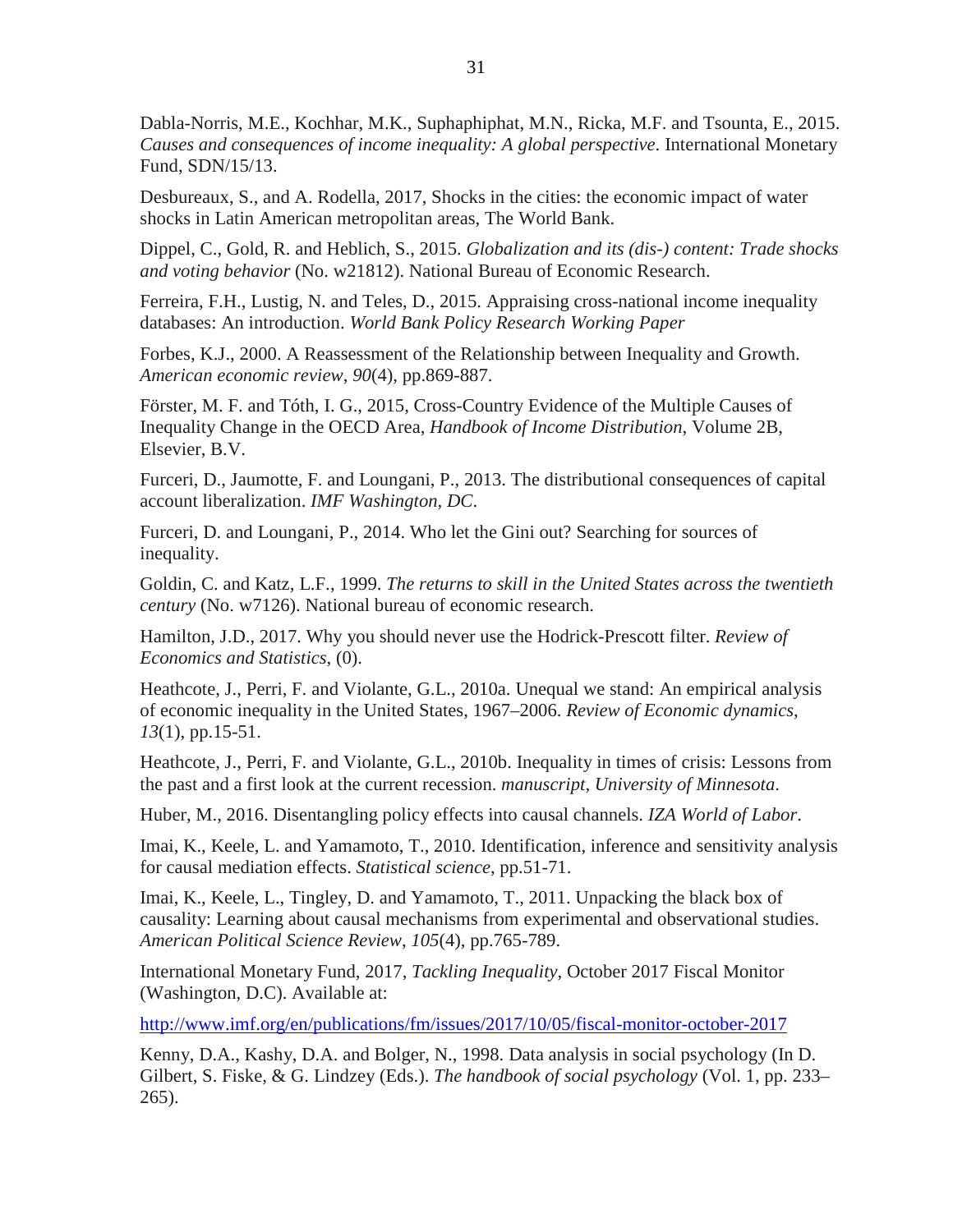Krueger, D., Perri, F., Pistaferri, L. and Violante, G.L., 2010. Cross-sectional facts for macroeconomists. *Review of Economic dynamics*, *13*(1), pp.1-14.

Mackinnon, D. P., 2008, *Introduction to Statistical Mediation Analysis*. Taylor & Francis, New York.

MacKinnon, D.P., Fairchild, A.J. and Fritz, M.S., 2007. Mediation analysis. *Annu. Rev. Psychol.*, 58, pp.593-614.

Milanovic, B., 2015. All the Ginis dataset. *The World Bank*.

Ostry, M.J.D., Berg, M.A. and Tsangarides, M.C.G., 2014. Redistribution, inequality, and growth. International Monetary Fund.

Parker, J.A. and Vissing-Jorgensen, A., 2009. Who bears aggregate fluctuations and how? *American Economic Review*, *99*(2), pp.399-405.

Piketty, T., 2015. About capital in the twenty-first century. *American Economic Review*, *105*(5), pp.48-53.

Solt, F., 2009. Standardizing the world income inequality database. *Social Science Quarterly*, *90*(2), pp.231-242.

Stiglitz, J.E., 2012. Macroeconomic fluctuations, inequality, and human development. *Journal of Human Development and Capabilities*, *13*(1), pp.31-58.

Williamson, J.G. and Lindert, P.H., 1980. Long-term trends in American wealth inequality. In *Modeling the distribution and intergenerational transmission of wealth* (pp. 9-94). University of Chicago Press.

World Bank, *PovcalNet*, available at:

<http://iresearch.worldbank.org/PovcalNet/povOnDemand.aspx>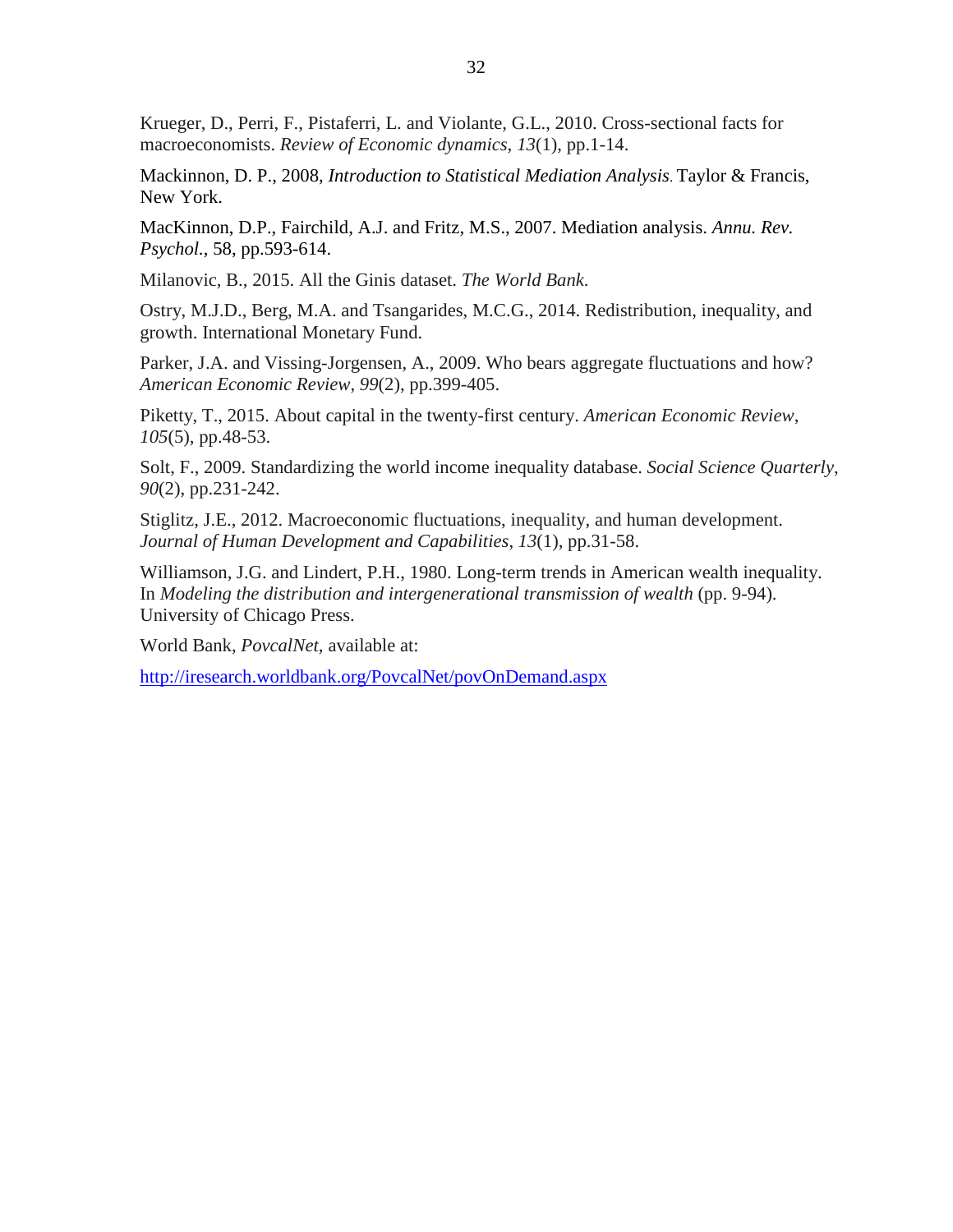|                   | <b>Name</b>            | <b>Description</b>                                                                                                                                                                         | Source(s)                                                     | <b>Observations</b> | Mean S.D. Min Max |      |           |       |
|-------------------|------------------------|--------------------------------------------------------------------------------------------------------------------------------------------------------------------------------------------|---------------------------------------------------------------|---------------------|-------------------|------|-----------|-------|
| Inequality        |                        |                                                                                                                                                                                            |                                                               |                     |                   |      |           |       |
|                   | Gini coefficient       | Index ranging from 0 (perfect equality)<br>to 100 (perfect inequality). It is based<br>on either consumption or income data<br>from household surveys                                      | PovcalNet (July 2017)                                         | 1,167               | 39.1              |      | 10.1 16.2 | 64.8  |
|                   | Bottom <sub>50</sub>   | Share of income (or consumption) going<br>to the bottom 50 percent of households PovcalNet (July 2017)<br>for a country in any given survey year<br>Share of income (or consumption) going |                                                               | 1,167               | 24.3              | 6.0  | 9.6       | 39.0  |
|                   | Top10                  | to the top 10 percent of households for<br>a country in any given survey year                                                                                                              | PovcalNet (July 2017)                                         | 1,167               | 30.7              | 7.6  | 17.0      | 54.3  |
| Growth conditions |                        |                                                                                                                                                                                            |                                                               |                     |                   |      |           |       |
|                   | growth rate            | Real per capita GDP Gross domestic product, constant prices WEO (July, 2017) and<br>in national currency divided by<br>population                                                          | Authors' construction<br>based on population data<br>from WDI | 3,460               | 2.1               | 4.7  | $-45.0$   | 33.0  |
| Covariates        |                        |                                                                                                                                                                                            |                                                               |                     |                   |      |           |       |
|                   | ln(GDPpc)              | Log of GDP per capita                                                                                                                                                                      | <b>PWT9.1</b>                                                 | 1,145               | 9.1               | 1.0  | 6.0       | 11.4  |
|                   | ln(GDPpc2)             | Log of the squared value of GDP per<br>capita                                                                                                                                              | <b>PWT9.1</b>                                                 | 1,145               | 84.1              | 18.3 | 36.3      | 130.4 |
|                   | ln(pop)                | Log of total population                                                                                                                                                                    | WDI (July 2017)                                               | 1,167               | 16.4              | 1.5  | 12.2      | 21.0  |
|                   | Pop structure          | Share of Population ages 15-64 (% of<br>total)                                                                                                                                             | WDI (July 2017)                                               | 1,159               | 63.8              | 5.6  | 47.0      | 74.4  |
|                   | Unemployment           | Unemployment, total (% of total labor<br>force)                                                                                                                                            | WDI (July 2017)                                               | 1,052               | 8.8               | 7.7  | 0.2       | 37.3  |
|                   | Unemployment,<br>youth | Unemployment, youth total (% of total<br>labor force ages 15-24)                                                                                                                           | WDI (July 2017)                                               | 1,052               | 18.3              | 16.6 | 0.3       | 71.8  |

# **APPENDIX I. SUMMARY STATISTICS FOR MAIN VARIABLES**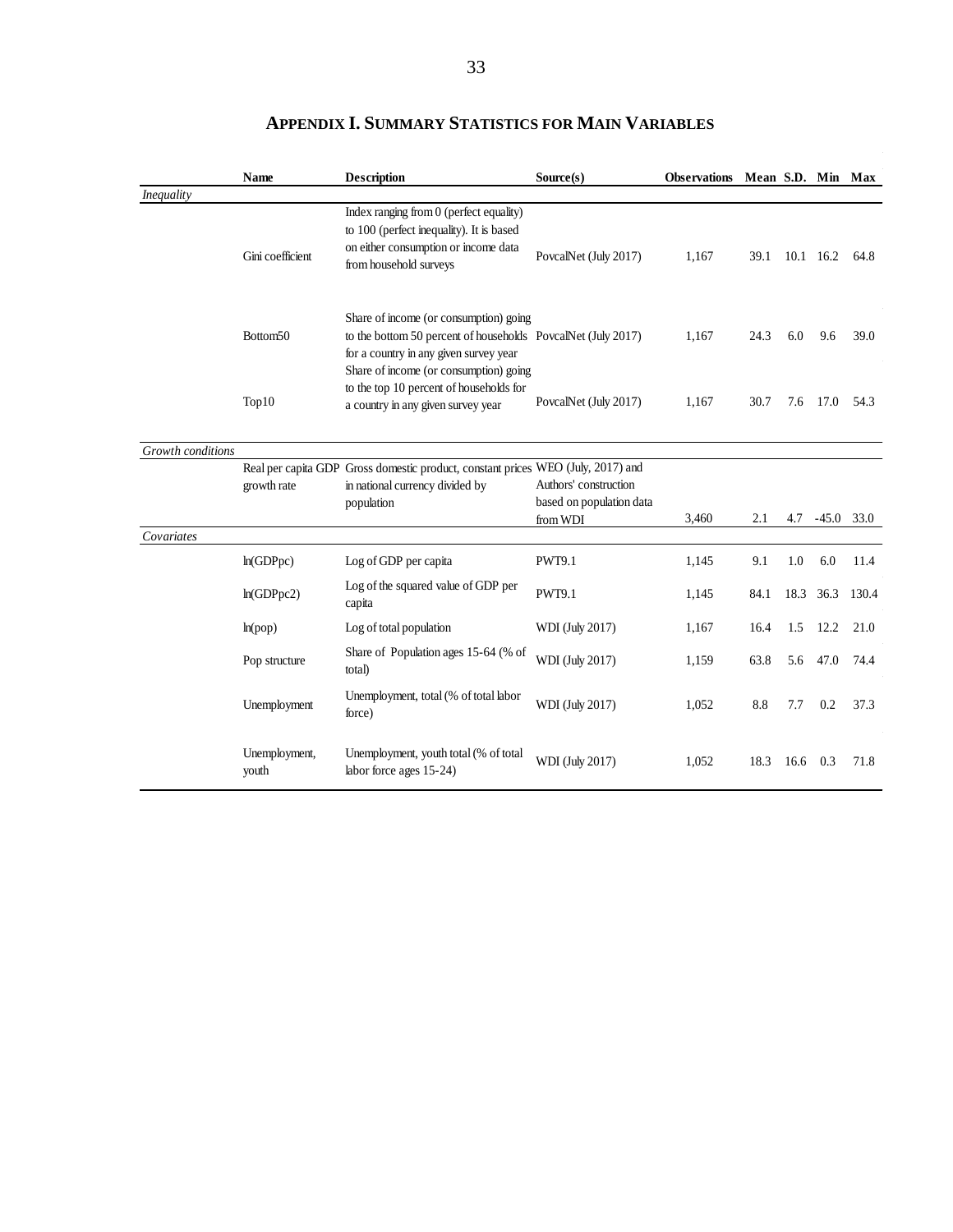# **APPENDIX II. CROSS-COUNTRY INEQUALITY DATABASES: AN OVERVIEW**

The availability of cross-country inequality databases has increased rapidly over the last decades, contributing to the development of a rich empirical literature. Förster and Tóth (2015) and a special edition of the *Journal of Economic Inequality* in 2015 provide detailed reviews on the strengths and limitations of each. For developing countries, Atkinson and Bourguignon (2015) note the dearth of benchmarking exercises comparing results from different databases. The consensus from these reviews is that the choice of the database will depend on the question at hand. In the following, we provide an overview of the most widely-used databases and discuss briefly the PovcalNet data which was employed for the empirical analysis in this paper.

Cross-country inequality databases can be classified in two categories, namely: primary and secondary databases (Atkinson and Morelli, 2011). Most of the databases measure inequality using either income or consumption data.<sup>[21](#page-33-0)</sup>

Primary databases are built with micro data from household surveys, standardized as much as possible, to make them comparable across countries and time periods. Popular primary databases include Luxembourg Income Study (LIS), the OECD income distribution database, Socio Economic Database for Latin America and the Caribbean (SEDLAC) and the World Bank's PovcalNet and WYD. Building on earlier work by Atkinson and Morelli (2011), the chartbook of economic inequality website also provides a database, covering 25 countries.

Secondary databases put together indicators of income distribution from published databases. Examples of secondary databases include the World Income Inequality Database (WIID) and the "All the Ginis" by Branko Milanovic. A related database, the Standardized World Income Inequality Database (SWIID) by Solt (2009) seeks to broaden coverage over time and across countries of the WIID through imputations of missing values using a data algorithm.

<span id="page-33-0"></span><sup>&</sup>lt;sup>21</sup> The WID which has been developed by the World Income Inequality Lab (2017) is an important exception. It builds on the former World Top Incomes Database (WTID) and also reports data on wealth inequality, mostly for advanced economies.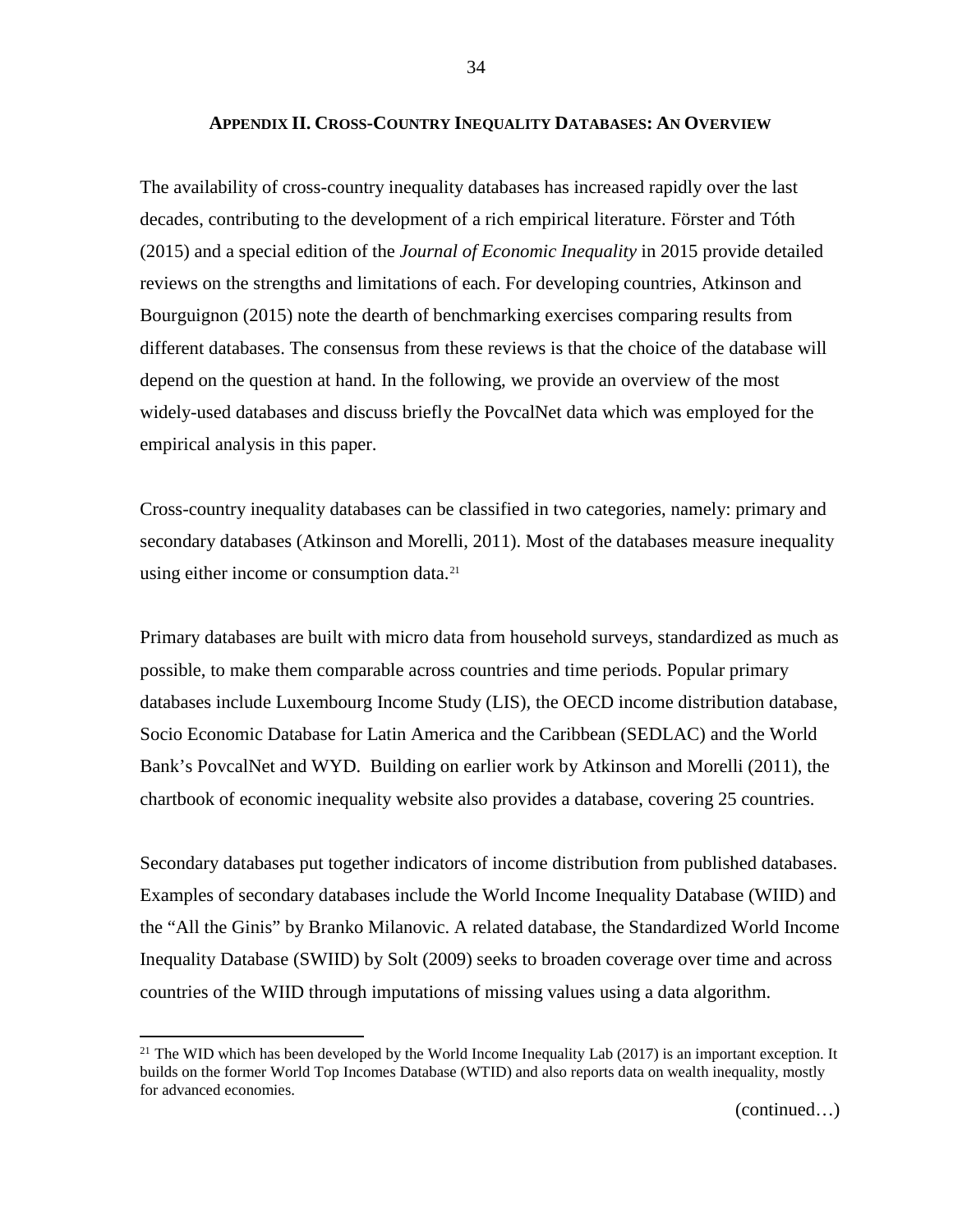Most empirical analyses of inequality for developing countries employ either the World Bank's PovcalNet or SWIID given their broad coverage.<sup>[22](#page-34-0)</sup> In this paper we opted to use the PovcalNet database. This choice was motivated by two main considerations. In the first instance, we sought to minimize the trade-off between coverage and comparability. PovcalNet is based household survey data, harmonized to some extent, and measures inequality using household income or consumption for over 110 countries (advanced and developing).

The database is used to generate the World Bank's global estimates of "dollar-a-day" poverty (Chen and Ravallion, 2010). It also provides Gini coefficients of inequality and others measures of income inequality such as the share of income (or consumption) held by the top 10 percent and the bottom 50 percent of households. For most developing countries, PovcalNet estimates are based on household consumption data. Exceptions include Latin American and Caribbean countries where household income data is used. In a few country cases, there is a switch between income and consumption to measure of inequality used. These seem to reflect methodological changes. In the regression analyses, we control for these differences across countries in the measure used to compute inequality as well as breaks in the methodology for the same country through the inclusion of dummy variables.

The second consideration in the choice of database was the research question itself. Since the analysis focuses on the dynamics of inequality over the short term, SWIID was ruled out as results could be sensitive to imputed observations.

<span id="page-34-0"></span><sup>&</sup>lt;sup>22</sup> See Alvareddo and Gasparini (2013) for empirical applications of the PovcalNet data. Applications of the SWIID include Furceri, Jaumotte and Loungani (2013); Furceri and Loungani (2014); Ostry and others (2014); and the October 2015 Regional Economic Outlook for Sub-Saharan Africa.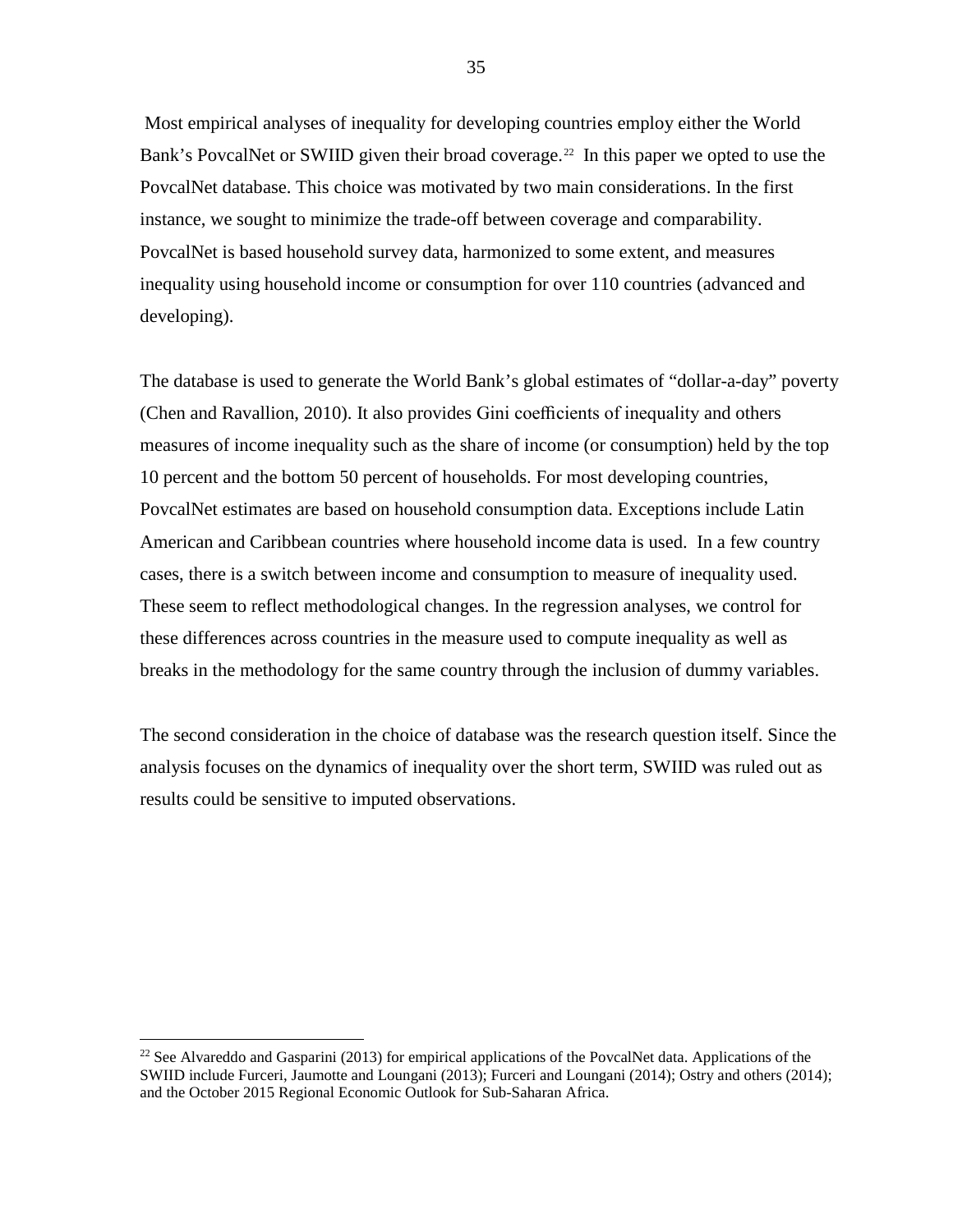# **APPENDIX III. COVERAGE OF THE POVCALNET DATABASE 1980-2014**



**Source:** World Bank PovcalNet

#### **Notes:**

Unless otherwise stated, the GINI coefficient data are based on national household surveys.

Inequality can refer to inequality in household consumption (C) or income (I). In a few cases, there is a switch between consumption and income for calculating the GINI index. This in indicated in the second column for the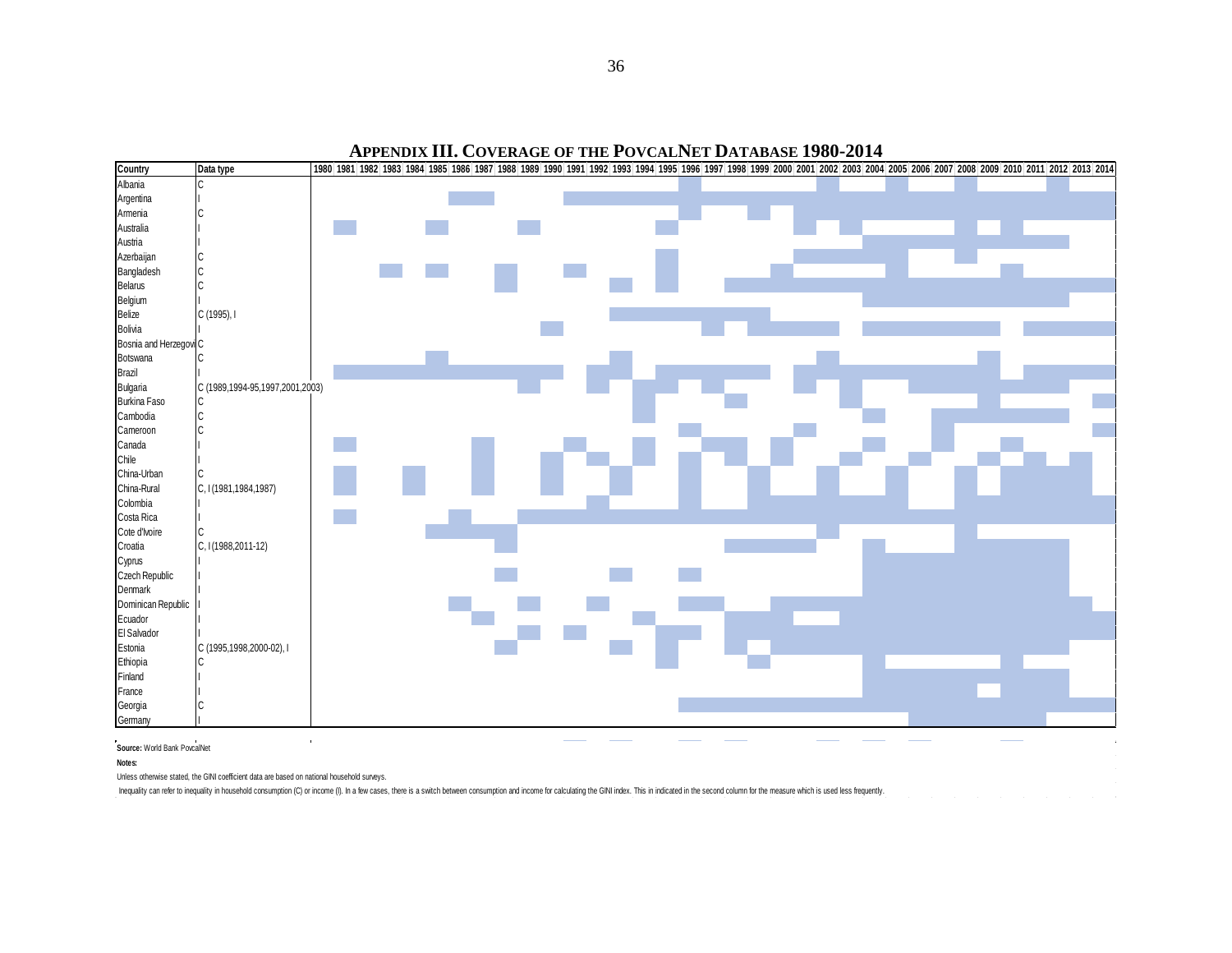| Country                      | Data type                  | 1980 1981 1982 1983 1984 1985 1986 1987 1988 1989 1990 1991 1992 1993 1994 1995 1996 1997 1998 1999 2000 2001 2002 2003 2004 2005 2006 2007 2008 2009 2011 2012 2013 2014 |
|------------------------------|----------------------------|---------------------------------------------------------------------------------------------------------------------------------------------------------------------------|
| Ghana                        | C.                         |                                                                                                                                                                           |
| Greece                       |                            |                                                                                                                                                                           |
| Guatemala                    |                            |                                                                                                                                                                           |
| Guinea                       | C                          |                                                                                                                                                                           |
| Guinea-Bissau                | C                          |                                                                                                                                                                           |
| Honduras                     |                            |                                                                                                                                                                           |
| Hungary                      | C (1998-2003), I           |                                                                                                                                                                           |
| Iceland                      |                            |                                                                                                                                                                           |
| India-Urban                  | C                          |                                                                                                                                                                           |
| India-Rural                  | Iс                         |                                                                                                                                                                           |
| Indonesia-Urban              | C                          |                                                                                                                                                                           |
| Indonesia-Rural              | Iс                         |                                                                                                                                                                           |
| Iran                         |                            |                                                                                                                                                                           |
| Ireland                      |                            |                                                                                                                                                                           |
| Israel                       |                            |                                                                                                                                                                           |
| Italy                        |                            |                                                                                                                                                                           |
| Jamaica                      |                            |                                                                                                                                                                           |
| Kazakhstan                   | C, I (1988 1993)           |                                                                                                                                                                           |
| Kenya                        | lc.                        |                                                                                                                                                                           |
| Kosovo                       | C                          |                                                                                                                                                                           |
| Kyrgyzstan                   | C, I(1988)                 |                                                                                                                                                                           |
| Lao                          |                            |                                                                                                                                                                           |
| Latvia                       | C (1997-98,2002-03), I     |                                                                                                                                                                           |
| Lesotho                      | lc.                        |                                                                                                                                                                           |
| Lithuania                    | C (1996,1998-99,2000-03),I |                                                                                                                                                                           |
| Luxembourg                   |                            |                                                                                                                                                                           |
| Macedonia                    | $\mathsf C$                |                                                                                                                                                                           |
| Madagascar                   | c)                         |                                                                                                                                                                           |
| Malaysia                     |                            |                                                                                                                                                                           |
| Mali                         | lc.                        |                                                                                                                                                                           |
| Mauritania                   | lc.                        |                                                                                                                                                                           |
| Mexico                       | C(1984), I                 |                                                                                                                                                                           |
| Moldova                      | C, I (1988, 1992)          |                                                                                                                                                                           |
| Mongolia                     | Iс                         |                                                                                                                                                                           |
| Montenegro                   | C                          |                                                                                                                                                                           |
| Morocco                      | lc                         |                                                                                                                                                                           |
| Nepal                        | C, I(1984)                 |                                                                                                                                                                           |
| Netherlands                  |                            |                                                                                                                                                                           |
| Nicaragua                    |                            |                                                                                                                                                                           |
| Source: World Bank PovcalNet |                            |                                                                                                                                                                           |
|                              |                            |                                                                                                                                                                           |
| Notes:                       |                            |                                                                                                                                                                           |

 $\hat{A}$  is a simple polarization of the simple space of  $\hat{A}$  , and  $\hat{A}$ 

Unless otherwise stated, the GINI coefficient data are based on national household surveys.

Inequality can refer to inequality in household consumption (C) or income (I). In a few cases, there is a switch between consumption and income for calculating the GINI index. This in indicated in the second column for the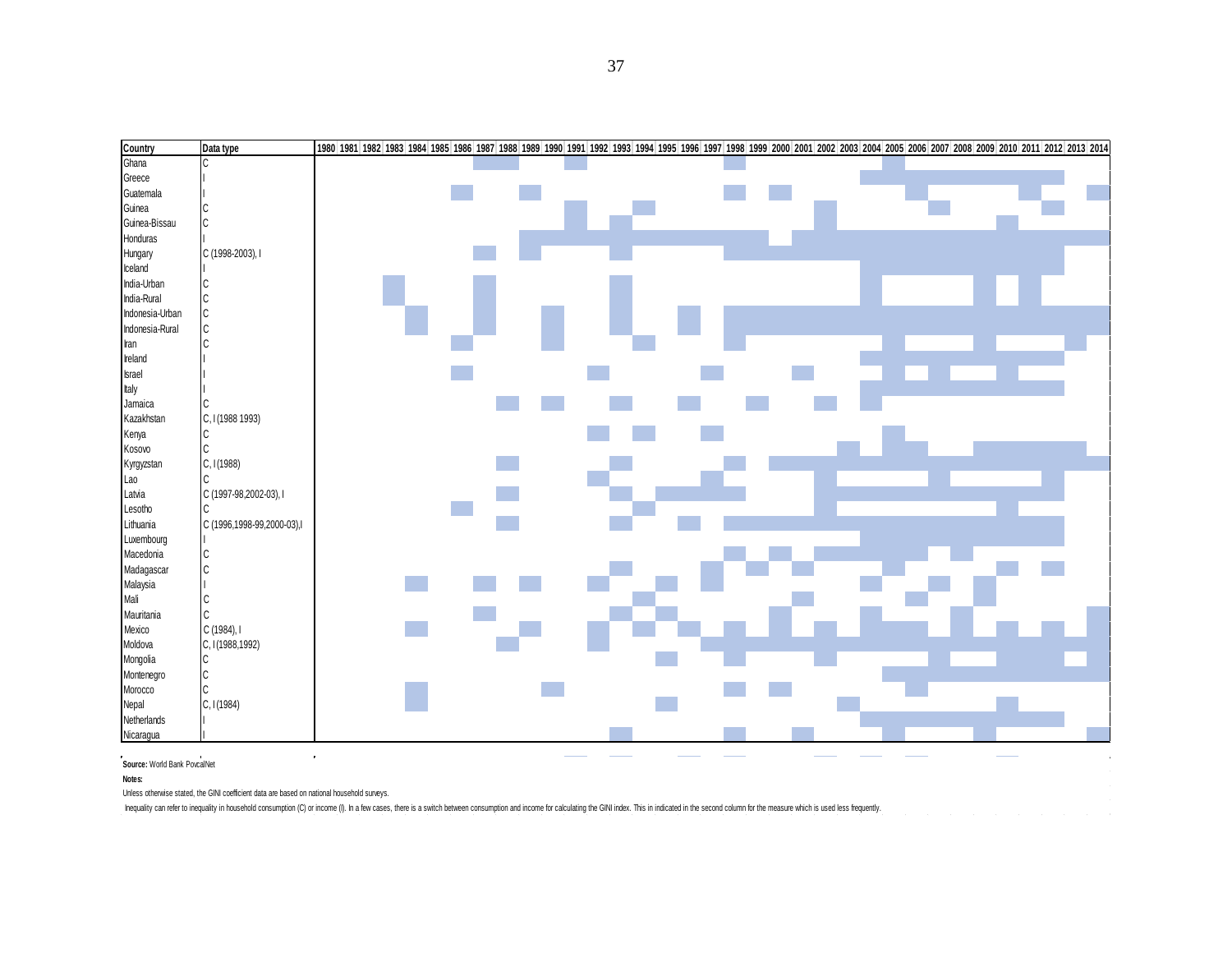| All countries $(101)$ * |                      | Developing countries (71) | <b>Emerging countries (28)</b> |                    |  |  |
|-------------------------|----------------------|---------------------------|--------------------------------|--------------------|--|--|
| Albania                 | Latvia               | Albania                   | Moldova                        | Argentina          |  |  |
| Argentina               | Lithuania            | Argentina                 | Mongolia                       | <b>Belarus</b>     |  |  |
| Armenia                 | Luxembourg           | Armenia                   | Montenegro                     | <b>Brazil</b>      |  |  |
| Australia               | Macedonia            | Azerbaijan                | Morocco                        | Chile              |  |  |
| Austria                 | Madagascar           | Bangladesh                | Nicaragua                      | China              |  |  |
| Azerbaijan              | Malaysia             | <b>Belarus</b>            | Niger                          | Colombia           |  |  |
| Bangladesh              | Mauritania           | Belize                    | Nigeria                        | Croatia            |  |  |
| <b>Belarus</b>          | Mexico               | Bolivia                   | Pakistan                       | Dominican Republic |  |  |
| Belgium                 | Moldova              | <b>Brazil</b>             | Panama                         | Ecuador            |  |  |
| <b>Belize</b>           | Mongolia             | Bulgaria                  | Paraguay                       | Hungary            |  |  |
| Bolivia                 | Montenegro           | Burkina Faso              | Peru                           | India              |  |  |
| <b>Brazil</b>           | Morocco              | Cambodia                  | Philippines                    | Indonesia          |  |  |
| Bulgaria                | Netherlands          | Chile                     | Poland                         | Malaysia           |  |  |
| Burkina Faso            | Nicaragua            | China                     | Romania                        | Mexico             |  |  |
| Cambodia                | Niger                | Colombia                  | Russia                         | Morocco            |  |  |
| Canada                  | Nigeria              | Costa Rica                | Rwanda                         | Pakistan           |  |  |
| Chile                   | Norway               | Cote d'Ivoire             | Senegal                        | Peru               |  |  |
| China                   | Pakistan             | Croatia                   | Serbia                         | Philippines        |  |  |
| Colombia                | Panama               | Dominican Republic        | South Africa                   | Poland             |  |  |
| Costa Rica              | Paraguay             | Ecuador                   | Sri Lanka                      | Romania            |  |  |
| Cote d'Ivoire           | Peru                 | El Salvador               | Tajikistan                     | Russia             |  |  |
| Croatia                 | Philippines          | Georgia                   | Thailand                       | South Africa       |  |  |
| Cyprus                  | Poland               | Ghana                     | Tunisia                        | Sri Lanka          |  |  |
| Czech Republic          | Portugal             | Guatemala                 | Turkey                         | Thailand           |  |  |
| Denmark                 | Romania              | Guinea                    | Uganda                         | Turkey             |  |  |
| Dominican Republic      | Russia               | Honduras                  | Ukraine                        | Ukraine            |  |  |
| Ecuador                 | Rwanda               | Hungary                   | Uruguay                        | Uruguay            |  |  |
| El Salvador             | Senegal              | India                     | Uzbekistan                     | Venezuela          |  |  |
| Estonia                 | Serbia               | Indonesia                 | Venezuela                      |                    |  |  |
| Finland                 | Slovak Republic      | Iran                      | Vietnam                        |                    |  |  |
| France                  | Slovenia             | Jamaica                   | West Bank and Gaza             |                    |  |  |
| Georgia                 | South Africa         | Kazakhstan                | Zambia                         |                    |  |  |
| Germany                 | Spain                | Kyrgyzstan                |                                |                    |  |  |
| Ghana                   | Sri Lanka            | Lao                       |                                |                    |  |  |
| Greece                  | Sweden               | Macedonia                 |                                |                    |  |  |
| Guatemala               | Switzerland          | Madagascar                |                                |                    |  |  |
| Guinea                  | Tajikistan           | Malaysia                  |                                |                    |  |  |
| Honduras                | Thailand             | Mauritania                |                                |                    |  |  |
| Hungary                 | Tunisia              | Mexico                    |                                |                    |  |  |
| Iceland                 | Turkey               |                           |                                |                    |  |  |
| India                   | Uganda               |                           |                                |                    |  |  |
| Indonesia               | Ukraine              |                           |                                |                    |  |  |
| Iran                    | United Kingdom       |                           |                                |                    |  |  |
| Ireland                 | <b>United States</b> |                           |                                |                    |  |  |
| Israel                  | Uruguay              |                           |                                |                    |  |  |
| Italy                   | Uzbekistan           |                           |                                |                    |  |  |
| Jamaica                 | Venezuela            |                           |                                |                    |  |  |
| Kazakhstan              | Vietnam              |                           |                                |                    |  |  |
| Kosovo                  | West Bank and Gaza   |                           |                                |                    |  |  |
| Kyrgyzstan              | Zambia               |                           |                                |                    |  |  |
| Lao                     |                      |                           |                                |                    |  |  |

**APPENDIX IV. COUNTRIES SAMPLES USED IN EMPIRICAL ANALYSIS**

Sources: World Bank List of Economies June 2017 and IMF, Fiscal Monitor databases

Note: The "All countries" sample only includes countries with at least 5 rounds of survey data.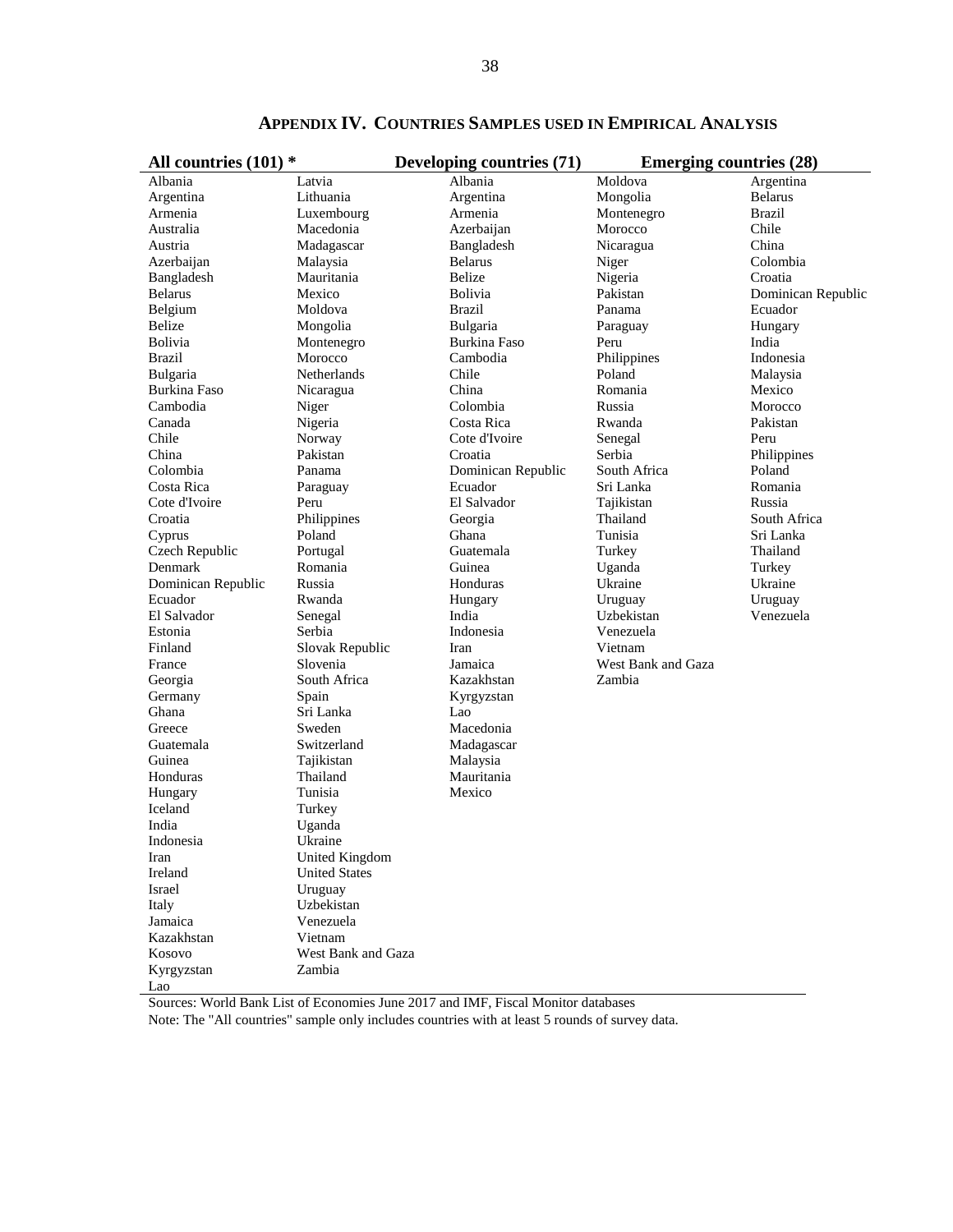#### **APPENDIX V. ROBUSTNESS CHECKS**

| Dependent Variable: Share of Bottom 50 percent | (1)       | (2)         | (3)         | (4)         | (5)         | (6)         |
|------------------------------------------------|-----------|-------------|-------------|-------------|-------------|-------------|
| Good times (lag 1 year)                        | $0.398**$ |             | $0.334*$    |             | $0.366*$    |             |
|                                                | (0.183)   |             | (0.186)     |             | (0.190)     |             |
| Bad times (lag 1 year)                         |           | $-0.406***$ |             | $-0.227$    |             | $-0.246$    |
|                                                |           | (0.149)     |             | (0.158)     |             | (0.159)     |
| Log of GDP per capita                          | $-1.921$  | $-1.687$    | 5.929*      | 5.980*      | 5.100       | 5.146       |
|                                                | (3.217)   | (3.223)     | (3.113)     | (3.129)     | (3.118)     | (3.138)     |
| Log of GDP per capita squared                  | 0.086     | 0.072       | $-0.409**$  | $-0.409**$  | $-0.358*$   | $-0.357*$   |
|                                                | (0.192)   | (0.192)     | (0.196)     | (0.196)     | (0.196)     | (0.196)     |
| Log of population                              | 3.894 *** | 4.049***    | 0.254       | 0.466       | 0.293       | 0.528       |
|                                                | (1.330)   | (1.304)     | (1.557)     | (1.536)     | (1.559)     | (1.544)     |
| Population structure                           | $0.124**$ | $0.129**$   | 0.056       | 0.057       | 0.047       | 0.047       |
|                                                | (0.057)   | (0.057)     | (0.060)     | (0.060)     | (0.059)     | (0.060)     |
| Unemployment                                   |           |             | $-0.136***$ | $-0.137***$ |             |             |
|                                                |           |             | (0.036)     | (0.036)     |             |             |
| Youth Unemployment                             |           |             |             |             | $-0.052***$ | $-0.052***$ |
|                                                |           |             |             |             | (0.019)     | (0.020)     |
| Constant                                       | $-9.352$  | $-12.121$   | 11.996      | 9.299       | 14.602      | 11.646      |
|                                                | (16.893)  | (16.888)    | (18.301)    | (18.370)    | (18.383)    | (18.505)    |
|                                                |           |             |             |             |             |             |
| <b>Observations</b>                            | 854       | 854         | 771         | 771         | 771         | 771         |
| Adjusted R-squared                             | 0.898     | 0.899       | 0.914       | 0.914       | 0.913       | 0.913       |
| rmse                                           | 1.906     | 1.899       | 1.716       | 1.717       | 1.725       | 1.726       |
|                                                |           |             |             |             |             |             |

# **Table 1. Developing Countries: Relationship between the Income (Consumption) Share of the Bottom 50 percent and Growth Conditions**

Robust standard errors in parentheses. Standard errors are robust to autocorrelation and heteroskedasticity. \*\*\* p<0.01, \*\* p<0.05, \* p<0.1

# **Table 2. Emerging Market Economies: Relationship between the Income (Consumption) Share of the Bottom 50 percent and Growth Conditions**

| Dependent Variable: Share of Bottom 50 percent | (1)                     | (2)                     | (3)                    | (4)                              | (5)                    | (6)                               |
|------------------------------------------------|-------------------------|-------------------------|------------------------|----------------------------------|------------------------|-----------------------------------|
| Good times (lag 1 year)                        | $0.414*$                |                         | 0.349                  |                                  | 0.363                  |                                   |
| Bad times (lag 1 year)                         | (0.225)                 | $-0.369**$<br>(0.154)   | (0.240)                | $-0.294*$<br>(0.157)             | (0.242)                | $-0.296*$                         |
| Log of GDP per capita                          | $-29.285***$<br>(6.482) | $-28.908***$<br>(6.487) | $-15.453*$<br>(8.348)  | $-15.904*$<br>(8.263)            | $-16.507*$<br>(8.412)  | (0.156)<br>$-16.960**$<br>(8.329) |
| Log of GDP per capita squared                  | $1.458***$<br>(0.364)   | $1.436***$<br>(0.363)   | 0.646<br>(0.468)       | 0.673<br>(0.461)                 | 0.703<br>(0.472)       | 0.730<br>(0.464)                  |
| Log of population                              | $5.061**$<br>(2.474)    | $5.037**$<br>(2.425)    | $-2.207$<br>(3.233)    | $-1.966$<br>(3.114)              | $-1.892$<br>(3.238)    | $-1.633$<br>(3.116)               |
| Population structure                           | $0.194*$<br>(0.108)     | $0.197*$<br>(0.110)     | 0.198<br>(0.141)       | 0.196<br>(0.139)                 | 0.173<br>(0.140)       | 0.172<br>(0.139)                  |
| Unemployment                                   |                         |                         | $-0.114***$<br>(0.042) | $-0.113***$<br>(0.042)           |                        |                                   |
| Youth Unemployment                             |                         |                         |                        |                                  | $-0.050**$<br>(0.022)  | $-0.049**$<br>(0.022)             |
| Constant                                       | 51.537<br>(38.287)      | 50.732<br>(38.208)      | (47.537)               | 124.850***122.870***<br>(47.150) | 125.116***<br>(47.938) | 122.751**<br>(47.577)             |
| Observations                                   | 425                     | 425                     | 370                    | 370                              | 370                    | 370                               |
| Adjusted R-squared<br>rmse                     | 0.938<br>1.536          | 0.939<br>1.526          | 0.946<br>1.382         | 0.946<br>1.375                   | 0.945<br>1.387         | 0.946<br>1.381                    |

Robust standard errors in parentheses

\*\*\* p<0.01, \*\* p<0.05, \* p<0.1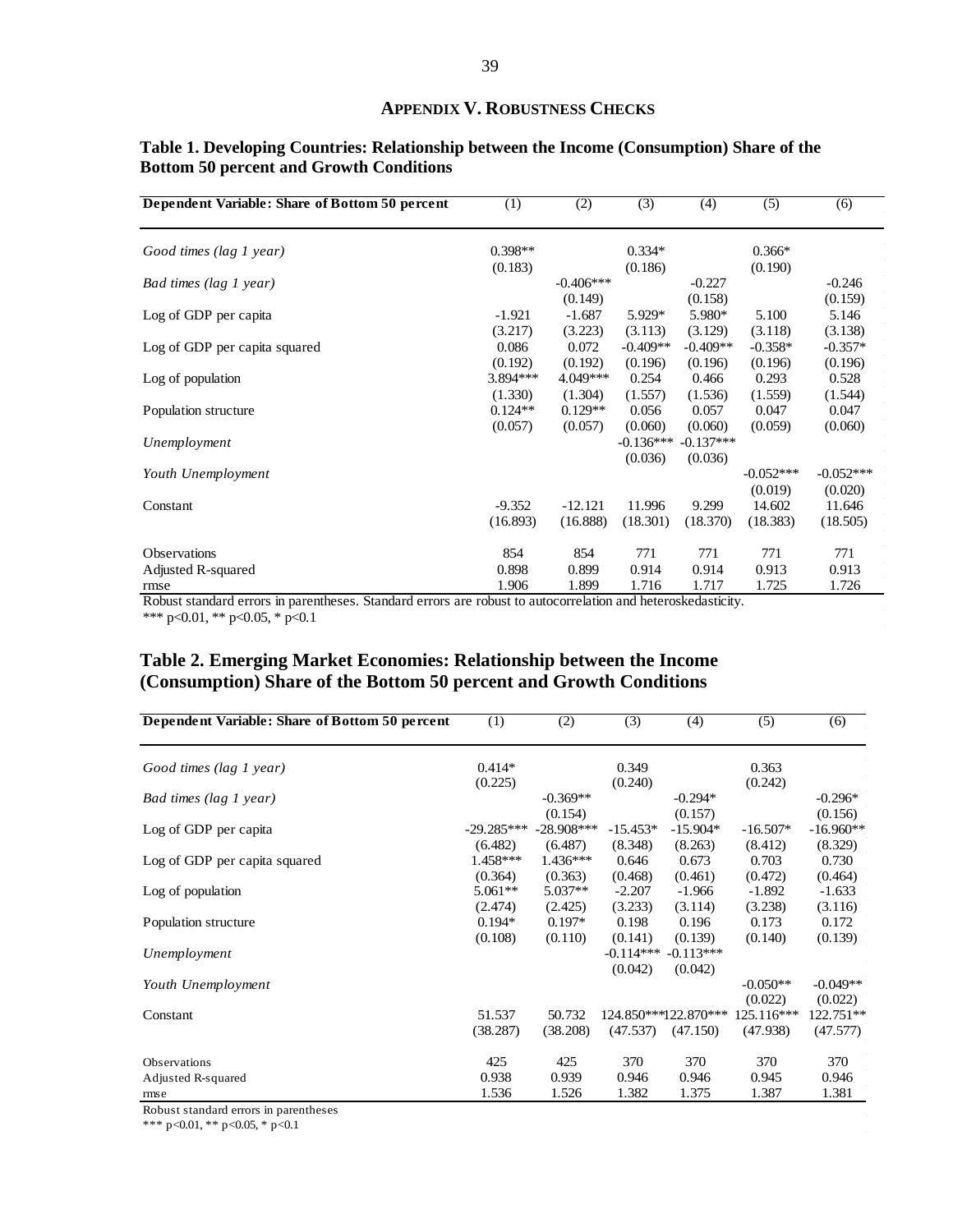| Dependent Variable: Share of top 10 percent | (1)        | (2)        | (3)        | (4)        | (5)       | (6)       |
|---------------------------------------------|------------|------------|------------|------------|-----------|-----------|
| Good times (lag 1 year)                     | $-0.557**$ |            | $-0.458*$  |            | $-0.495*$ |           |
|                                             | (0.256)    |            | (0.258)    |            | (0.260)   |           |
| Bad times (lag 1 year)                      |            | $0.499***$ |            | 0.303      |           | 0.326     |
|                                             |            | (0.188)    |            | (0.204)    |           | (0.202)   |
| Log of GDP per capita                       | 2.599      | 2.298      | $-7.669$   | $-7.749$   | $-6.726$  | $-6.796$  |
|                                             | (4.787)    | (4.870)    | (4.915)    | (5.000)    | (4.893)   | (4.983)   |
| Log of GDP per capita squared               | $-0.106$   | $-0.089$   | $0.550*$   | $0.551*$   | $0.492*$  | $0.492*$  |
|                                             | (0.276)    | (0.280)    | (0.289)    | (0.292)    | (0.288)   | (0.292)   |
| Log of population                           | $-3.792**$ | $-4.013**$ | $-0.065$   | $-0.350$   | $-0.116$  | $-0.429$  |
|                                             | (1.717)    | (1.695)    | (2.117)    | (2.103)    | (2.132)   | (2.124)   |
| Population structure                        | $-0.163**$ | $-0.168**$ | $-0.050$   | $-0.051$   | $-0.040$  | $-0.040$  |
|                                             | (0.079)    | (0.080)    | (0.084)    | (0.085)    | (0.084)   | (0.085)   |
| Unemployment                                |            |            | $0.152***$ | $0.154***$ |           |           |
|                                             |            |            | (0.048)    | (0.049)    |           |           |
| Youth Unemployment                          |            |            |            |            | $0.058**$ | $0.058**$ |
|                                             |            |            |            |            | (0.025)   | (0.026)   |
| Constant                                    | 59.564**   | $63.217**$ | 42.087     | 45.731     | 39.226    | 43.164    |
|                                             | (24.750)   | (25.124)   | (28.720)   | (29.183)   | (28.817)  | (29.345)  |
|                                             |            |            |            |            |           |           |
| Observations                                | 854        | 854        | 771        | 771        | 771       | 771       |
| Adjusted R-squared                          | 0.882      | 0.882      | 0.900      | 0.899      | 0.899     | 0.899     |
| rmse                                        | 2.642      | 2.637      | 2.387      | 2.389      | 2.396     | 2.397     |

# **Table 3. Developing Countries: Relationship between the Income (Consumption) Share of the Top 10 percent and Growth Conditions**

Robust standard errors in parentheses. Standard errors are robust to autocorrelation and heteroskedasticity.

\*\*\* p<0.01, \*\* p<0.05, \* p<0.1

# **Table 4. Emerging Market Economies: Relationship between the Income (Consumption) Share of the Top 10 percent and Growth Conditions**

| Dependent Variable: Share of top 10 percent | (1)         | (2)         | $\overline{(3)}$ | (4)       | $\overline{(5)}$ | (6)       |
|---------------------------------------------|-------------|-------------|------------------|-----------|------------------|-----------|
| Good times (lag 1 year)                     | $-0.658**$  |             | $-0.576*$        |           | $-0.591*$        |           |
|                                             | (0.321)     |             | (0.348)          |           | (0.349)          |           |
| Bad times (lag 1 year)                      |             | $0.507**$   |                  | $0.443*$  |                  | $0.444*$  |
|                                             |             | (0.221)     |                  | (0.228)   |                  | (0.226)   |
| Log of GDP per capita                       | 38.020***   | 37.474***   | $21.731**$       | 22.331**  | 22.989**         | 23.606**  |
|                                             | (7.475)     | (7.479)     | (10.635)         | (10.483)  | (10.653)         | (10.502)  |
| Log of GDP per capita squared               | $-1.912***$ | $-1.881***$ | $-0.932$         | $-0.969$  | $-0.999$         | $-1.037*$ |
|                                             | (0.425)     | (0.423)     | (0.605)          | (0.593)   | (0.607)          | (0.594)   |
| Log of population                           | $-8.399***$ | $-8.404***$ | $-1.319$         | $-1.671$  | $-1.683$         | $-2.062$  |
|                                             | (3.165)     | (3.108)     | (4.303)          | (4.172)   | (4.310)          | (4.174)   |
| Population structure                        | $-0.170$    | $-0.175$    | $-0.131$         | $-0.129$  | $-0.100$         | $-0.099$  |
|                                             | (0.152)     | (0.153)     | (0.211)          | (0.209)   | (0.212)          | (0.210)   |
| Unemployment                                |             |             | $0.139**$        | $0.138**$ |                  |           |
|                                             |             |             | (0.064)          | (0.064)   |                  |           |
| Youth Unemployment                          |             |             |                  |           | $0.062*$         | $0.061*$  |
|                                             |             |             |                  |           | (0.034)          | (0.034)   |
| Constant                                    | 28.969      | 30.702      | $-33.858$        | $-30.775$ | $-34.484$        | $-30.878$ |
|                                             | (49.242)    | (48.854)    | (64.601)         | (63.493)  | (65.110)         | (64.002)  |
| <b>Observations</b>                         | 425         | 425         | 370              | 370       | 370              | 370       |
| Adjusted R-squared                          | 0.926       | 0.926       | 0.929            | 0.930     | 0.929            | 0.929     |
| rmse                                        | 2.190       | 2.182       | 2.077            | 2.070     | 2.082            | 2.075     |

Robust standard errors in parentheses

\*\*\* p<0.01, \*\* p<0.05, \* p<0.1